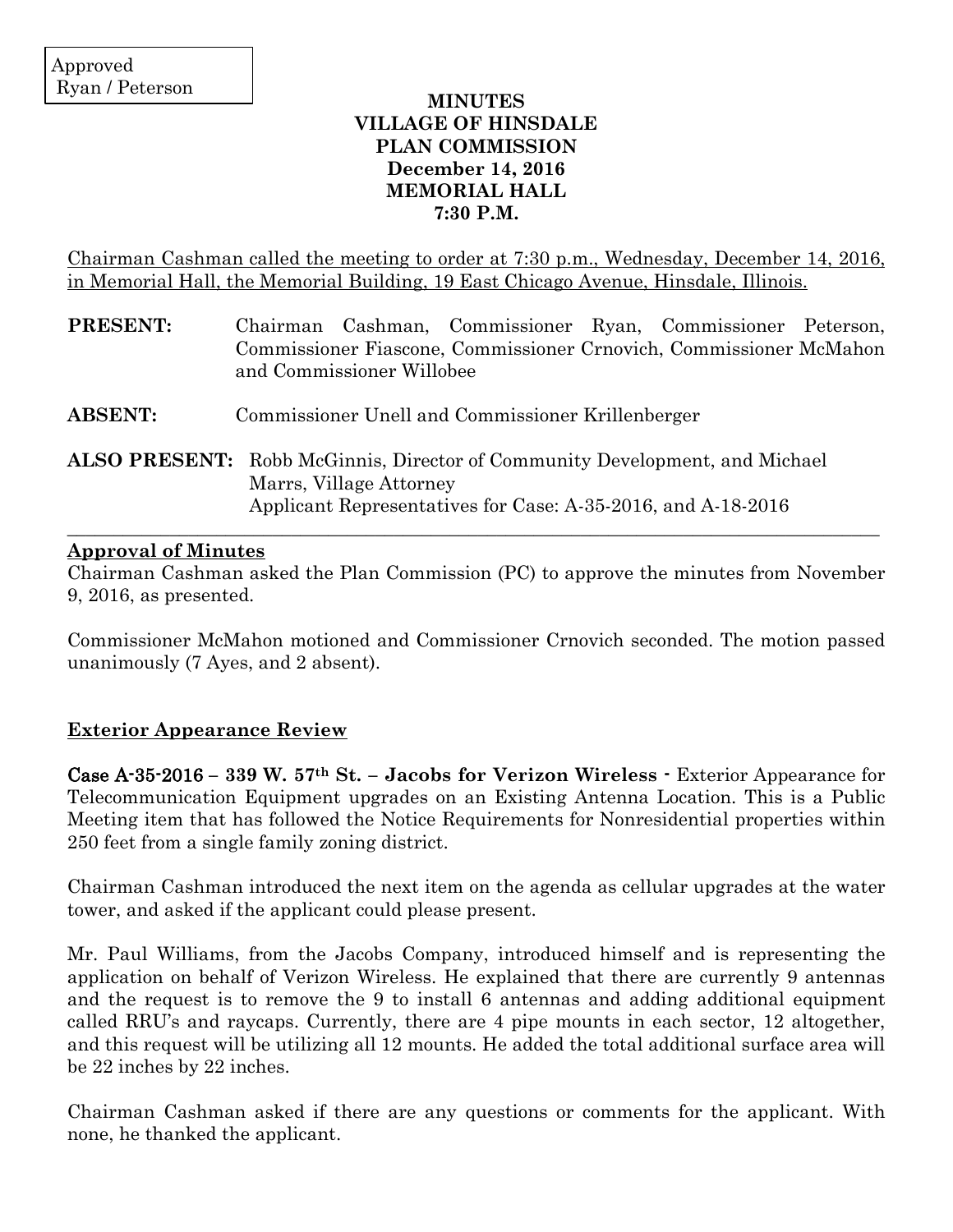### **Plan Commission Minutes December 14, 2016**

Chairman Cashman stated having no questions, he asked for a motion to approve the application as submitted.

Commissioner Willobee motioned to approve, Commissioner Fiascone seconded and the motion passed unanimously (7 Ayes and 2 absent).

Public Hearing – All those wishing to provide public testimony must be sworn in and after the applicant makes their presentation will be recognized by the Chair to speak.

Case A-18-2016 – 55th St./County Line Rd. – Hinsdale Meadows Venture, LLC – Text Amendment to Section 3-106: Special Uses, to allow a Planned Development in any singlefamily residential district, subject to the issuance of a special use permit, and subject to a minimum lot area of 20 acres.

Chairman Cashman reviewed the next item on the agenda as public hearing item case A-18- 2016, the Hinsdale Meadows venture at 55th Street and County Line Road, continuing from the November 9, 2016, PC meeting.

Chairman Cashman asked for a motion to formally continue the public hearing.

Commissioner McMahon motioned to approve, Commissioner Crnovich seconded and the motion passed (7 Ayes and 2 absent).

Chairman Cashman welcomed back Mr. James.

Mr. Edward James introduced that he would like to address some of the questions raised at the last public hearing on November 9, 2016. He explained, these questions focus on: (1) school enrollment, using the Rutgers statistics,; (2) if on-street parking would be allowed and is it available, (3) storm water management (and mentioned their engineer is present to answer any questions), (4) existing pond conditions, (5) additions to Article 19 of the HOA declaration, paragraphs 18 and 19, and (6) basement information (such as walk-out vs. window basement).

# **(Please see the attached transcript for Case A-18-2016 included as part of this record, Attachment 1)**

Chairman Cashman asked for a motion to continue the public hearing on January 11, 2017.

Commissioner McMahon motioned to approve, Commissioner Crnovich seconded, and the motion passed unanimously (7 Ayes and 2 absent).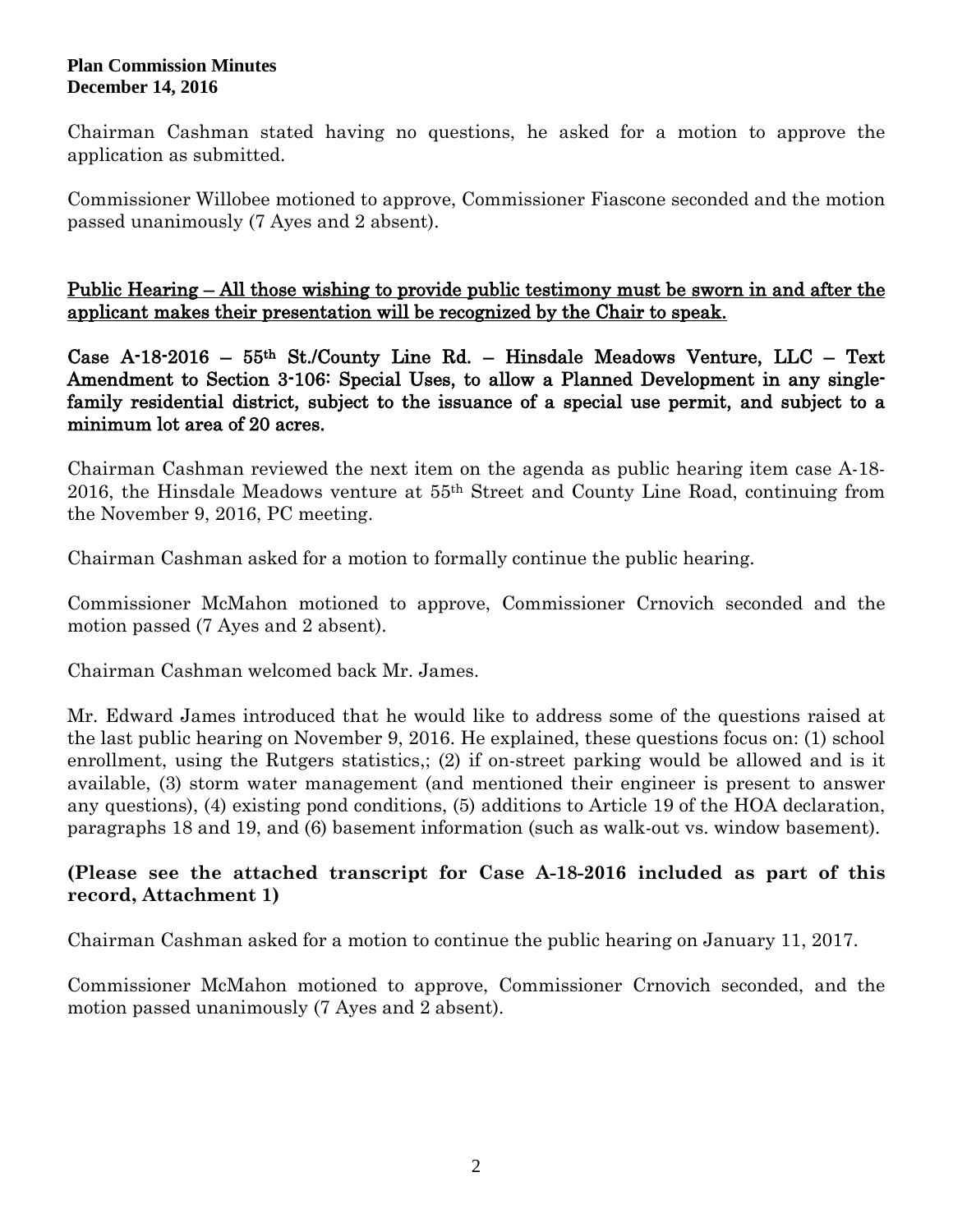**Plan Commission Minutes December 14, 2016**

Case A-26-2016 – 21 W. Second St. – TinkRworks, LLC –Special Use Permit Application to allow tutoring educational services in the O-2 Limited Office District. This item is for scheduling for a public hearing.

Case A-33-2016 – 534 Chestnut St. – Christine Stec – Special Use Permit Application to allow tutoring educational services in the O-2 Limited Office District.

Chairman Cashman asked Chan about Cases A-26-2016 and A-33-2016, and if a text amendment would be required.

Chan responded yes, although "tutoring" falls under the same Standard Industrial Classification (SIC) code as "music schools", however, since the concern was raised, we will proceed carefully through a text amendment (for the Zoning Code to specifically reference "tutoring").

Chairman Cashman asked if that means we should continue both cases to the next meeting.

Chan responded correct.

Chairman Cashman asked for a motion to continue Cases A-26-2016 and A-33-2016 for the next PC meeting.

Commissioner Peterson asked for clarification, if TinkRworks is currently occupying the space.

Mr. McGinnis responded that staff found out in the afternoon on the date of the last Plan Commission meeting, and have taken enforcement action.

Commissioner Peterson responded OK.

Mr. McGinnis further clarified Commissioner Crnovich's point from the last meeting; although the SIC Code remains the same, "tutoring", from staff's perspective, is a lower intensity use, is not specifically listed as a permitted Special Use (in the Zoning Code). To that end, we will proceed more carefully and ask the Board to refer it through a text amendment if they believe it's appropriate.

Chairman Cashman said he agrees with this, so that it is crystal clear and not based on looking up (SIC) code numbers. It will also be better for future applicants, since they can immediately reference their use in the Zoning Code.

Commissioner Crnovich added being in the buffer zone, we should be extra careful.

Chairman Cashman asked for a motion to continue Case A-26-2016 for the next PC meeting.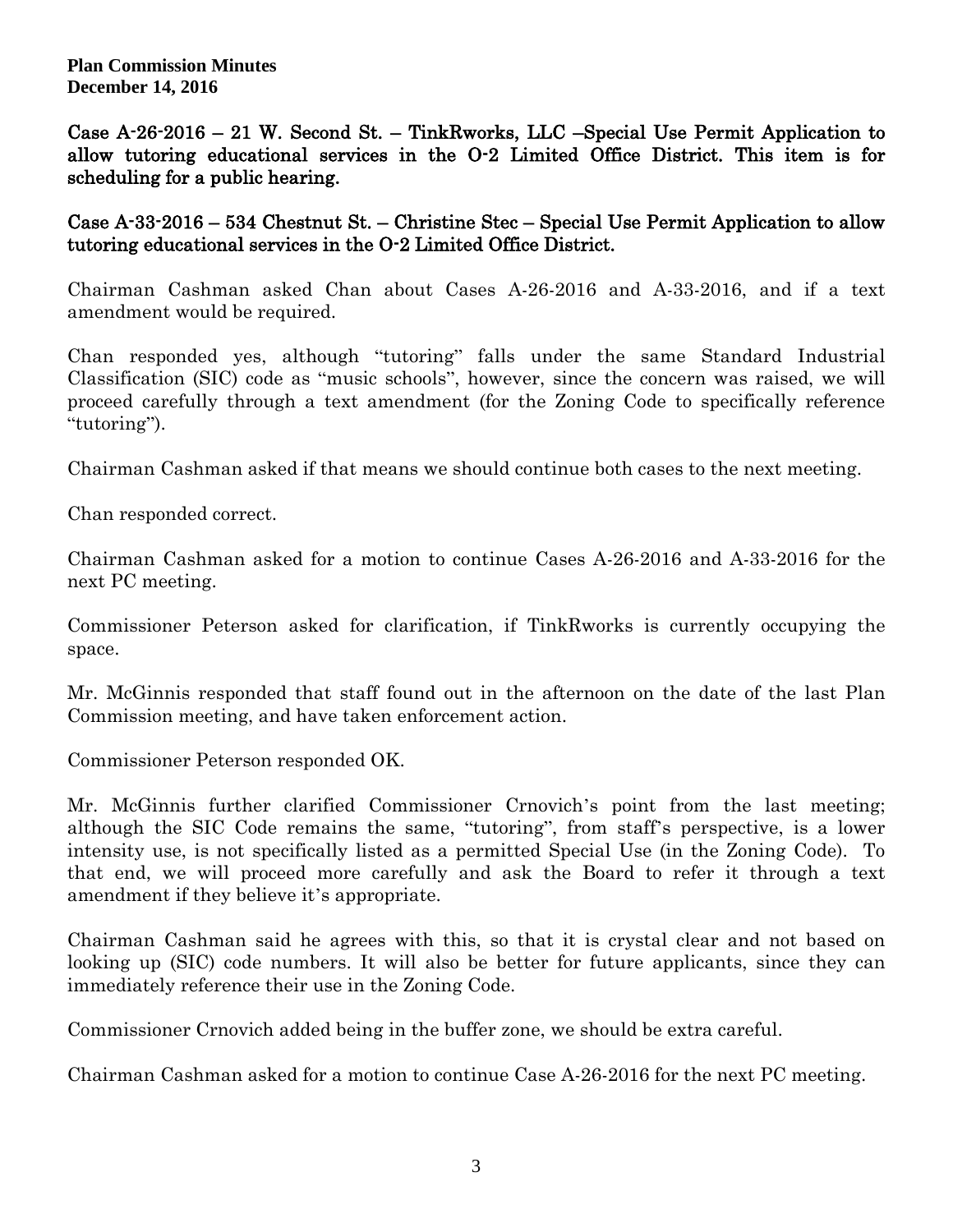Commissioner Peterson motioned to approve, Commissioner Willobee seconded, and the motion passed unanimously (7 Ayes and 2 absent).

Chairman Cashman asked for a motion to continue Case A-33-2016 for the next PC meeting.

Commissioner McMahon motioned to approve, Commissioner Crnovich seconded and the motion passed (7 Ayes and 2 absent).

Chairman Cashman added that next month's meeting will be a busy one, since it will be likely that Hinsdale Middle School (HMS) will be on the agenda, along with the Hinsdale Meadows application. He also said there will be a special meeting on Thursday, January 19, 2017, to assist the 90-day review window (State law) for a school district application.

Commissioner Willobee asked if the 90 days reflects the entire review process.

Chairman Cashman replied correct. He also added there were recent adjustments to the school designs based on neighborhood meetings. Additional HMS design changes ensued, including moving the bus lane back to the existing location, and completing a traffic study.

The meeting was adjourned unanimously at 9:16 p.m.

Respectfully Submitted,

 $42-$ 

Chan Yu, Village Planner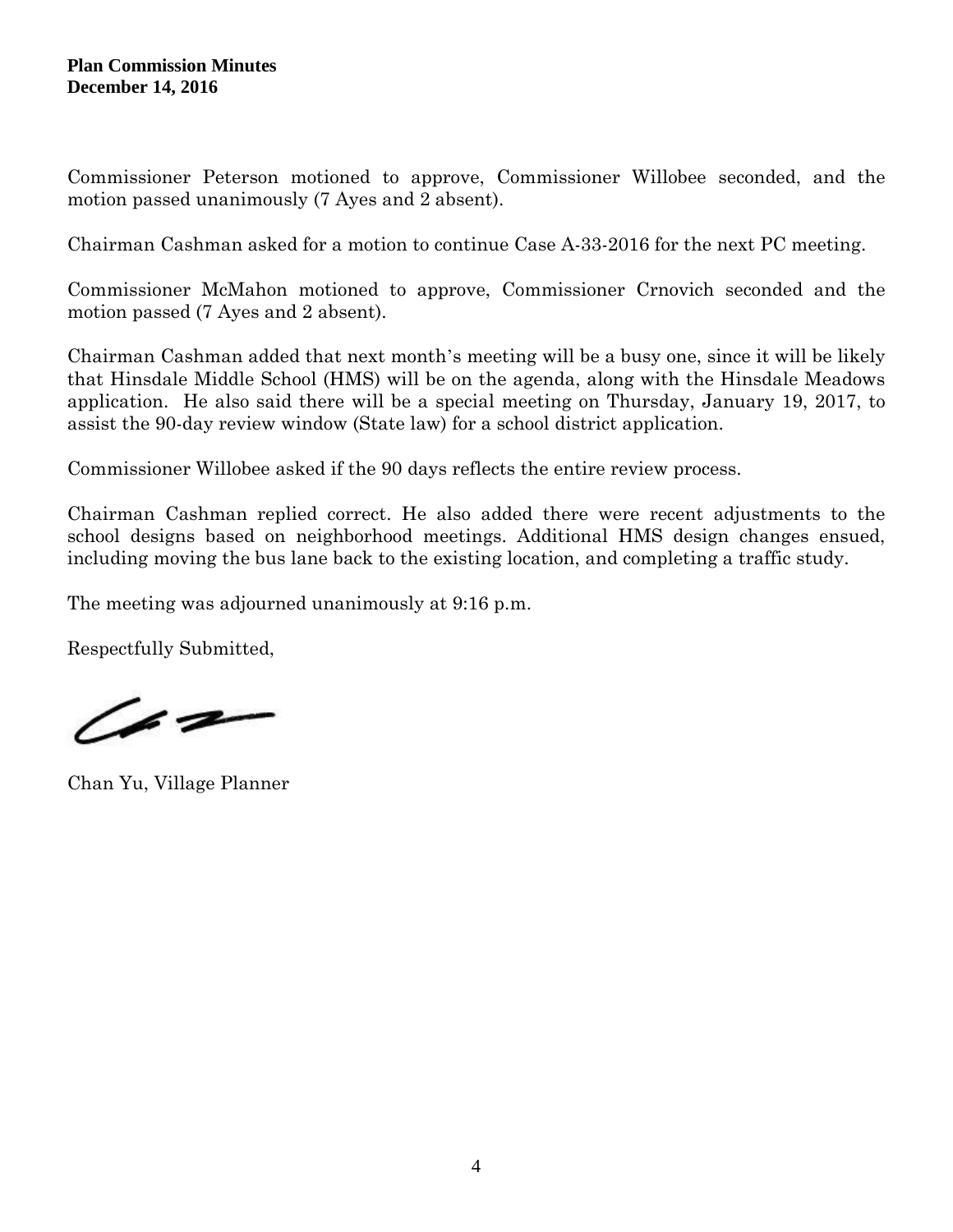STATE OF ILLINOIS )

) SS:

COUNTY OF DU PAGE )

 BEFORE THE VILLAGE OF HINSDALE PLAN COMMISSION

In the Matter of:  $\qquad \qquad$ 

Case A-18-2016 55th St./County Line Road -Hinsdale Meadows Venture, LLC ) Text Amendment to Section 3-106: Special Uses, to allow a Planned Development in any single-family ) residential district, subject to ) the issuance of a special use permit, and subject to a minimum ) lot area of 20 acres.

 $)$ 

REPORT OF PROCEEDINGS had and testimony

taken at the continued public hearing of the above-entitled matter before the Hinsdale Plan Commission at 19 East Chicago Avenue, Hinsdale, Illinois, on the 14th day of December, 2016, at the hour of 7:30 p.m.

BOARD MEMBERS PRESENT:

MR. STEPHEN CASHMAN, Chairman; MS. JULIE CRNOVICH, Member; MS. ANNA FIASCONE, Member; MS. LAURIE MC MAHON, Member; MR. SCOTT PETERSON, Member; MS. MARY RYAN, Member; MR. MARK WILLOBEE, Member.

349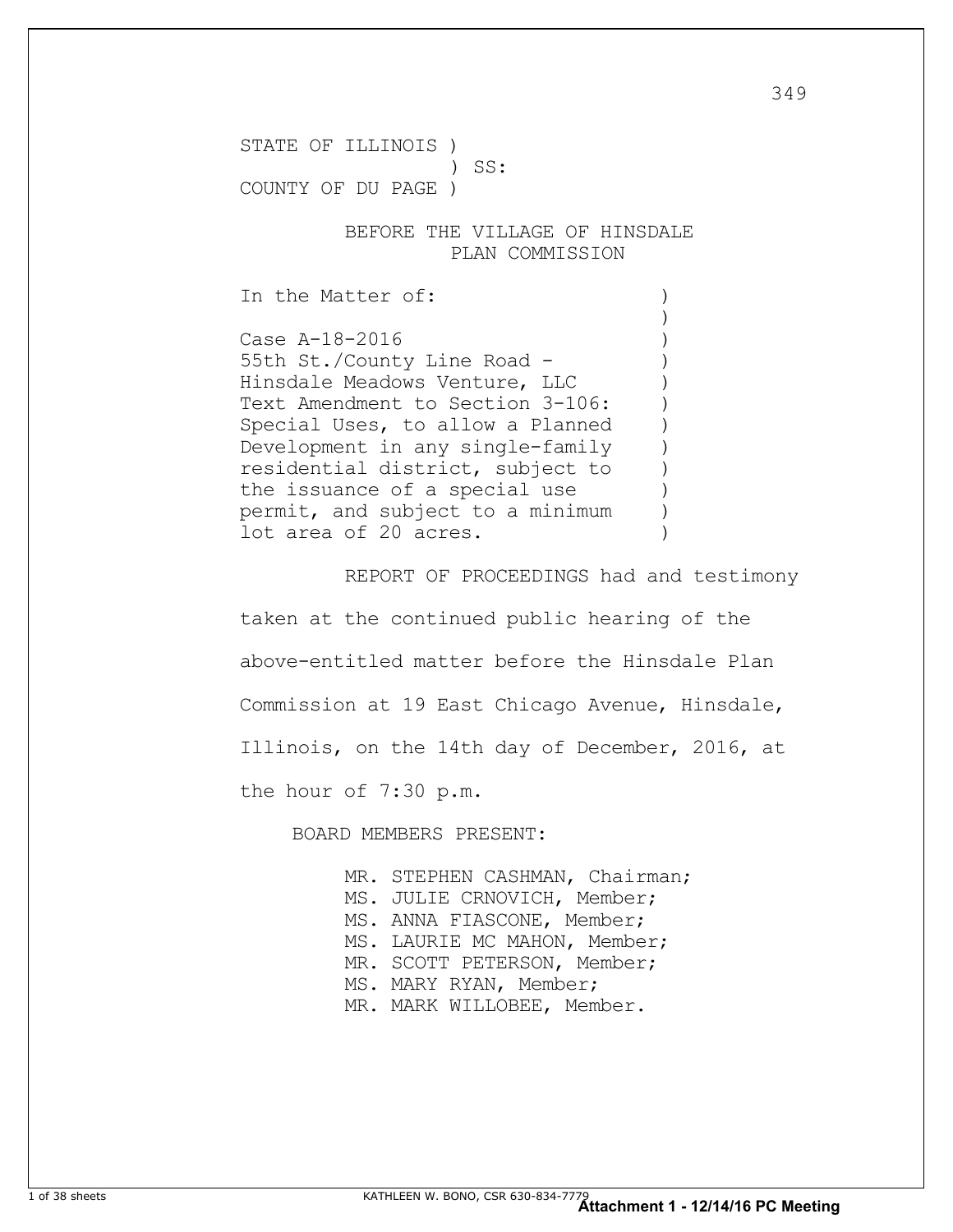|                  | 350                                              |               | 352                                              |
|------------------|--------------------------------------------------|---------------|--------------------------------------------------|
|                  | <b>ALSO PRESENT:</b>                             | 1             | Tonight, as we have in the past, we              |
|                  |                                                  | 2             | would like to address some of the questions that |
|                  | MR. ROBERT MC GINNIS, Director of                | 3             | were raised at the last meeting and which we     |
|                  | Community Development/Building                   | 4             | have hopefully found suitable answers to. We     |
|                  | Commissioner;                                    | 5             | will go over those this evening. They are        |
|                  | MR. MICHAEL A. MARRS, Village Attorney;          | 6             | basically the school enrollment using the        |
|                  | MR. CHAN YU, Village Planner;                    | 7             | Rutgers statistics and the school district of    |
|                  | MR. EDWARD R. JAMES, Edward R. James             | 8             | the age-targeted communities and what school     |
|                  | Companies;                                       | 9             | district these homes, these communities were in. |
|                  | MR. MICHAEL BALAS, Edward R. James               | 07:34:47PM 10 | Then there was a question about on-street        |
|                  | Companies;                                       | 11            | parking, would it be allowed and is it           |
|                  | MR. BRETT DUFFY, Spaceco Inc.;                   | 12            | available. Stormwater management, we have our    |
|                  | MS. JANET GRISEMER;<br>MR. PHILIP MORIARTY.      | 13            | engineer with us tonight to respond to any       |
|                  |                                                  | 14            | questions you might have there. Existing pond    |
|                  | * * *                                            | 15            | conditions. And then additions to Article IX of  |
|                  |                                                  | 16            | the homeowner declaration, paragraph 18 and      |
|                  |                                                  | 17            | paragraph 19, play equipment on lots and board   |
|                  |                                                  | 18            | of directors expanded control. And then          |
|                  |                                                  | 19            | basement information, standard basements, which  |
|                  |                                                  | 07:35:20PM 20 | is a typical closed basement with the window     |
|                  |                                                  | 21            | wells and so forth, a window basement, and a     |
|                  |                                                  | 22            | walkout basement; and we will review those.      |
|                  |                                                  |               |                                                  |
|                  | 351                                              |               | 353                                              |
| 1                | CHAIRMAN CASHMAN: Our next order of              | 1             | So let me see if I can start the                 |
| 2                | business is to reopen the public hearing that    | 2             | PowerPoint. I think each of you have in front    |
| 3                | was continued at the November 9 meeting.         | 3             | of you a copy of the PowerPoint presentation.    |
| 4                | Can I have a motion to open the                  | 4             | And Mike, let me if I get this                   |
| 5                | public hearing.                                  | 5             | right --                                         |
| 6                | MS. MC MAHON: So moved.                          | 6             | (Witnesses sworn en masse.)                      |
| 7                | MS. CRNOVICH: Second.                            | 7             | CHAIRMAN CASHMAN: Thank you.                     |
| 8                | CHAIRMAN CASHMAN: Anna?                          | 8             | MR. JAMES: On the screen and in front            |
| 9                | MS. FIASCONE: Aye.                               | 9             | of you we will review the estimated population   |
| 10               | MR. WILLOBEE: Aye.                               | 07:36:23PM 10 | and student generation. The first line shows     |
| 11               | MS. CRNOVICH: Aye.                               | 11            | Hinsdale Meadows based on our survey of the      |
| 12               | CHAIRMAN CASHMAN: Aye.                           | 12            | comparable developments. The total population    |
| 13               | MS. MC MAHON: Aye.                               | 13            | was estimated at 124, the elementary students    |
| 14               | MR. PETERSON: Aye.                               | 14            | were at 4, and the high school students at 2.    |
| 15               | MS. RYAN: Aye.                                   | 15            | The Rutgers study, the Rutgers analysis would    |
| 16               | CHAIRMAN CASHMAN: Welcome back.                  | 16            | show the population, total population of 137,    |
| 17               | MR. JAMES: Thank you. For the record,            | 17            | elementary students at 9, and high school        |
| 18               | my name is Edward James, Edward James Companies. | 18            | students at 6. The current zoning based on       |
| 19               | It's nice to be here. And so I don't forget, if  | 19            | 4 and 5 bedrooms using the Rutgers analysis      |
| 20<br>07:34:01PM | the evening gets too long, we bring you          | 07:37:05PM 20 | would have 129 population, total population, 29  |
| 21               | greetings for a Merry Christmas and happy        | 21            | elementary students, and 8 high school students. |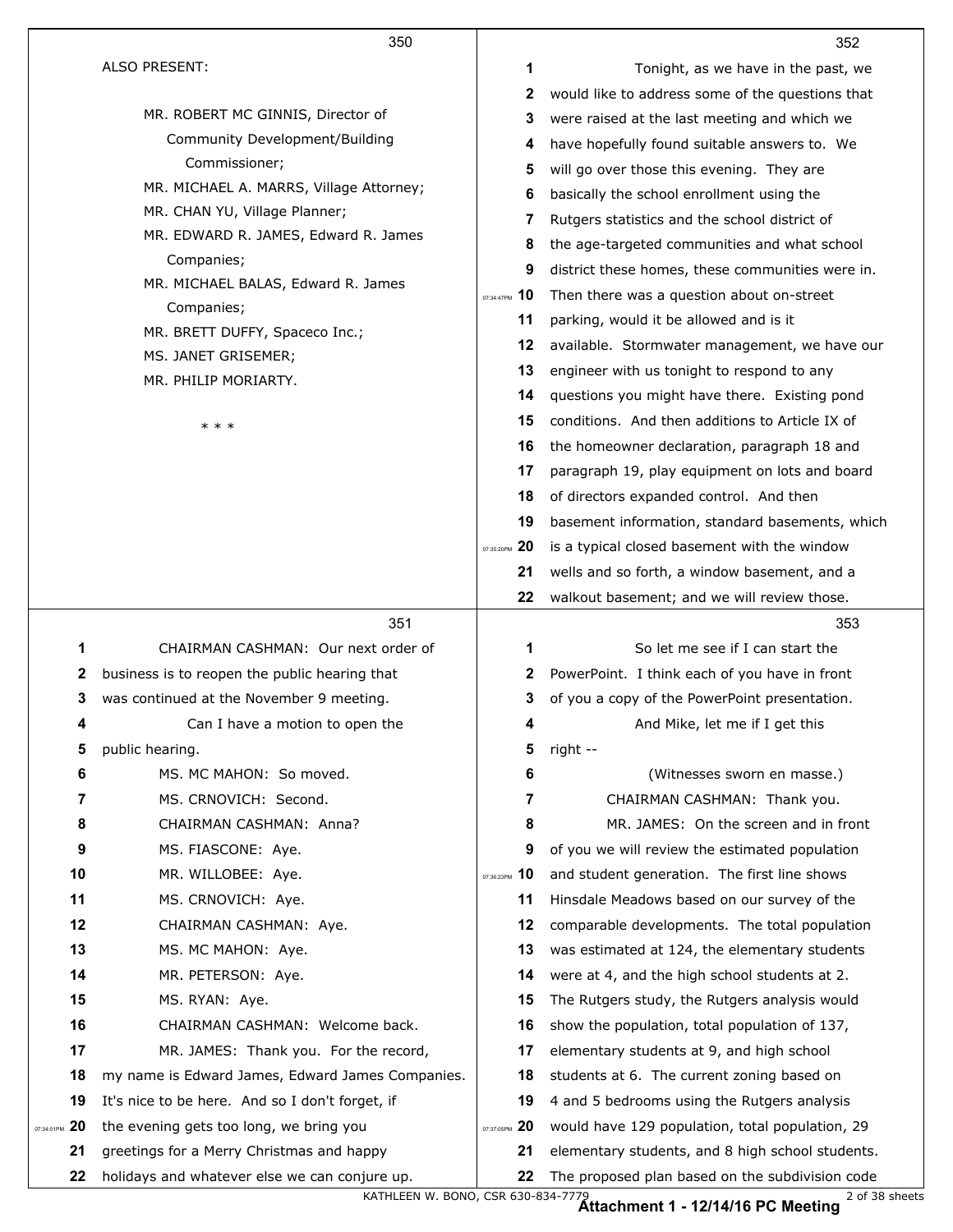|                  | 354                                                                                             |               | 356                                                                                             |
|------------------|-------------------------------------------------------------------------------------------------|---------------|-------------------------------------------------------------------------------------------------|
| 1                | would estimate that there would be 182 people in                                                | 1             | done it.                                                                                        |
| 2                | the development, in this development. And they                                                  | 2             | The next page is an interesting                                                                 |
| 3                | do not, shouldn't do anything regarding the                                                     | 3             | response again to your questions. And this is                                                   |
| 4                | students, either elementary or high school. And                                                 | 4             | the -- When we did our study of 12 communities,                                                 |
| 5                | the current planning, current zoning for 4- and                                                 | 5             | the question was asked what school district were                                                |
| 6                | 5-bedroom homes shows 137. And the same, no                                                     | 6             | they in. And we went ahead and added the number                                                 |
| 7                | answer for the high school and elementary                                                       | 7             | of units and then the children in each of those                                                 |
| 8                | students.                                                                                       | 8             | communities, and it totals up to 631 total                                                      |
| 9                | It's interesting to note at the                                                                 | 9             | units. 25 children in the elementary are                                                        |
| 10<br>07:37:53PM | bottom of the page that when we spoke to the                                                    | 07:40:06PM 10 | K through 8 and 11 high school. And that's                                                      |
| 11               | school superintendent of District 181 he made                                                   | 11            | .040 percent for elementary and .17. 1 point                                                    |
| 12               | the statement, and it's in the packet that you                                                  | 12            | less than .020 for the high school district. So                                                 |
| 13               | have received, that even if the elementary                                                      | 13            | we are competent of what we, what we have                                                       |
| 14               | students were increased from 4 to 9 no                                                          | 14            | projected for our own school population.                                                        |
| 15               | additional staffing needs would arise. And his                                                  | 15            | Moving on to the next page if I can                                                             |
| 16               | thought process -- I don't want to speak for                                                    | 16            | get it. Yes, parking. Parking for each of our                                                   |
| 17               | him -- but from what I understood was that those                                                | 17            | homes will have an attached two-car garage. And                                                 |
| 18               | children may not be in the same class, and they                                                 | 18            | they will have accommodations for at least two                                                  |
| 19               | may not even be in the same school building so                                                  | 19            | cars in their driveway. We questioned the                                                       |
| 20<br>07:38:31PM | they could be assimilated easily. But that is                                                   | 07:40:59PM 20 | Village and the Chief of Police, who is                                                         |
| 21               | the answer to the estimated population and                                                      | 21            | responsible for monitoring the roads and what                                                   |
| 22               | student generation using the Rutgers analysis                                                   | 22            | have you. He wrote us a note. He came out and                                                   |
|                  |                                                                                                 |               |                                                                                                 |
|                  | 355                                                                                             |               | 357                                                                                             |
| 1                | and then also comparing it with our own actual                                                  | 1             | inspected the roads and said that the roads are                                                 |
| 2                | survey.                                                                                         | 2             | sufficient to provide for on-street parking on                                                  |
| 3                | CHAIRMAN CASHMAN: Thank you for doing                                                           | 3             | both sides and that they would go under further                                                 |
| 4                | that.                                                                                           | 4             | study where they would, if they said no parking                                                 |
| 5                | MR. JAMES: You are welcome. You are                                                             | 5             | here and no parking there, and they would also                                                  |
| 6                | welcome.                                                                                        | 6             | monitor. And the attitude there is no overnight                                                 |
| 7                | CHAIRMAN CASHMAN: That was my request.                                                          | 7             | street parking allowed in accordance with the                                                   |
| 8                | MR. JAMES: That's okay.                                                                         | 8             | Village Code so we are comfortable with that.                                                   |
| 9                | CHAIRMAN CASHMAN: I think it was                                                                | 9             | Stormwater management. We have                                                                  |
| 10<br>07:38:59PM | interesting. And in my mind it doesn't show a                                                   | 07:41:41PM 10 | asked, and I think the Village engineer and our                                                 |
| 11               | huge variation. And I did find it interesting,                                                  | 11            | engineer and others met some months ago, and                                                    |
| 12               | what Hinsdale Superintendent Don White said                                                     | 12            | talked about the existing detention pond and                                                    |
| 13               | about it. And this makes sense. If you had                                                      | 13            | concluded that we would retain the existing                                                     |
| 14               | some in the elementary school, some in the                                                      | 14            | detention pond because it would be impractical                                                  |
| 15               | middle school isn't really going to impact them                                                 | 15            | and hugely prohibitive costwise to convert the                                                  |
| 16               | even in worst-case scenario.                                                                    | 16            | area into a wetland. It's been functioning                                                      |
| 17               | MR. JAMES: I'm quite surprised, quite                                                           | 17            | well. We have not received one complaint in the                                                 |
| 18               | frankly, that the Rutgers study hasn't been                                                     | 18            | 15 or 14 years we have owned the property that                                                  |
| 19               | updated to provide for empty-nester house. It's                                                 | 19            | there has been any off-stream, offsite flooding.                                                |
| 20               | such a powerful and dynamic form of development                                                 | 07:42:22PM 20 | And I think before we bought the property we did                                                |
| 07:39:25PM<br>21 | nowadays that you would think that they would do<br>it. But for some reason, they have just not | 21            | hear that they always -- or had been instances<br>where to the east or southeast water had gone |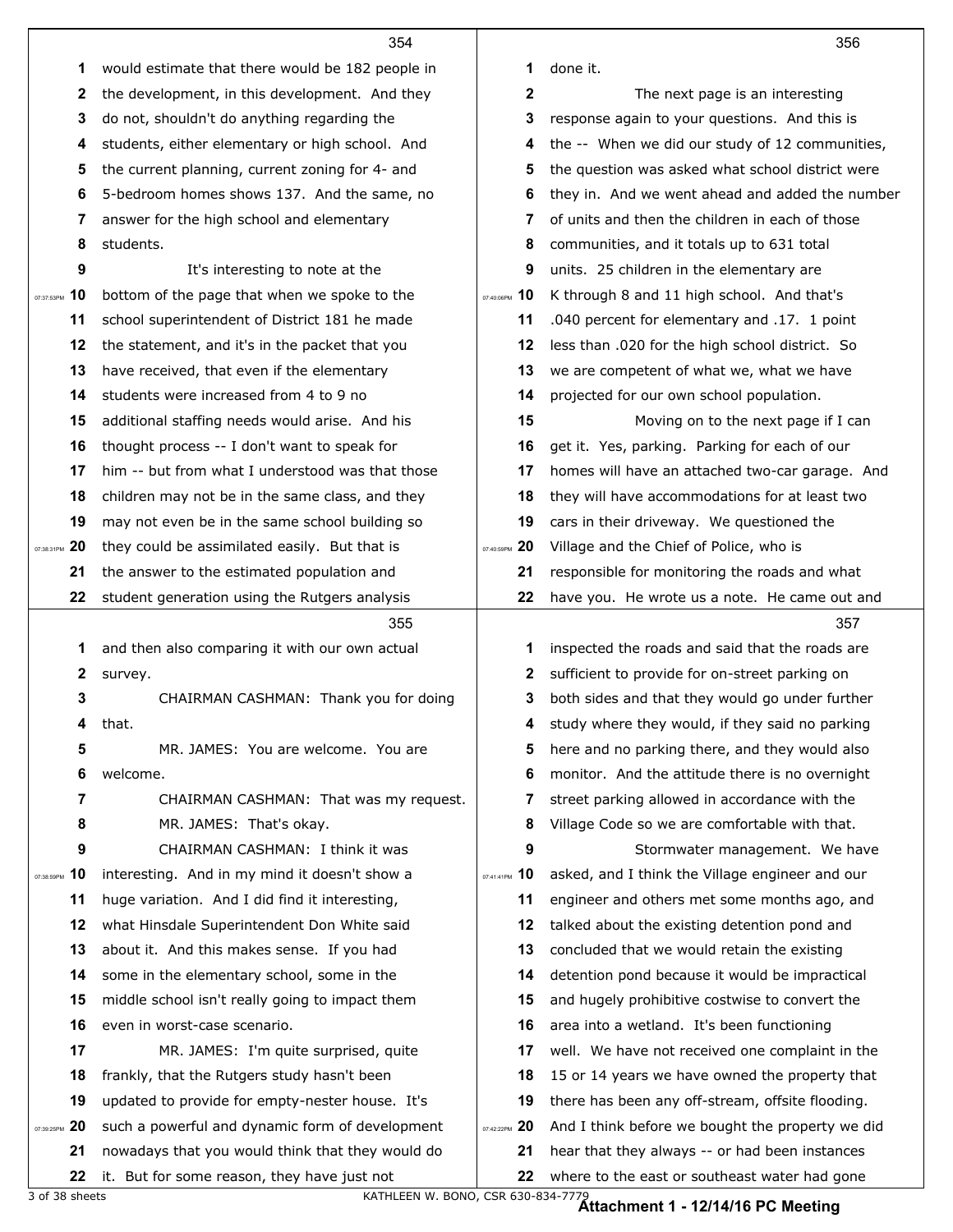|                  | 358                                              |                  | 360                                                                      |
|------------------|--------------------------------------------------|------------------|--------------------------------------------------------------------------|
| 1                | downstream and flooded either lots or houses or  | 1                | trustees as well as your approval.                                       |
| 2                | whatever.                                        | 2                | The next page is the homeowners                                          |
| 3                | The total impervious surface                     | 3                | declaration and referencing Article IX. You                              |
| 4                | coverage is 9.5 acres. There is no increase in   | 4                | have in front of you the revised declaration. I                          |
| 5                | the runoff curve number, that's called the RCN,  | 5                | also dropped off a sheet, a single page with red                         |
| 6                | of 83. That's for the existing plan or for the   | 6                | type on it. That is, that's page 33, which                               |
| 7                | revised plan, which you -- the 59 units. We      | 7                | includes paragraphs 18 and 19 in the                                     |
| 8                | will raise the existing outfall structure by .24 | 8                | declaration.                                                             |
| 9                | feet, which is less than 3 inches. And we have   | 9                | And specifically, paragraph 18                                           |
| 10<br>07:43:05PM | also been told that the revised detention pond   | 10<br>07:45:33PM | deals with "There shall be no trampolines,                               |
| 11               | capacity provides for sufficient capacity for    | 11               | basketball hoops, swing sets, above ground pools                         |
| 12               | the proposed plan.                               | 12               | or other similar types of recreational equipment                         |
| 13               | Then we were asked about the                     | 13               | permitted on a lot." That specifically itemizes                          |
| 14               | existing pond conditions. That's your next       | 14               | the swing sets and what have you that we were                            |
| 15               | page. The pond depth is 8 to 10 feet. And any    | 15               | questioned about.                                                        |
| 16               | necessary pond cleanup, sediment, weed, and      | 16               | CHAIRMAN CASHMAN: For 18, this is                                        |
| 17               | algae control will be confirmed and done during  | 17               | important to note, that page in our packet does                          |
| 18               | the final engineering process. We have a pond    | 18               | not match this. It must not have been revised.                           |
| 19               | in our back yard and where we live now, and we   | 19               | So the page that was in here was incorrect.                              |
| 20<br>07:43:40PM | have cattails. So we treated the cattails late   | 07:46:05PM 20    | MR. JAMES: Okay.                                                         |
| 21               | this fall by September, and you do it            | 21               | CHAIRMAN CASHMAN: Paragraph 18 reads                                     |
| 22               | systemically. You don't pull them out. And       | 22               | differently. It says --                                                  |
|                  |                                                  |                  |                                                                          |
|                  | 359                                              |                  | 361                                                                      |
| 1                | they die, they go down. And then they are all    | 1                | MR. JAMES: In Article IX?                                                |
| 2                | gone, clean as a whistle at this point. And we   | 2                | THE WITNESS: Pardon me?                                                  |
| 3                | would do the same thing with the cattails that   | 3                | MR. JAMES: In Article IX?                                                |
| 4                | have grown up in that pond.                      | 4                | MR. BALAS: We added that extra, that                                     |
| 5                | The actual detention, the question               | 5                | change in the extra paragraph was made after our                         |
| 6                | was asked what about any sediment buildup. And   | 6                | submittal package.                                                       |
| 7                | the response of that is in your packet. But in   | 7                | CHAIRMAN CASHMAN: Okay. What was in                                      |
| 8                | short, actual detention volume determined above  | 8                | here when I read it here, I was thinking --                              |
| 9                | the normal waterline, that's where it's          | 9                | MR. JAMES: Paragraph 18 was added                                        |
| 10<br>07:44:23PM | determined. Therefore, any sediment buildup      | 10<br>07:46:31PM | after we printed that. Now it includes that.                             |
| 11               | does not upset the detention volume. So we are   | 11               | MR. BALAS: As an oversight, yes.                                         |
| 12               | very comfortable again with the way the pond is  | $12 \,$          | CHAIRMAN CASHMAN: Okay. Because                                          |
| 13               | acting and what's happened to it in the last few | 13               | that's where it was confusing to me. And then I                          |
| 14               | years.                                           | 14               | asked Chan to send me the whole article. And                             |
| 15               | The Village engineering staff's                  | 15               | then when I read the whole article, it was                               |
| 16               | preliminary recommendation is to keep the pond   | 16               | revised.                                                                 |
| 17               | as a wet basin, and we would pay the fee in lieu | 17               | MR. JAMES: That was not -- Yes. You                                      |
| 18               | of converting it to a wetland. And we would      | 18               | do have a revised declaration separate from the                          |
| 19               | need that recommendation, I think, or the Plan   | 19               | packet.                                                                  |
| 20<br>07:44:53PM | Commission would need it or the Plan Commission  | 07:46:49PM 20    | CHAIRMAN CASHMAN: So just to point                                       |
| 21               | maybe has it. But we would want, we would        | 21               | out, so the one that we received here, this is<br>the official language. |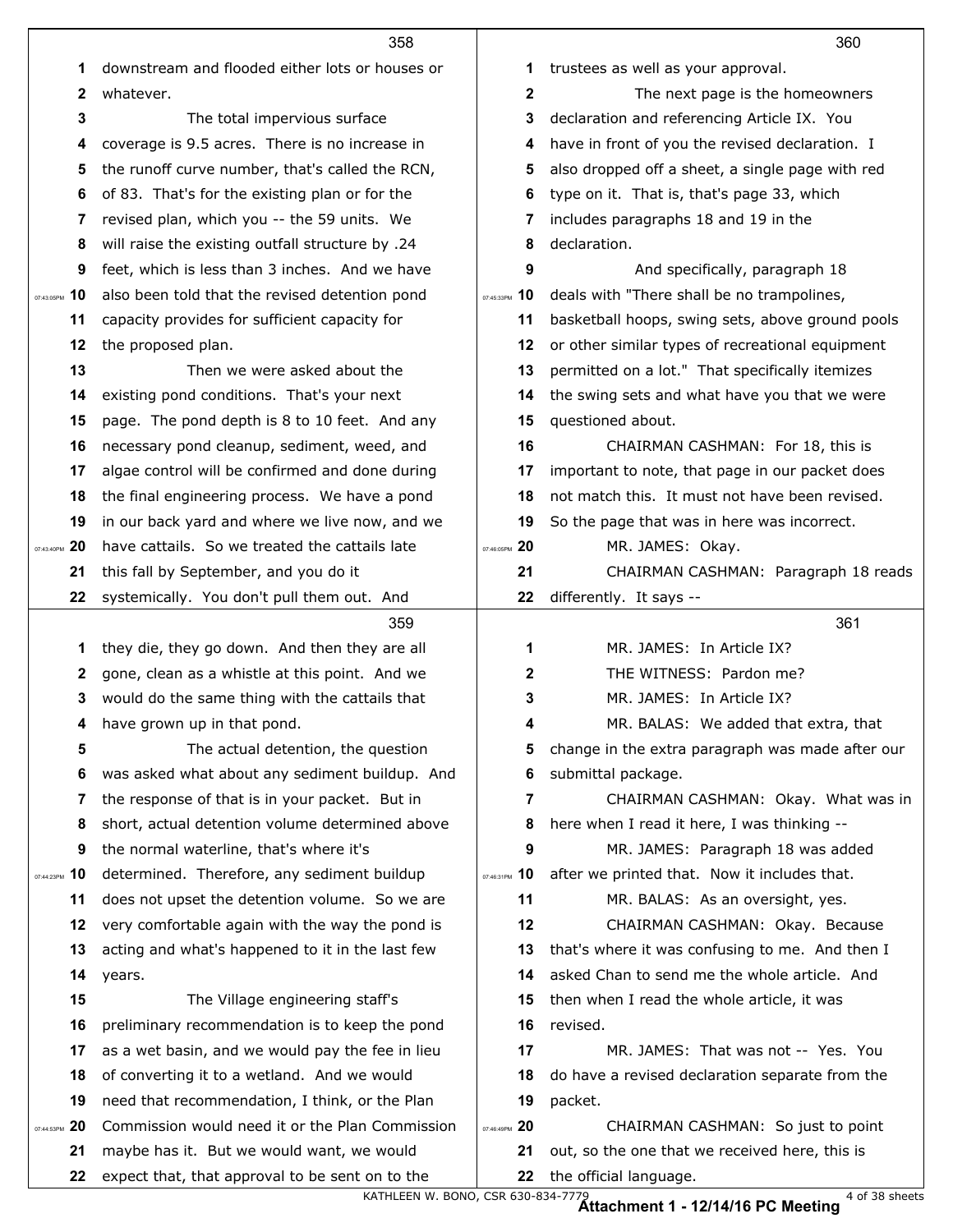|                    | 362                                                                                                |               | 364                                                                                                |
|--------------------|----------------------------------------------------------------------------------------------------|---------------|----------------------------------------------------------------------------------------------------|
| 1                  | MR. JAMES: Yes, that will be the                                                                   | 1             | designed to be escape routes. But it's a                                                           |
| $\mathbf{2}$       | official language.                                                                                 | 2             | standard, unfinished basement.                                                                     |
| 3                  | CHAIRMAN CASHMAN: The one that was in                                                              | 3             | Then we have what we call a lookout                                                                |
| 4                  | the bound packet was incorrect.                                                                    | 4             | basement. Now, the lookout basement is where                                                       |
| 5                  | MR. JAMES: Right.                                                                                  | 5             | you have a site, a site where the building is                                                      |
| 6                  | Now, let me speak to paragraph 19.                                                                 | 6             | located, and it may drop two or three feet from                                                    |
| 7                  | And this was after a long conversation with our                                                    | 7             | the front of the lot streetside to the back of                                                     |
| 8                  | legal counsel, who has been doing these                                                            | 8             | the lot. And so we have to deal with that in                                                       |
| 9                  | declarations and documentations for us for,                                                        | 9             | the elevation and the foundation of the                                                            |
| $_{07:47:12PM}$ 10 | well, since the beginning, about 45, 50 years.                                                     | 07:49:32PM 10 | building. Well, as the lot drops away going                                                        |
| 11                 | He said, No matter how many items you list,                                                        | 11            | down, you have a greater exposure of the                                                           |
| 12                 | somebody will come up with another use that they                                                   | 12            | concrete foundation. So rather than just having                                                    |
| 13                 | want to do on their property, you just can't                                                       | 13            | a big, ugly concrete foundation sticking out of                                                    |
| 14                 | list them all. So he crafted the language                                                          | 14            | the ground, we put windows. And that's what we                                                     |
| 15                 | that's in your packet that gives the board of                                                      | 15            | call a window basement, an English basement if                                                     |
| 16                 | directors of the homeowners association to                                                         | 16            | you will. And it's looking out over the,                                                           |
| 17                 | determine in their own way whether or not                                                          | 17            | whatever the backyard has in it.                                                                   |
| 18                 | something is a nuisance.                                                                           | 18            | Then where the lot configuration                                                                   |
| 19                 | And this determination does not                                                                    | 19            | has a severe drop-off from front to rear, we                                                       |
| 20<br>07:47:44PM   | have to come as a result of a complaint. They                                                      | 07:50:05PM 20 | have what we call a walkout basement. And this                                                     |
| 21                 | can see something that maybe the neighbor                                                          | 21            | basement would have sliding glass doors, a lower                                                   |
| 22                 | doesn't want to say something to their neighbor                                                    | 22            | patio, and presumably a deck at the first -- at                                                    |
|                    |                                                                                                    |               |                                                                                                    |
|                    | 363                                                                                                |               | 365                                                                                                |
| 1                  | or whatever the case may be. But the board of                                                      | 1             | the grade level off the living room or wherever                                                    |
| 2                  | directors will say, We believe this is a                                                           | 2             | it is in the floor plan.                                                                           |
| 3                  | nuisance and we want you to stop it or what have                                                   | 3             | But those are the three                                                                            |
|                    | you. And they, this gives them that full                                                           |               | 4 configurations. One could have an option for a                                                   |
| 5                  | control. And it takes away the opportunity for                                                     | 5             | crawl space instead of a standard basement. One                                                    |
| 6                  | anyone to say, well, it wasn't listed in the                                                       | 6             | could have an option for a slab on grade, which                                                    |
| 7                  | book so, therefore, it's approved. And we think                                                    | 7             | is heated, the perimeter would be heated, so                                                       |
| 8                  | this catchall phrase is very good. And that's                                                      | 8             | that it is warm when it's at standard                                                              |
| 9                  | why we inserted it into the declaration. We                                                        | 9             | configuration.                                                                                     |
| 07:48:21PM 10      | did, however, at the request -- and I can't                                                        | 07:50:47PM 10 | But the fact of the matter is the                                                                  |
| 11                 | remember where it came from -- addressed the                                                       | 11            | homes will come, we have -- At the current plan                                                    |
| 12                 | subject of swings and what have you in                                                             | 12            | we have 12 standard single-family basements,                                                       |
| 13                 | paragraph 18.                                                                                      | 13            | 12 duplex standard basements for a total of 24.                                                    |
| 14                 | And the next page deals with the                                                                   | 14            | We have 7 lookout in the single families and 12                                                    |
| 15                 | plans for the basements. The definition of a                                                       | 15            | in the duplex. And we have 10 in the                                                               |
| 16                 | basement or our standard lookout or walkout and                                                    | 16            | single-family walkout basements, and we have                                                       |
| 17                 | what we put in the building is totally dependent                                                   | 17            | 6 walkout basements in the duplex.                                                                 |
| 18                 | on the site where the building is located. If                                                      | 18            | I might add here that in a duplex                                                                  |
| 19                 | the site is relatively flat, then we call that a                                                   | 19            | home, if the home -- the homes must have                                                           |
| 07:48:55PM 20      | standard basement. It's a typical basement.                                                        | 07:51:22PM 20 | identical basement configurations. If you have                                                     |
| 21<br>22           | You go down the basement, there is window wells.<br>And they have an escape mechanism, or they are | 21<br>22      | a window on one side, it must be a window on the<br>other. If it's standard, it's standard on both |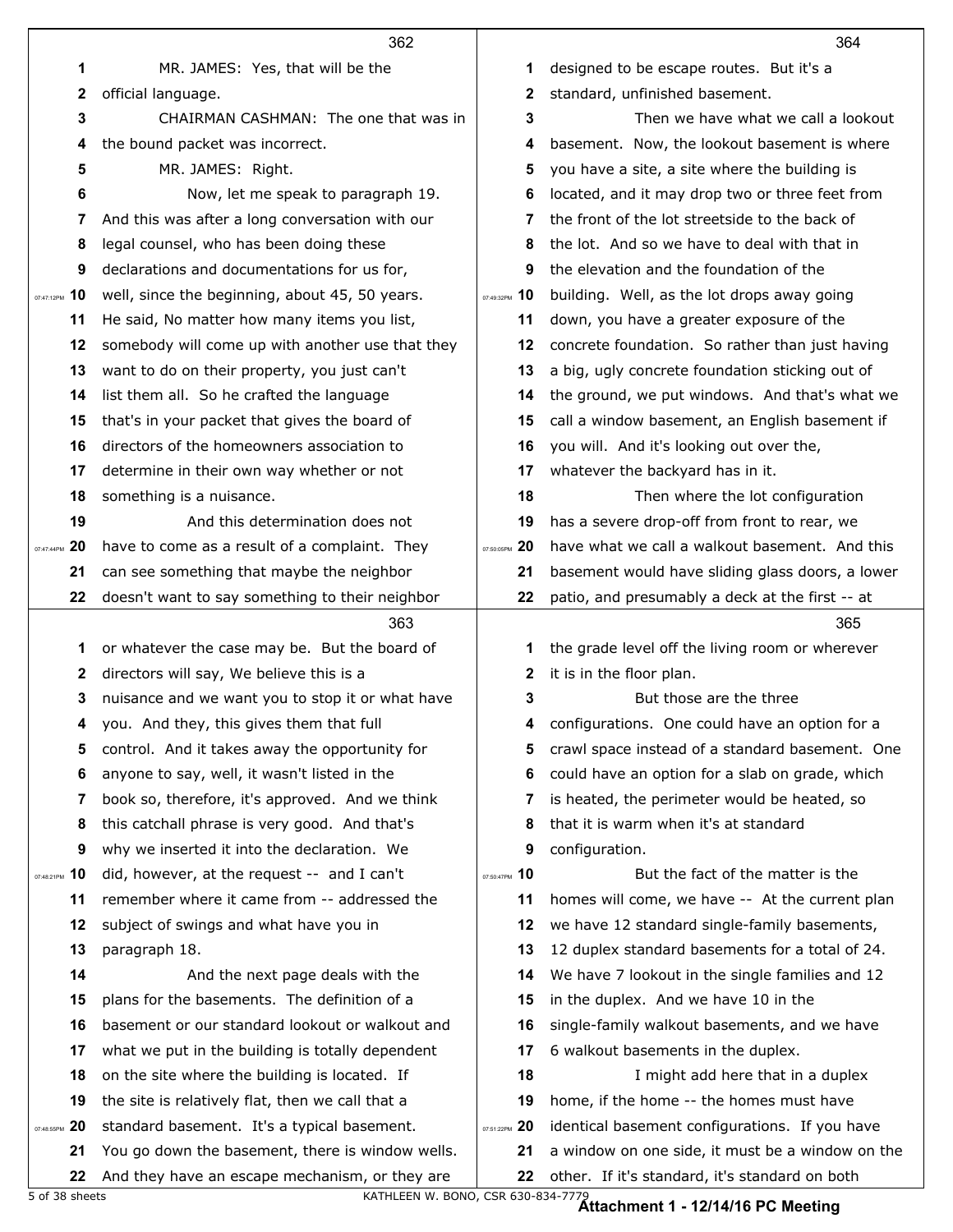|                  | 366                                              |               | 368                                              |
|------------------|--------------------------------------------------|---------------|--------------------------------------------------|
| 1                | sides. And walkout would be the same way.        | 1             | traffic and the increase. There is going to be   |
| $\mathbf{2}$     | Now, the next slide shows the                    | 2             | a decrease in traffic of 33 percent. About       |
| 3                | public benefit and economic considerations. The  | 3             | 134 average daily trips per day less from the    |
| 4                | 36 traditional single-family homes compared to   | 4             | proposed development than there would be from a  |
| 5                | the 59 age-targeted homes will produce a 100 --  | 5             | 36-single family plan, as we now have it, as     |
| 6                | estimated 122,000 net increase or a 31 percent   | 6             | it's now zoned.                                  |
| 7                | positive impact to the school District 181. The  | 7             | And there is a 98 percent increase               |
| 8                | estimated surplus in high school District 86 is  | 8             | in the common, common open space. As the         |
| 9                | 33,000 estimated, 13 percent, increase, positive | 9             | current plan, all of the property is platted in  |
| 10<br>07:52:23PM | impact. The Hinsdale Village would have a        | 07:55:25PM 10 | private lots. There was about 1700 feet and      |
| 11               | \$14,000 estimated net increase or a 13 percent  | 11            | some buffer area that was open space or common   |
| 12               | positive impact.                                 | 12            | space. Now we have over 44,000 square feet of    |
| 13               | In addition to these positive                    | 13            | additional common open space.                    |
| 14               | impacts in the tax benefits, several years ago   | 14            | CHAIRMAN CASHMAN: Can I just make one            |
| 15               | we paid the Village park district \$720,000. If  | 15            | comment about that.                              |
| 16               | you add up the 122, the 33, and the 14,000, it   | 16            | MR. JAMES: Yes.                                  |
| 17               | comes to about \$169,000 estimated positive tax  | 17            | CHAIRMAN CASHMAN: Per the previous               |
| 18               | benefit to the Village, the school districts     | 18            | meeting, though, when we look at open space, per |
| 19               | combined. Over 10 years that's \$1.69 million.   | 19            | the way our Code is defined, it was a 6 percent  |
| 20<br>07:53:13PM | If those -- I'm not going to get into it. But    | 07:55:58PM 20 | increase from original to today.                 |
| 21               | if those same cash, cash flows were capitalized  | 21            | MR. JAMES: Yes. That's why I made the            |
| 22               | at 5 percent, it would be close to 3 million,    | 22            | reference common open space, the open.           |
|                  |                                                  |               |                                                  |
|                  | 367                                              |               | 369                                              |
| 1                | \$3.5 million, close to it, 3.38.                | 1             | CHAIRMAN CASHMAN: Total open space we            |
| $\mathbf{2}$     | Now, the other, let's go to the                  | 2             | are talking about 6 percent increase.            |
| 3                | next slide, the planned development benefits.    | 3             | MR. JAMES: Yes. Exactly. But in the              |
| 4                | It's already known, it's been supported, I just  |               | common space, up at the northeast corner or the  |
| 5                | read some e-mails that the Village has received, | 5             | northwest corner of the plan, and over on the    |
| 6                | and we know from the public meeting you had here | 6             | entrance off of 55th, those areas exceed 44,000  |
| 7                | some months ago that there is community support  | 7             | square feet that weren't there before. And       |
| 8                | for age-targeted housing. We also know that      | 8             | that's the common, you know, gathering place of  |
| 9                | many Hinsdale residents have already left the    | 9             | a park or what have you.                         |
| 10<br>07:54:01PM | Village of Hinsdale for other communities where  | 07:56:31PM 10 | So what is the proposed plan                     |
| 11               | age-targeted homes have been provided and are    | 11            | details. It's an R-2 district with a planned     |
| 12               | continued to be provided. There is a projected   | 12            | unit overlay. And that language is a text        |
| 13               | 75 percent decrease in the high school           | 13            | amendment, which you will hopefully approve and  |
| 14               | enrollment compared to the current zoning for    | 14            | pass on to the trustees. There are 44            |
| 15               | 36 single-family homes. There is an 86 percent   | 15            | buildings, 1.8 buildings per acre. There are     |
| 16               | decrease in elementary student population versus | 16            | 59 units, 2.4 units per acre. 29 single-family   |
| 17               | the existing zoning. I already mentioned that    | 17            | homes with an average lot size of 12,000, over   |
| 18               | over 10 years the \$169,000 estimated annual     | 18            | 12,000, and a minimum of 10,000 square feet.     |
| 19               | benefit would be \$1.69 million as a benefit to  | 19            | 30 duplex homes and average lot of close to      |
| 07:54:42PM 20    | the Village.                                     | 07:57:15PM 20 | 18 though 17,920 and a combined total of about   |
| 21               | Questions on traffic. I just read                | 21            | 15,000 square feet. It's fee simple ownership    |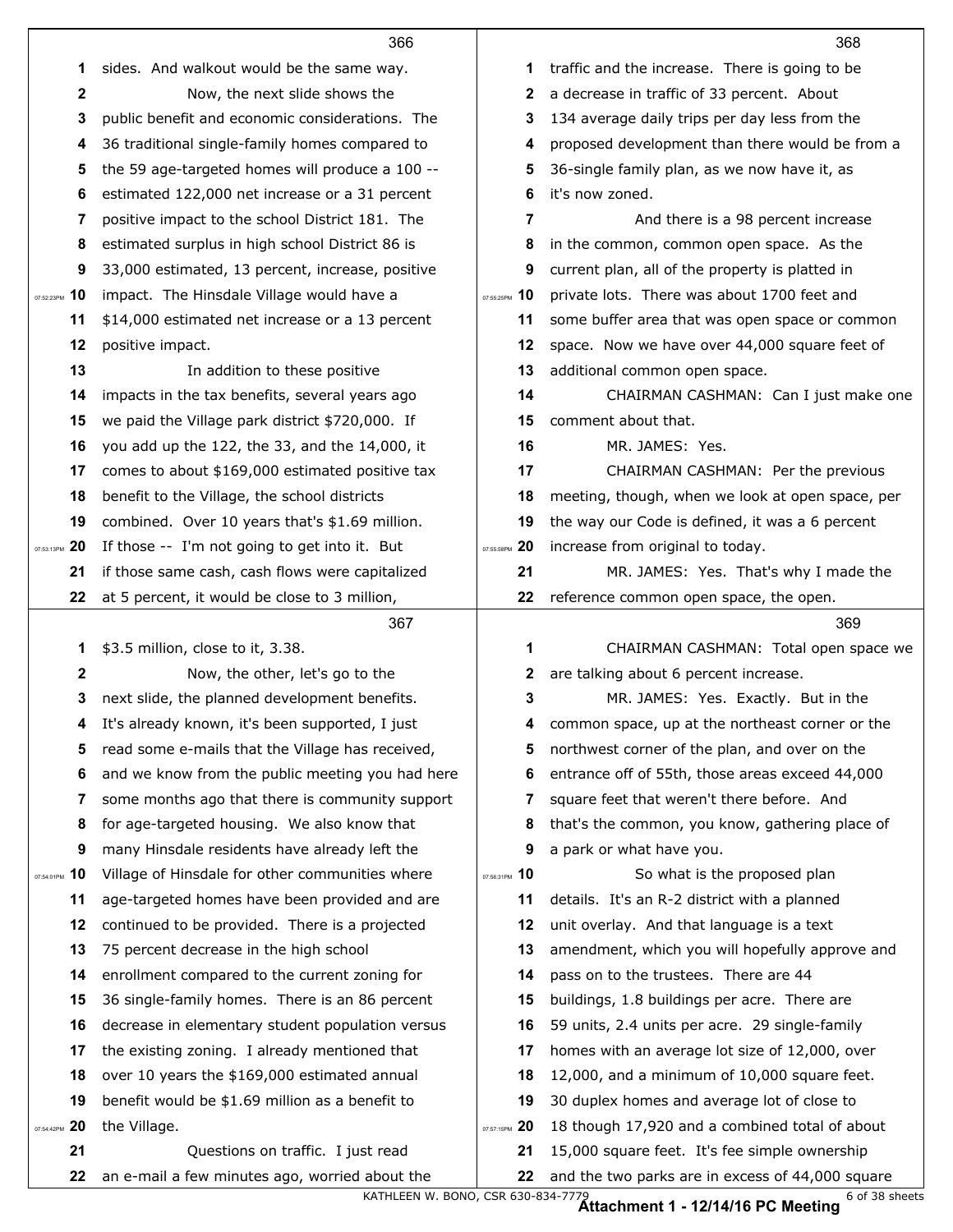|                  | 370                                                                        |                  | 372                                                                                              |
|------------------|----------------------------------------------------------------------------|------------------|--------------------------------------------------------------------------------------------------|
| 1                | feet. And we will include a sidewalk                                       | 1                | original plan with the 36 lots, they took into                                                   |
| $\mathbf{2}$     | connection, the public walk at the far south end                           | 2                | account all the homes and driveways and                                                          |
| 3                | of the property into Katherine Legge park so                               | 3                | sidewalks on the properties. The new plan with                                                   |
| 4                | that's a public benefit.                                                   | 4                | the increased density has the total impervious                                                   |
| 5                | And the last page is just a                                                | 5                | coverage on the lots themselves increased by .2                                                  |
| 6                | continuation of the many awards that we have won                           | 6                | of an acre, the original plan. There is more                                                     |
| 7                | from our development from land planner to                                  | 7                | coverage on the lot. I don't know how that                                                       |
| 8                | architecture to landscaping. And I'm pleased to                            | 8                | relates to the open space in the calculation but                                                 |
| 9                | say at the last home builders award ceremony our                           | 9                | the impervious coverage --                                                                       |
| 10<br>07:58:05PM | two most recent projects garnered nine more Gold                           | 07:59:55PM 10    | MR. WILLOBEE: I guess as far as, I                                                               |
| 11               | Keys. So we are very proud of that, and we have                            | 11               | mean per the Code is the delta impervious open                                                   |
| 12               | added those to this list.                                                  | 12               | space? I'm just --                                                                               |
| 13               | That concludes our answers to the                                          | 13               | CHAIRMAN CASHMAN: Open space, it could                                                           |
| 14               | questions you raised. And I will be glad to                                | 14               | be impervious surface could be considered open                                                   |
| 15               | review any of the information or answer any of                             | 15               | space. Pavement would be still open space in                                                     |
| 16               | the questions that you have.                                               | 16               | the Code definition.                                                                             |
| 17               | CHAIRMAN CASHMAN: All right. Thank                                         | 17               | MR. WILLOBEE: In the Code def?                                                                   |
| 18               | you.                                                                       | 18               | CHAIRMAN CASHMAN: Yes. Open space                                                                |
| 19               | MR. JAMES: You are welcome.                                                | 19               | refers to structures, buildings. Not to pull up                                                  |
| 20<br>07:58:30PM | CHAIRMAN CASHMAN: Questions by the                                         | 08:00:15PM 20    | the definition, I think I have it here, but that                                                 |
| 21               | Commissioners?                                                             | 21               | was really defining the difference.                                                              |
| 22               | MR. WILLOBEE: I guess I appreciate,                                        | 22               | MR. WILLOBEE: Okay.                                                                              |
|                  |                                                                            |                  |                                                                                                  |
|                  | 371                                                                        |                  | 373                                                                                              |
| 1                | Steve, you clarifying that 6 percent. In                                   | 1                | CHAIRMAN CASHMAN: And really to me it                                                            |
| 2                | looking at the information that was provided,                              | 2                | makes sense. It's how you perceive it. If you                                                    |
| 3                | the current number calculations, I know you said                           | 3                | look and it's not a building there, whether it's                                                 |
| 4                | the curve number doesn't change. However, the                              | 4                | a sidewalk or a patio, whatever. Stormwater is                                                   |
| 5                | impervious area, just to be clear, on those                                | 5                | a whole different ball game.                                                                     |
| 6                | calculations does increase by .2 of an acre; is                            | 6                | MR. WILLOBEE: Exactly. I look at open                                                            |
| 7                | that correct?                                                              | 7                | space where the raindrop falls. So that's where                                                  |
| 8                | MR. JAMES: I would ask -- This is                                          | 8                | I'm just, that's why I'm asking for                                                              |
| 9                | Brett Duffy, our engineer.                                                 | 9                | clarification.                                                                                   |
| 10<br>07:58:58PM | MR. DUFFY: Brett Duffy with Spaceco.                                       | 08:00:38PM 10    | CHAIRMAN CASHMAN: I will look through                                                            |
| 11               | Yes. It does increase by .2 of an acre, you are                            | 11               | my notes, but I believe that was exactly --                                                      |
| 12               | correct.                                                                   | 12               | Because that was initially when I                                                                |
| 13               | MR. WILLOBEE: So we have seen the                                          | 13               | think in your first submittal package --                                                         |
| 14               | numbers for open space several different ways,                             | 14               | MR. JAMES: Right.                                                                                |
| 15               | for example, the 98 percent and the 6 percent we                           | 15               | CHAIRMAN CASHMAN: I kind of went                                                                 |
| 16               | are looking at. I'm just a little confused per                             | 16               | through the definition of open space.                                                            |
| 17               | how the Code is written as all inclusive for                               | 17               | MR. JAMES: Right. I think my comment                                                             |
| 18               | open space, private, just -- So I'm still not                              | 18               | was speaking to the fact that in the 36-unit                                                     |
| 19               | understanding the math if we are increasing the                            | 19               | subdivision all of the land is platted out for                                                   |
| 20<br>07:59:25PM | impervious area.                                                           | 20<br>08:00:59PM | private lots. There were no areas where                                                          |
| 21<br>22         | MR. DUFFY: The increase in the<br>impervious area is the -- from the first | 21               | neighbors could gather in a public setting, sit<br>and chat or, you know, walk and what have you |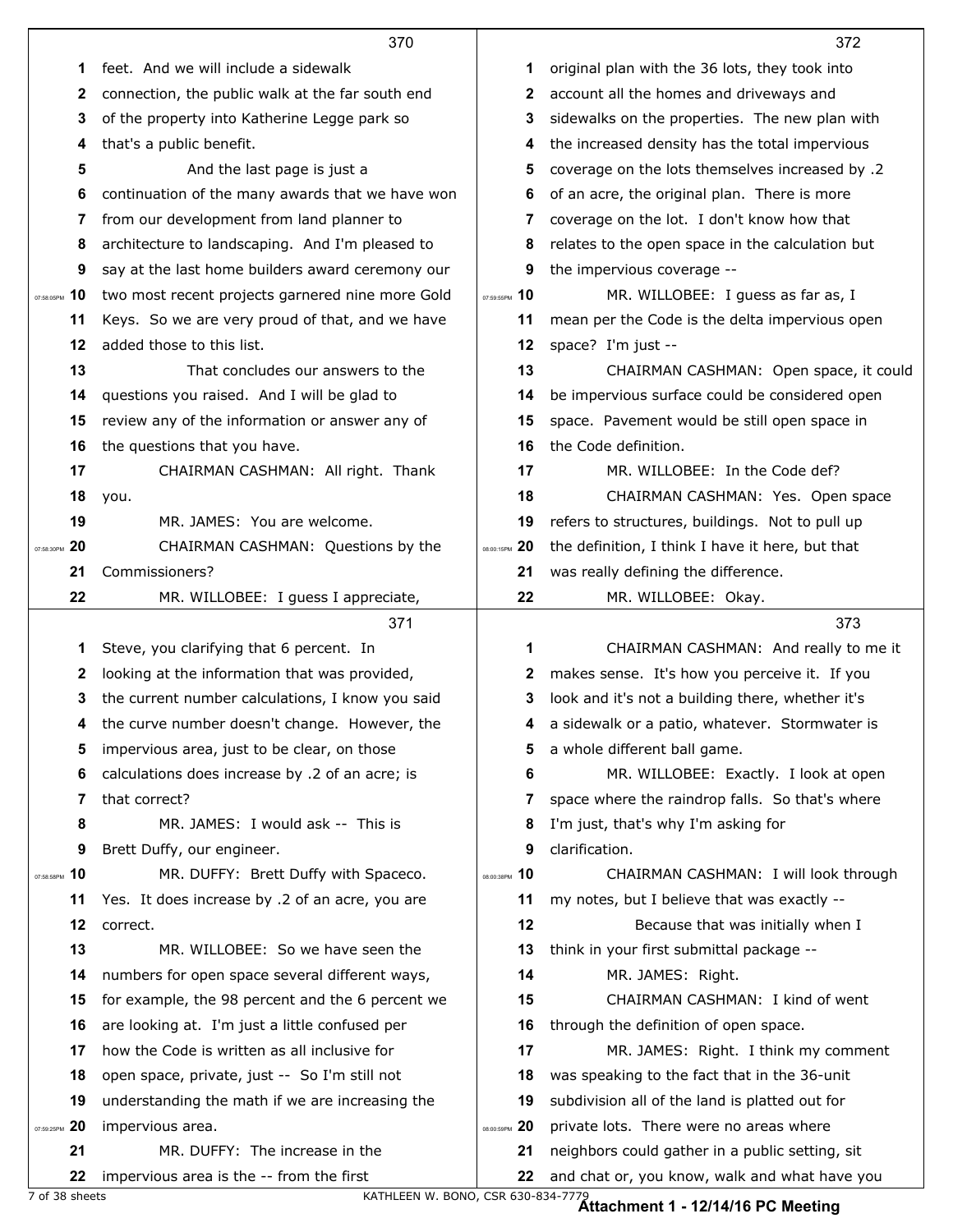|                  | 374                                              |                  | 376                                              |
|------------------|--------------------------------------------------|------------------|--------------------------------------------------|
| 1                | and talk because they were all private lots.     | 1                | MR. WILLOBEE: I agree. But under the             |
| $\mathbf{2}$     | Now we have the northeast corner                 | 2                | planned development, we are tasked with -- and   |
| 3                | and the entrance by 55th. And that space I,      | 3                | the Village is tasked with making sure there is  |
| 4                | that's called -- We call that the common open    | 4                | an increase in the amount of open space versus   |
| 5                | space.                                           | 5                | conventional -- right? -- overall. So that's     |
| 6                | CHAIRMAN CASHMAN: And basically, Mark,           | 6                | the part where --                                |
| 7                | to answer your question, in the definition in    | 7                | MR. BALAS: That's been established.              |
| 8                | our Code, it talks about open space. Open,       | 8                | We are at I think 34 percent total lot coverage  |
| 9                | unobstructed from ground to sky except by        | 9                | under the proposed plan versus the 15 percent    |
| 10<br>08:01:30PM | facilities specifically designed to range        | 08:03:08PM 10    | that's allowable under the existing plan.        |
| 11               | 10 degrees. So it's structures.                  | 11               | MR. WILLOBEE: On a per lot basis. I'm            |
| 12               | MR. WILLOBEE: Right. Well, but it                | 12               | talking about the whole development.             |
| 13               | also says for active outdoor recreation and      | 13               | MR. BALAS: Right. So there is no                 |
| 14               | relaxation; right? So are we including patios    | 14               | common open space. You can build up to           |
| 15               | and things like that in this context? Because I  | 15               | 50 percent.                                      |
| 16               | wouldn't consider a driveway recreation or       | 16               | MR. JAMES: Of the 36 lots.                       |
| 17               | relaxation.                                      | 17               | MR. BALAS: Of those 36 lots. We have             |
| 18               | CHAIRMAN CASHMAN: That's a good                  | 18               | got 34 percent on our lots. And we have over, I  |
| 19               | question.                                        | 19               | think, 2 acres of common open space. So it's     |
| 20<br>08:01:53PM | MR. WILLOBEE: So --                              | 08:03:34PM 20    | clearly more open space, I believe, as defined   |
| 21               | MS. CRNOVICH: Does that change total             | 21               | under the Code.                                  |
| 22               | lot coverage?                                    | 22               | MR. WILLOBEE: I apologize. I don't               |
|                  | 375                                              |                  | 377                                              |
|                  |                                                  |                  |                                                  |
| 1                | MR. WILLOBEE: Well, it depends on the            | 1                | think it's clear.                                |
| $\mathbf{2}$     | calculation. It sounds like -- And I'm just      | 2                | CHAIRMAN CASHMAN: Are you able to                |
| 3                | sticking to the part of the PUD and what we      | 3                | bring up the slide from last month? Do you       |
| 4                | are --                                           | 4                | happen to have that with you? Because that       |
| 5                | CHAIRMAN CASHMAN: The open space                 | 5                | $was - -$                                        |
| 6                | requirement is big.                              | 6                | MR. JAMES: If we can find it, yes. We            |
| 7                | MR. WILLOBEE: Right.                             | 7                | will try.                                        |
| 8                | MR. DUFFY: The stormwater report was             | 8                | CHAIRMAN CASHMAN: In the previous                |
| 9                | only focusing on impervious coverage. It didn't  | 9                | packet where you had open space was page 102 and |
| 10<br>08:02:14PM | have anything to do with open space              | 10<br>08:03:55PM | 163. It looks like this.                         |
| 11               | calculations. So it was just --                  | 11               | MR. JAMES: Was that last meeting?                |
| 12               | MR. WILLOBEE: I'm trying to put two              | 12               | CHAIRMAN CASHMAN: Yes, at the                    |
| 13               | sets of math together, and it's not adding up to | 13               | November meeting. And this is where you had      |
| 14               | me in $-$                                        | 14               | your calculations. Yes. It might be good to go   |
| 15               | MR. YU: So in the private lot in the             | 15               | through that.                                    |
| 16               | R-2 district, you can have a maximum lot         | 16               | MR. JAMES: What page was that? 102,              |
| 17               | coverage of 50 percent.                          | 17               | 103 you said?                                    |
| 18               | MR. WILLOBEE: Right.                             | 18               | MR. WILLOBEE: So the November 9                  |
| 19               | MR. YU: So if these were single-family           | 19               | packet.                                          |
| 20<br>08:02:31PM | residential, the building code would allow them  | 08:04:52PM 20    | CHAIRMAN CASHMAN: I guess the trick              |
| 21               | to potentially have a lot coverage of 50         | 21               | would be space that -- I mean patios. Do you     |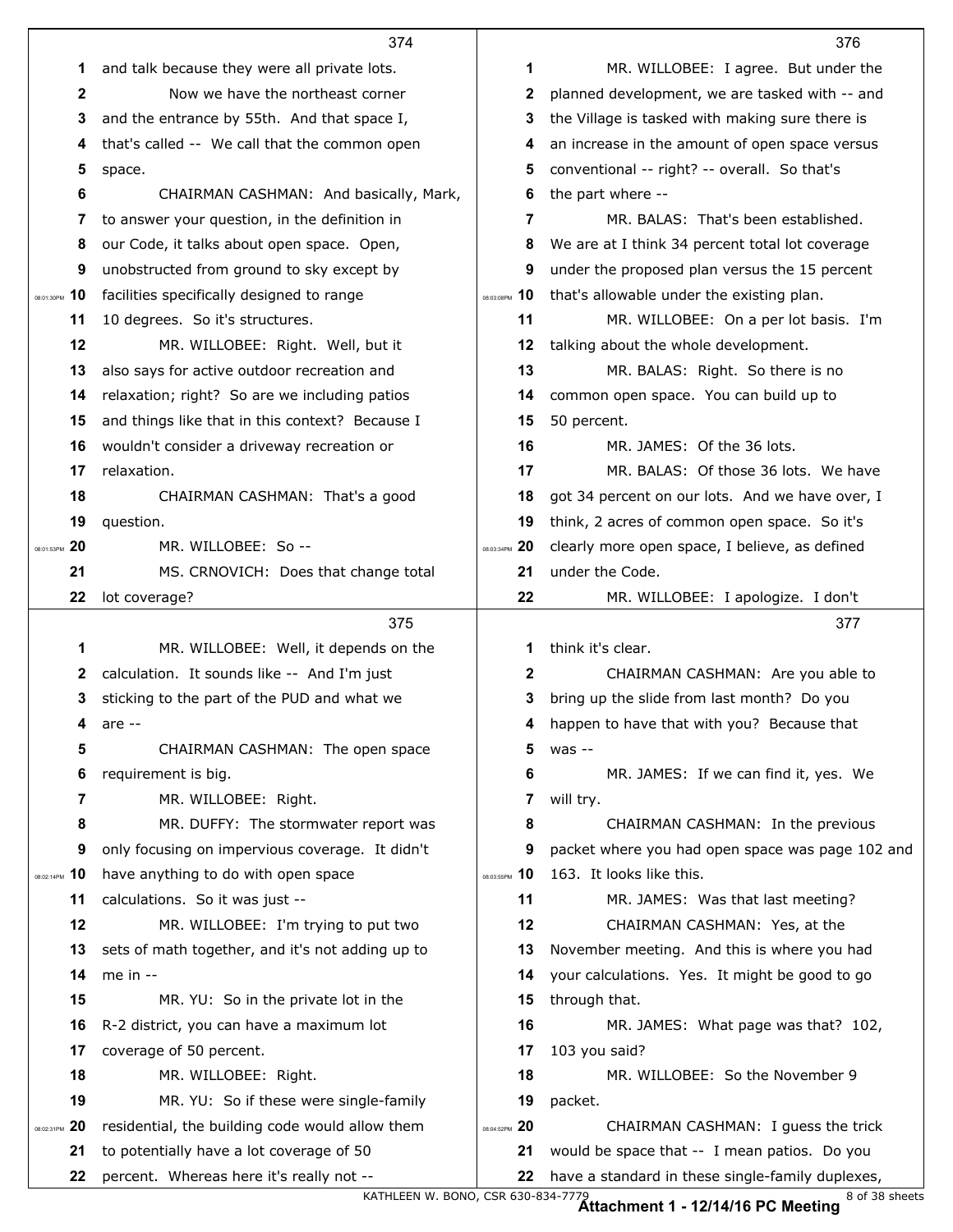|                  | 378                                                                                                 |                  | 380                                                                  |
|------------------|-----------------------------------------------------------------------------------------------------|------------------|----------------------------------------------------------------------|
| 1                | is there a standard like patio offering or how                                                      | 1                | accommodate.                                                         |
| $\mathbf{2}$     | $do - -$                                                                                            | 2                | When we reran those, and however                                     |
| 3                | MR. JAMES: Here is the open space                                                                   | 3                | those were established originally, established                       |
| 4                | comparison. The fee simple lot area was                                                             | 4                | the size of the detention basin. We then took                        |
| 5                | 736 -- 36 units, there are 759,112 square feet.                                                     | 5                | the most current plan and calculated all the                         |
| 6                | That's using a 50 percent lot coverage for the                                                      | 6                | impervious coverage, driveways, new surface                          |
| 7                | 36 homes.                                                                                           | 7                | walks, patios, decks, everything that was                            |
| 8                | The 59 Hinsdale Meadows plan has                                                                    | 8                | included, and came up with an increase from the                      |
| 9                | 638,453 square feet or 34 percent. The maximum                                                      | 9                | original design calculations of about .23 acres.                     |
| 10<br>08:05:41PM | lot coverage (b) is 379 for the 36 plan and 215,                                                    | 08:08:03PM 10    | I don't know how that relates to                                     |
| 11               | 215,000, for the 59-unit plan. And the private                                                      | 11               | open space and coverage. To me it doesn't                            |
| 12               | open space, (a minus b), 379,556, and 422,718                                                       | 12               | relate back and forth. I'm just looking at raw                       |
| 13               | for the 59-unit plan. There are no pocket                                                           | 13               | numbers and how we established the detention                         |
| 14               | parks. There is no common center open space.                                                        | 14               | pond. And I don't know how that relates to open                      |
| 15               | And there was a fringe area open space of                                                           | 15               | space, and I don't think that's --                                   |
| 16               | 1,751 feet. And it comes out to be,                                                                 | 16               | CHAIRMAN CASHMAN: I would say we go                                  |
| 17               | calculations, it's an increase of it was                                                            | 17               | from 36 driveways to 59.                                             |
| 18               | 381,000 square feet in round numbers versus                                                         | 18               | MR. WILLOBEE: Right.                                                 |
| 19               | 522 open space, total minimum open space in the                                                     | 19               | CHAIRMAN CASHMAN: So that's a big                                    |
| 20<br>08:06:43PM | 59-unit plan. And the current plan, as I said,                                                      | 08:08:21PM 20    | change right there. But then we are talking                          |
| 21               | was 381, the proposed plan was 522, an increase                                                     | 21               | about smaller footprints.                                            |
| 22               | of 140,000 or 37 percent increase in open space.                                                    | 22               | MR. DUFFY: Smaller footprints.                                       |
|                  | 379                                                                                                 |                  | 381                                                                  |
|                  |                                                                                                     |                  |                                                                      |
| 1                | Those are the numbers in your book and that was                                                     | 1                | MR. JAMES: Versus 50 percent.                                        |
| $\mathbf{2}$     | all --                                                                                              | 2                | MR. DUFFY: So the footprints of the                                  |
| 3                | CHAIRMAN CASHMAN: I guess so my                                                                     | 3                | houses are smaller. How the open space relates,                      |
|                  | 4 question would be if we are increasing the open                                                   |                  | 4 I'm not exactly sure. But just looking at raw                      |
| 5                | space where are we coming up with additional                                                        | 5                | numbers of how the original calculations were                        |
| 6                | impervious surface.                                                                                 | 6                | made for detention basin sizing itself and how                       |
| 7                | MR. WILLOBEE: That's my point because                                                               | 7                | it relates to the new plan and strictly go with                      |
| 8                | the definition per the Code of open space is                                                        | 8                | that.                                                                |
| 9                | very broad.                                                                                         | 9                | MR. WILLOBEE: That's fair. It wasn't                                 |
| 08:07:17PM 10    | CHAIRMAN CASHMAN: Well, the only thing                                                              | 10<br>08:08:47PM | necessarily apples to apples, you were using                         |
| 11               | that we wouldn't be counting would be like a                                                        | 11               | these numbers.                                                       |
| 12               | patio.                                                                                              | 12               | MR. DUFFY: Right.                                                    |
| 13               | MR. WILLOBEE: Exactly.                                                                              | 13               | MR. WILLOBEE: I guess what I was                                     |
| 14               | CHAIRMAN CASHMAN: So it's not a large                                                               | 14               | asking for last month was just a comparison of                       |
| 15               | area.                                                                                               | 15               | impervious calculated the same way you did for                       |
| 16               | MR. DUFFY: I cannot speak to how it                                                                 | 16               | the proposed off of what's already permitted to                      |
| 17               | relates to the open space. I'm going back in                                                        | 17               | get a true apples-to-apples comparison.                              |
| 18               | the original calculations that were prepared for                                                    | 18               | Because I think there is a lot of                                    |
| 19               | the stormwater management basin from when this                                                      | 19               | different ways you can present these open space                      |
| 20<br>08:07:33PM | was developed back in 2003. There was a certain                                                     | 08:09:08PM 20    | numbers. And per our Code, again I'm still not                       |
| 21<br>22         | impervious coverage that was assumed that needed<br>to be -- that a detention basin was designed to | 21<br>22         | understanding that net increase.<br>So, Mr. Duffy, I understand your |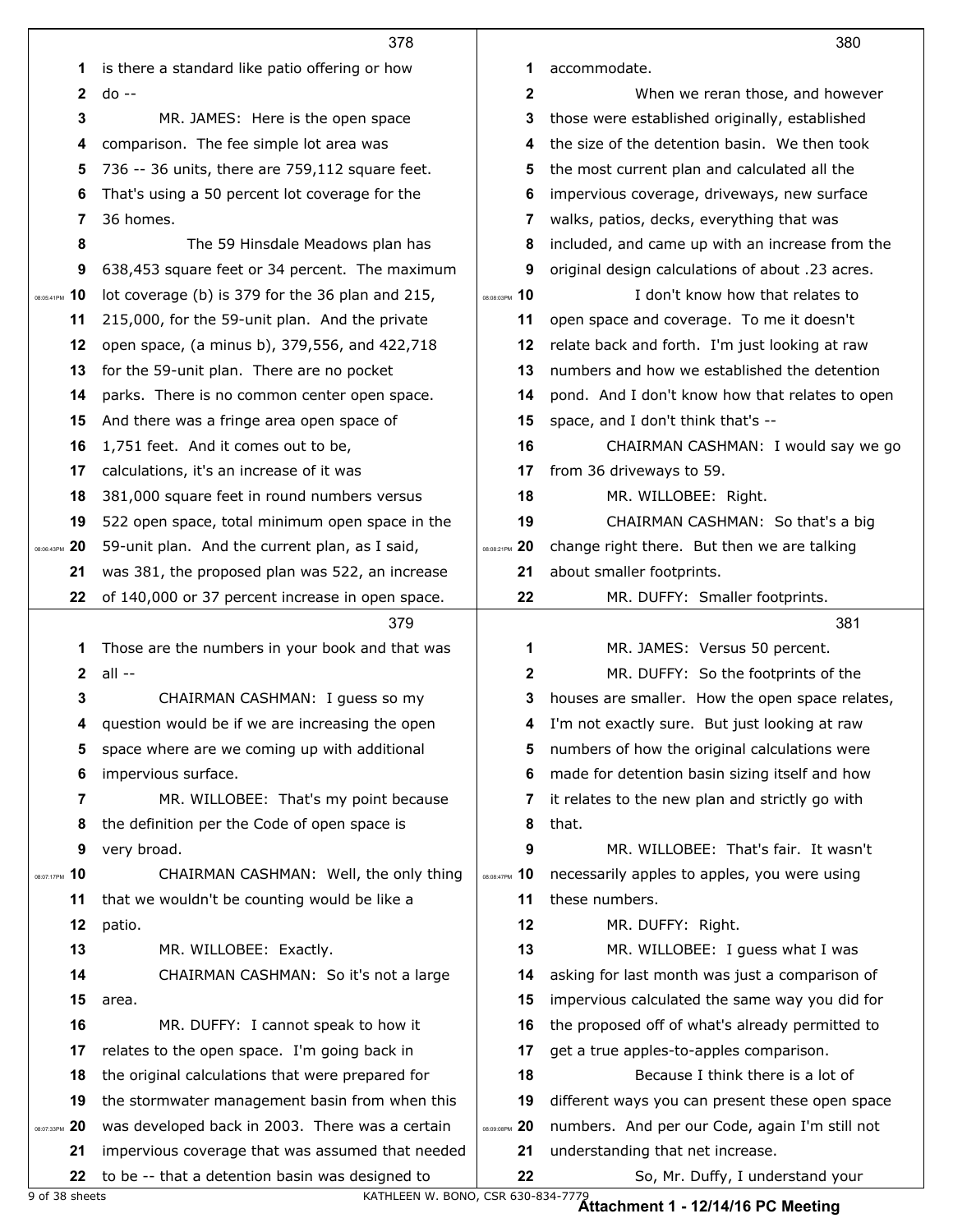|                  | 382                                              |               | 384                                              |
|------------------|--------------------------------------------------|---------------|--------------------------------------------------|
| 1                | calculation was in one regard.                   | 1             | various models within the planned unit           |
| $\mathbf{2}$     | MR. DUFFY: Right.                                | 2             | development. We took the largest lot, the        |
| 3                | MR. WILLOBEE: But I guess on the open            | 3             | largest home that could be built on that lot.    |
| 4                | space --                                         | 4             | Because there are some lots that will not        |
| 5                | CHAIRMAN CASHMAN: I guess if you made            | 5             | accommodate the largest home.                    |
| 6                | assumptions like on patios, you made assumptions | 6             | MR. WILLOBEE: All right.                         |
| 7                | for each of the units, what is that area. You    | 7             | MR. JAMES: Thank you.                            |
| 8                | know, we would be able to find out what that     | 8             | CHAIRMAN CASHMAN: I guess you still              |
| 9                | area was in your calculations. But we are still  | 9             | must have that data on the patios, just the area |
| 10<br>08:09:29PM | talking about a 6 percent delta taking that out  | 08:11:02PM 10 | of the patios.                                   |
| 11               | of the equation. So I doubt it's quarter of an   | 11            | MR. JAMES: I think they are probably             |
| 12               | acre, but I don't know.                          | 12            | about 10 by 12.                                  |
| 13               | MR. DUFFY: I didn't look at individual           | 13            | CHAIRMAN CASHMAN: If you could just              |
| 14               | patios on each building. I'm not sure what each  | 14            | provide us that information, that would be       |
| 15               | one of those added up to. I took the overall     | 15            | great.                                           |
| 16               | coverage of the lots in the impervious           | 16            | MR. JAMES: Sure.                                 |
| 17               | calculations. So I don't know --                 | 17            | CHAIRMAN CASHMAN: But we are talking             |
| 18               | CHAIRMAN CASHMAN: Did you add in                 | 18            | about a delta here that's 60,000 square feet.    |
| 19               | patios?                                          | 19            | And looking at the size of the patios that are   |
| 20<br>08:09:54PM | MR. DUFFY: Whatever was shown on the             | 08:11:16PM 20 | shown in here, it doesn't look like 60,000       |
| 21               | plan is whatever was calculated. The current     | 21            | square feet of patio. So we just want to make    |
| 22               | plan that was presented includes patios and      | 22            | sure we are truly looking at this properly and   |
|                  |                                                  |               |                                                  |
|                  | 383                                              |               | 385                                              |
| 1                | decks, and those were included in the coverage   | 1             | we can say, yes, you are providing additional    |
| $\mathbf{2}$     | calculations.                                    | 2             | open space.                                      |
| 3                | MR. WILLOBEE: But you don't know if              | 3             | MR. JAMES: Are you talking about open            |
| 4                | the 2003 calculations included that same?        |               | space or impervious surface?                     |
| 5                | MR. DUFFY: These were custom lots.               | 5             | CHAIRMAN CASHMAN: Well, we want to               |
| 6                | They made assumptions on those lots. And those   | 6             | know what the patio amount is.                   |
| 7                | kinds of sizes, I don't know how that relates.   | 7             | MR. JAMES: I think the, if I'm not               |
| 8                | CHAIRMAN CASHMAN: Okay. So these                 | 8             | mistaken, our typical patio is about 10 by 12;   |
| 9                | small patios that are indicated on the current   | 9             | but I can confirm that.                          |
| 10<br>08:10:19PM | site plan?                                       | 08:11:43PM 10 | MR. MC GINNIS: Chairman, if I can jump           |
| 11               | MR. DUFFY: That was included in that             | 11            | in just for a minute.                            |
| 12               | number, correct.                                 | 12            | CHAIRMAN CASHMAN: Sure.                          |
| 13               | MR. JAMES: Yes. Yes.                             | 13            | MR. MC GINNIS: I'm not sure if I'm               |
| 14               | MR. DUFFY: My understanding is those             | 14            | going to be able to add any clarity to this or   |
| 15               | single-family homes are the biggest homes that   | 15            | not. It seems like we are commingling terms.     |
| 16               | can be built on the lots. And there are other    | 16            | So there is total lot coverage, which is I'm     |
| 17               | models that are a smaller footprint. So we have  | 17            | sure what was used as part of the original       |
| 18               | used the maximum size building on each one of    | 18            | subdivision approval in addition to whatever     |
| 19               | those lots. And I'm going to make a pretty big   | 19            | stormwater calcs they had to provide. And under  |
| 20<br>08:10:33PM | guess that the biggest house will not be on      | 08:11:59PM 20 | the R-2, you are allowed a total of 50 percent   |
| 21               | every single lot, there will be some reduction.  | 21            | lot coverage.                                    |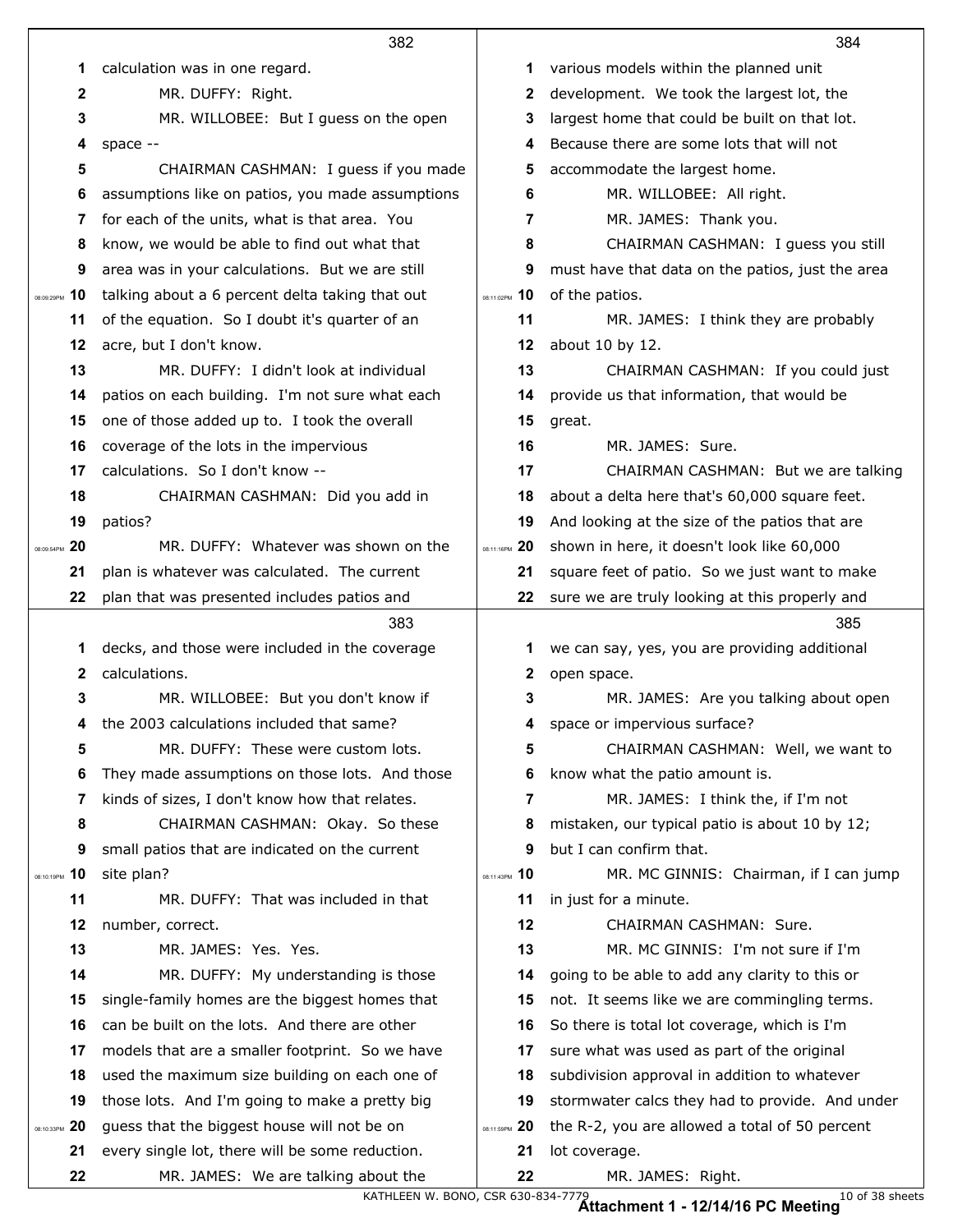|                  | 386                                                                                 |                  | 388                                                                         |
|------------------|-------------------------------------------------------------------------------------|------------------|-----------------------------------------------------------------------------|
| 1                | MR. MC GINNIS: In this case, you have                                               | 1                | consternation. It didn't seem like we were                                  |
| $\mathbf{2}$     | much smaller lots that could theoretically be                                       | 2                | getting anywhere.                                                           |
| 3                | built on with a lot more common open space that                                     | 3                | MR. JAMES: Right.                                                           |
| 4                | can't. So arguably you would end up with less                                       | 4                | CHAIRMAN CASHMAN: I guess my only                                           |
| 5                | total lot coverage under this proposal than you                                     | 5                | question on paragraph 18 would be if it could                               |
| 6                | would theoretically under the R-2.                                                  | 6                | just be revised to read more like the start of                              |
| 7                | But you are right, the definition                                                   | 7                | 19 where instead of it ending, Permitted on a                               |
| 8                | of open space is somewhat nebulous.                                                 | 8                | lot, permitted on -- in and about a unit, lot,                              |
| 9                | MR. JAMES: That's the problem.                                                      | 9                | or common property. Just so it's consistent                                 |
| 10<br>08:12:25PM | CHAIRMAN CASHMAN: It's just that                                                    | 10<br>08:14:24PM | between the two. Because if you read that, you                              |
| 11               | paragraph where it says, Except by facilities                                       | 11               | could actually have recreational equipment on                               |
| 12               | specifically designed, arranged and intended for                                    | 12               | the common property unless there is some other                              |
| 13               | use in conjunction with passive or active                                           | 13               | paragraph elsewhere that says you can't.                                    |
| 14               | outdoor recreation or relaxation, which in my                                       | 14               | MR. JAMES: I think we covered that                                          |
| 15               | mind is a patio or a play field or something.                                       | 15               | elsewhere.                                                                  |
| 16               | So if we have less than 60,000                                                      | 16               | CHAIRMAN CASHMAN: That's just my                                            |
| 17               | square feet of patios, we have an increase in                                       | 17               | concern. I think it -- I wanted to kind of                                  |
| 18               | open space. Because right now the difference                                        | 18               | hear what the Commissioners thought about that.                             |
| 19               | between the previous proposal was Sedgwick was                                      | 19               | Because as we talked about at the last meeting,                             |
| 20<br>08:12:54PM | 602,000 square feet of open space and the                                           | 08:14:44PM 20    | the whole discussion about age targeted versus                              |
| 21               | Hinsdale Meadows is 662 and change.                                                 | 21               | age restricted, if we are going the age-targeted                            |
|                  | So I think we are still there, but                                                  | 22               | route, we need to have something that is going                              |
| 22               |                                                                                     |                  |                                                                             |
|                  | 387                                                                                 |                  | 389                                                                         |
| 1                | it would just be good to have that data. And                                        | 1                | to encourage these to be empty-nester type units                            |
| 2                | we are basically talking 120 square feet times                                      | 2                | versus just single-family units.                                            |
| 3                | 59 so --                                                                            | 3                | And I think when we talked before,                                          |
| 4                | MR. JAMES: I mean that's impervious                                                 | 4                | we thought the homeowners association                                       |
| 5                | surface. And how you determine, how you justify                                     | 5                | restrictions could go in that direction.                                    |
| 6                | open space versus impervious surface, they are                                      | 6                | Because if you are looking at a property there                              |
| 7                | apples and/oranges.                                                                 | 7                | for \$900,000 and you can't have a play set and                             |
| 8                | MR. WILLOBEE: Not necessarily. I                                                    | 8                | you have a 6-year-old daughter, and you have a                              |
| 9                | mean --                                                                             | 9                | house somewhere else in Hinsdale, and it's                                  |
| 10<br>08:13:23PM | MR. JAMES: Well, it is. Open space                                                  | 08:15:15PM 10    | 900,000, it's got a back yard and play sets and                             |
| 11               | you can look through it, but there may be a                                         | 11               | swings, I know where I would be going to make                               |
| 12               | patio below it.                                                                     | 12               | sure my daughter has a play set. So that would                              |
| 13               | MR. BALAS: Yes. The criteria under                                                  | 13               | be the hope.                                                                |
| 14               | the Code is open space as defined under the                                         | 14               | But you could always have like a                                            |
| 15               | Code.                                                                               | 15               | high school, a family with, say, a high school-                             |
| 16               | MR. WILLOBEE: Right. And I guess                                                    | 16               | aged student, could decide they want to move in,                            |
| 17               | that's what Steve's pointed out, too.                                               | 17               | they don't really need a play set. They are                                 |
| 18               | MR. JAMES: It was confusing for us.                                                 | 18               | okay with that. They are in sports, whatever.                               |
| 19               | MR. WILLOBEE: Right. Yes.                                                           | 19               | So there is no way to guarantee that this is                                |
| 20<br>08:13:49PM | CHAIRMAN CASHMAN: Other questions?                                                  | 08:15:35PM 20    | going to be all empty-nester, but I think we can                            |
| 21<br>22         | Well, I appreciate you clarifying<br>this document because that was causing me some | 21<br>22         | encourage through these restrictions a higher<br>level of empty-nester use. |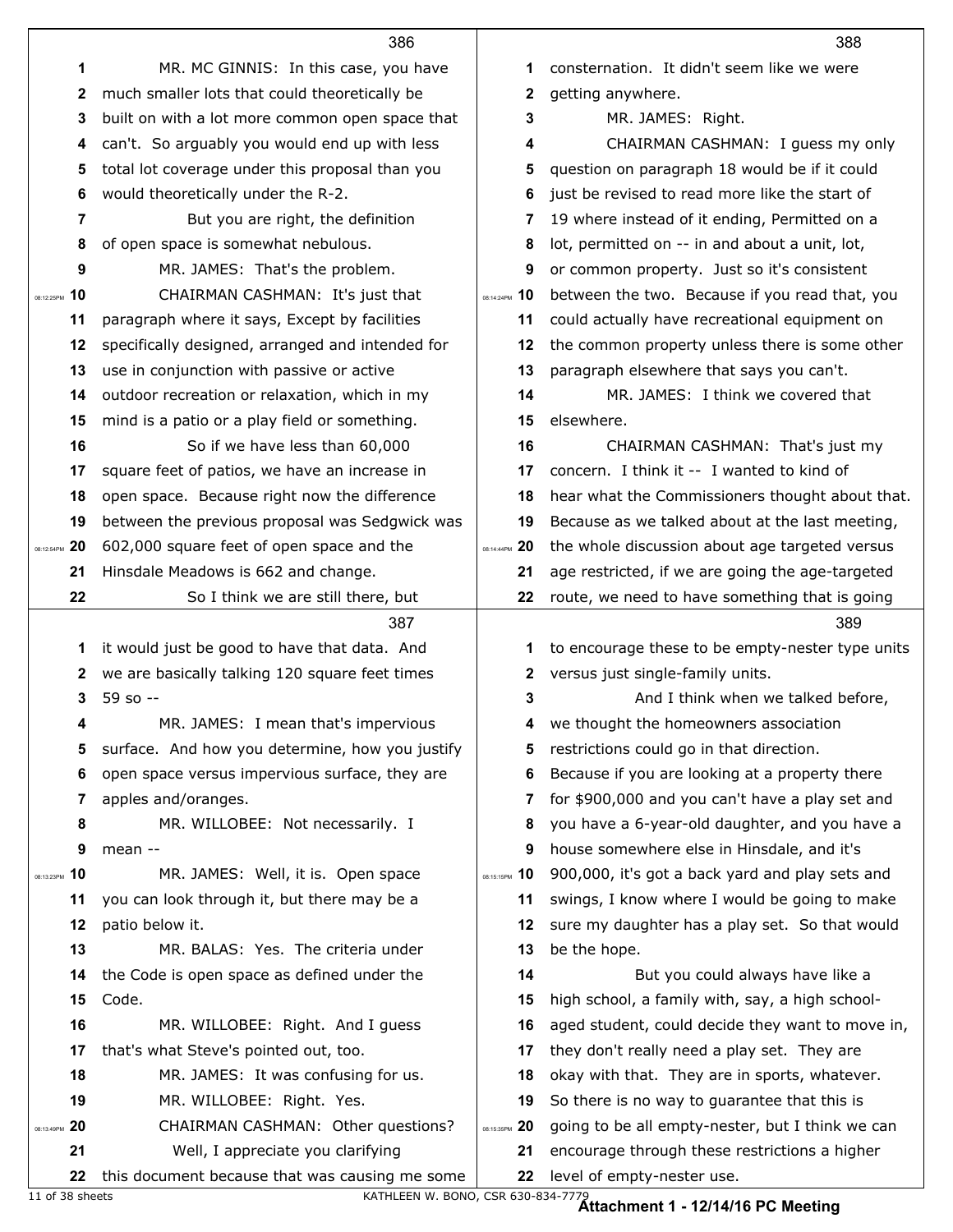|                  | 390                                                                                         |                   | 392                                                                                             |
|------------------|---------------------------------------------------------------------------------------------|-------------------|-------------------------------------------------------------------------------------------------|
| 1                | MR. JAMES: If you look at the opening                                                       | 1                 | planned unit development without coming back to                                                 |
| 2                | sentence in paragraph 19, which is the paragraph                                            | 2                 | this board.                                                                                     |
| 3                | that gives the board of directors total control,                                            | 3                 | CHAIRMAN CASHMAN: And I think we                                                                |
| 4                | it says, There shall be no trampolines,                                                     | 4                 | talked about that. Mike, I had that question                                                    |
| 5                | basket -- Correction. In the event any                                                      | 5                 | for you in the past.                                                                            |
| 6                | activity in or about a unit, lot, or the common                                             | 6                 | MR. MARRS: Yes.                                                                                 |
| 7                | property, so that's the catchall. It's a unit,                                              | 7                 | MR. JAMES: They don't have the right                                                            |
| 8                | the lot, or the common property shall be, you                                               | 8                 | to do that.                                                                                     |
| 9                | know, causing disturbance which adversely                                                   | 9                 | MS. MC MAHON: Because this document is                                                          |
| 10<br>08:16:13PM | affects any owner. And I think there is                                                     | 10<br>08:17:51PM  | a component of the approved PUD?                                                                |
| 11               | something that --                                                                           | 11                | MR. JAMES: Yes.                                                                                 |
| 12               | MR. BALAS: Yes. There is the                                                                | 12                | MR. MARRS: Yes. And one of the                                                                  |
| 13               | provision on -- You don't have it there in                                                  | 13                | standards for planned unit developments in your                                                 |
| 14               | front of you. But Article IX, paragraph 4,                                                  | 14                | Code talks about the covenants and says that the                                                |
| 15               | There shall be no courts, play fields, lounging,                                            | 15                | covenants shall provide a -- may not be                                                         |
| 16               | parking, baby carriages, playpens, swing sets,                                              | 16                | modified, removed, or released without the                                                      |
| 17               | bicycles, wagons, toys, or placing of benches or                                            | 17                | express consent of the Board of Trustees and                                                    |
| 18               | chairs on the common property except as                                                     | 18                | that they may be enforced by the Village as well                                                |
| 19               | authorized or designated by the association.                                                | 19                | as by future land owners.                                                                       |
| 20<br>08:16:41PM | CHAIRMAN CASHMAN: Okay. Article 4 --                                                        | 08:18:18PM 20     | CHAIRMAN CASHMAN: Okay. Thank you.                                                              |
| 21               | MR. JAMES: Yes.                                                                             | 21                | MR. JAMES: That's our understanding,                                                            |
| 22               | CHAIRMAN CASHMAN: So you can't                                                              | 22                | too.                                                                                            |
|                  | 391                                                                                         |                   | 393                                                                                             |
| 1                | suddenly put a playground in somewhere.                                                     | 1                 | CHAIRMAN CASHMAN: Anna, any questions?                                                          |
| $\mathbf 2$      | MR. JAMES: Yes.                                                                             | 2                 | MS. FIASCONE: Obviously we have seen a                                                          |
| 3                | MS. MC MAHON: I have thought on this                                                        | 3                 | lot of support for this through e-mails and                                                     |
| 4                | declaration, is there a method that the                                                     | 4                 | people coming in here, and I think it's very                                                    |
| 5                | homeowners association can change this?                                                     | 5                 | well-supported, so it's great. But we have seen                                                 |
| 6                | MR. JAMES: Well --                                                                          | 6                 | a lot of the pushback on the pricing. And I'm                                                   |
| 7                | MS. MC MAHON: This document.                                                                |                   |                                                                                                 |
| 8                |                                                                                             | 7                 | not one to dictate your pricing at all, I don't                                                 |
| 9                | MR. JAMES: The only thing they, the                                                         | 8                 | think that's our job. But obviously, we are                                                     |
|                  | homeowners situation -- and I don't want to play                                            | 9                 | concerned on whether these sit vacant or not.                                                   |
| 10               | attorney here -- cannot change the terms of the                                             | 08:18:53PM 10     | What's kind of your response to the                                                             |
| 11               | planned unit development. Only your board can                                               | 11                | pricing, your experience? You have obviously                                                    |
| 12               | change the terms of the planned unit                                                        | 12                | done this.                                                                                      |
| 13               | development.                                                                                | 13                | MR. JAMES: We always want to price                                                              |
| 08:17:09PM<br>14 | MS. MC MAHON: So if this declaration                                                        | 14                | them at the market price or below. We would                                                     |
| 15               | is a part of the planned unit development, then                                             | 15                | like to reduce our prices. And we are working                                                   |
| 16               | it can't be changed?                                                                        | 16                | on that. But we don't have any, anything that                                                   |
| 17               | MR. JAMES: That's right. Yes.                                                               | 17                | we can talk about at this point. But the answer                                                 |
| 18               | MR. BALAS: On the Village's --                                                              | 18                | is we are doing everything we can.                                                              |
| 19               | MR. JAMES: If they want to change                                                           | 19                | But labor, wood, materials, it's                                                                |
| 20<br>08:17:28PM | something in the declaration having to do                                                   | -20<br>08:19:26PM | all, that's all a commodity. Pricing goes back                                                  |
| 21<br>22         | with -- I don't want to play attorney. All I<br>know is they cannot change the terms of the | 21                | to the land, what is the land, what is the value<br>of the land, what did you pay for the land. |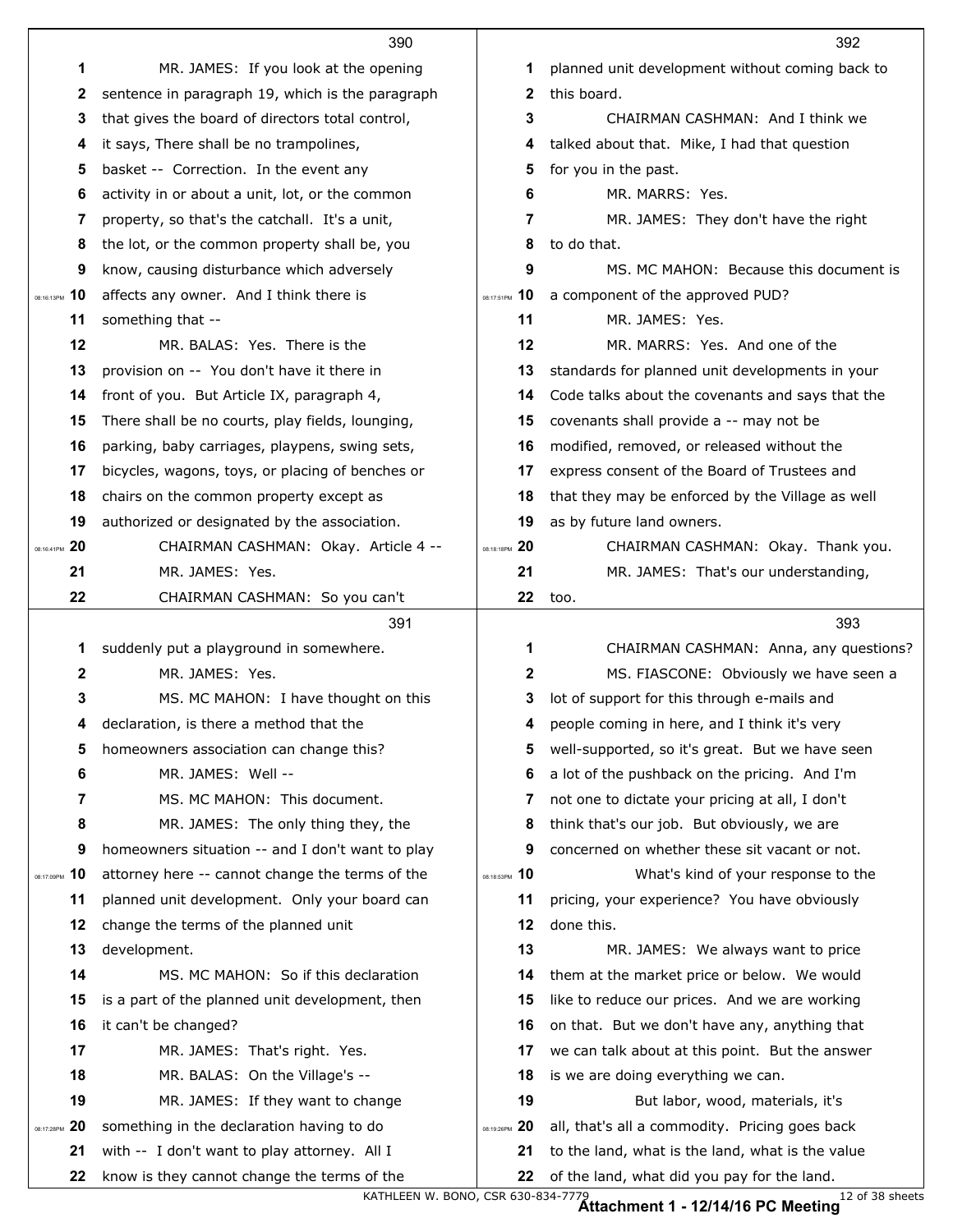|                     | 394                                                                                                |                     | 396                                               |
|---------------------|----------------------------------------------------------------------------------------------------|---------------------|---------------------------------------------------|
| 1                   | That's the real variable and what, how much per                                                    | 1                   | CHAIRMAN CASHMAN: If the density was              |
| $\boldsymbol{2}$    | unit.                                                                                              | $\mathbf{2}$        | increased even more, couldn't that help drive     |
| 3                   | And as you probably know, we                                                                       | 3                   | down some of your costs if you took a --          |
| 4                   | purchased this property back in 2002, some                                                         | 4                   | MR. JAMES: That's a good question.                |
| 5                   | 14 years ago, going on 15 years. And it's no                                                       | 5                   | CHAIRMAN CASHMAN: -- if you took the              |
| 6                   | secret, we paid about \$15 million, a little more                                                  | 6                   | single-family and they became 4 duplexes.         |
| 7                   | than that, for the land. Now, you add to that                                                      | 7                   | MR. JAMES: That's a good question.                |
| 8                   | the carrying costs, the real estate taxes, the                                                     | 8                   | But here are the issues here, the infrastructure  |
| 9                   | site improvements with all the infrastructure,                                                     | 9                   | is already in this, in other words, the streets,  |
| 10<br>08:20:07PM    | streets, sidewalks, sewer, utility lines, what                                                     | 08:22:06PM 10       | the sewers, the electric utility lines going      |
| 11                  | have you, and you get up to a pretty high,                                                         | 11                  | back to the houses where they were going to       |
| 12                  | pretty high figure.                                                                                | 12                  | enter. So typically if a developer is given an    |
| 13                  | We do appreciate very, very much                                                                   | 13                  | increase in density and it's a plain, flat piece  |
| 14                  | the fact that we have been able to increase the                                                    | 14                  | of ground with nothing there, yes, that's a       |
| 15                  | density. And that helps, that helps a lot; and                                                     | 15                  | definite positive.                                |
| 16                  | we hope it will come to fruition. And we can                                                       | 16                  | But when you have infrastructure                  |
| 17                  | lower the prices, and we are working on that.                                                      | 17                  | already in the ground and you are limited by      |
| 18                  | But we don't have that definite figure yet                                                         | 18                  | where you can put these houses and the size of    |
| 19                  | because we just don't have all the information                                                     | 19                  | the houses, then the density is -- the increased  |
| 20<br>08:20:37PM    | in yet.                                                                                            | 08:22:32PM 20       | density is good to a point at which you can't do  |
| 21                  | We have been talking about the                                                                     | 21                  | anymore because you have got the utility lines    |
| 22                  | public benefit. We have been talking about the                                                     | 22                  | and everything in there. And to move and          |
|                     | 395                                                                                                |                     | 397                                               |
| 1                   | dog park. We have been talking about a running                                                     | 1                   | restructure those, it would be more than, more    |
| 2                   | track. And I wrote a note today to the Village                                                     | 2                   | than you could get out of the increased density.  |
| 3                   | that said the running track just isn't going to                                                    | 3                   | But we continue to look at that, we               |
|                     | work because the total -- We were going to take                                                    |                     | 4 continue to strive for it. And we will continue |
| 5                   | our excess dirt and build a sledding hill, and                                                     | 5                   | to do that. It's all part of the process.         |
| 6                   | then we would do the running track. And                                                            | 6                   | CHAIRMAN CASHMAN: Okay.                           |
| 7                   | hopefully it would all come out less than what                                                     | 7                   | MS. CRNOVICH: Won't some of the                   |
| 8                   | it would cost us to move the dirt offsite and                                                      | 8                   | infrastructure have to be changed now anyway?     |
| 9                   | dispose of it. It doesn't work that way. It                                                        | 9                   | MR. JAMES: Pardon?                                |
| 10<br>08:21:07PM    | just adds to the price so we can't do that.                                                        | 08:23:05PM 10       | MS. CRNOVICH: Won't some of the                   |
| 11                  | So then I did send to the Village                                                                  | 11                  | infrastructure have to be changed anyway to get   |
| 12                  | today information on a question they asked us                                                      | 12                  | the duets in?                                     |
| 13                  | about the Humane Society office building at KLM                                                    | 13                  | MR. JAMES: The road network remains               |
| 14                  | park. And they have that information, and I                                                        | 14                  | the same. The major sewer, water lines all        |
| 15                  | haven't heard back from them yet. But we are                                                       | 15                  | remain the same. It's the electrical and some     |
| 16                  | doing everything we can I can assure you.                                                          | 16                  | of the lines that, the transformers and what      |
| 17                  | And quite frankly, with some of the                                                                | 17                  | have you, that have to be repositioned to fit     |
| 18                  | other projects around more recently, most                                                          | 18                  | the dimensions of the new homes and the lot       |
| 19                  | recently completed, our prices are not that, are                                                   | 19<br>08:23:26PM 20 | configurations.<br>So the answer is it has been   |
| 08:21:36PM 20<br>21 | not that far out of line at all. They are right<br>in line with them. And I'm not going to mention | 21                  | changed to the point where it's economical where  |
| 22                  | the projects, but they are recently completed.                                                     | 22                  | it doesn't increase the cost. I mean, you know,   |
|                     |                                                                                                    |                     |                                                   |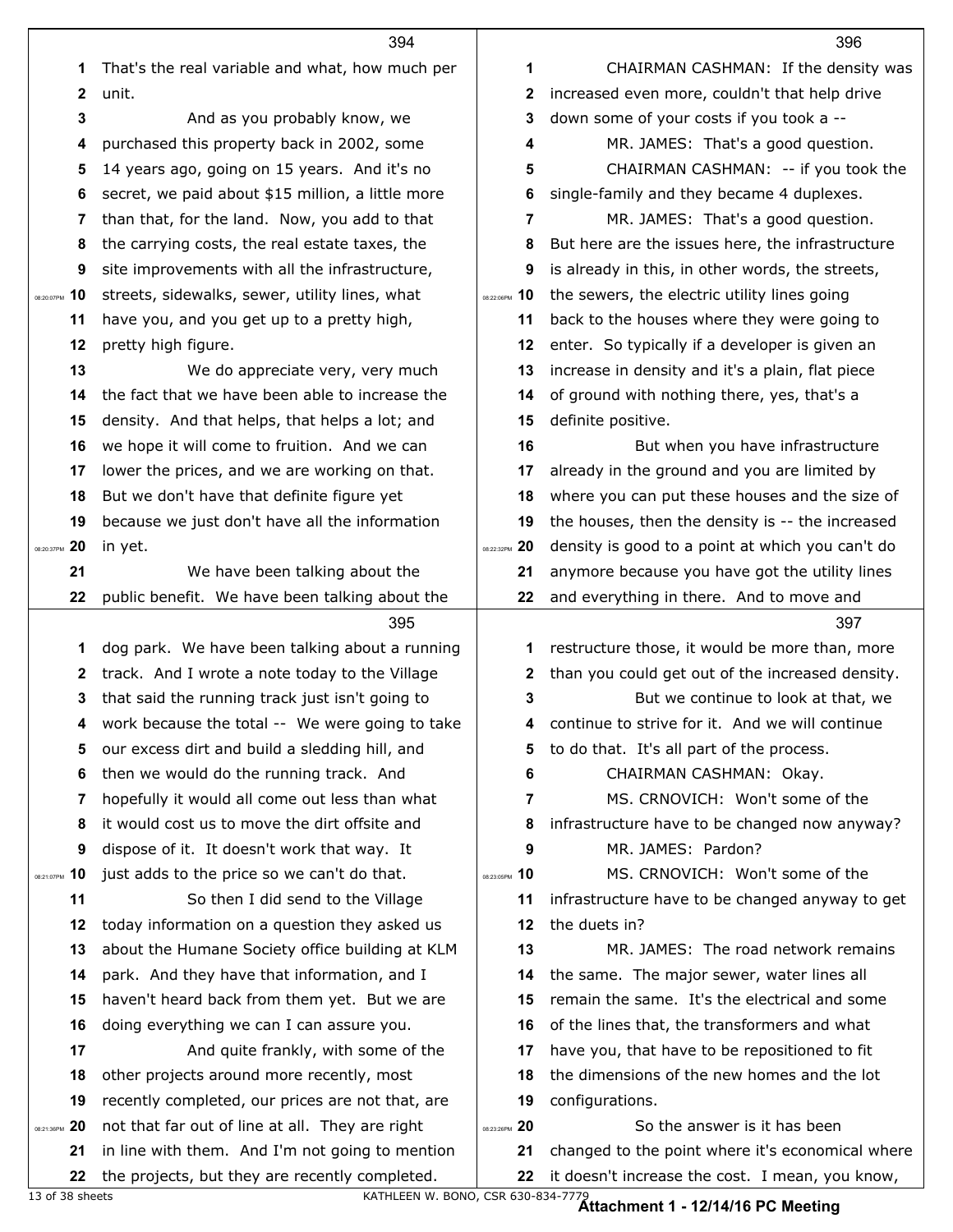|                  | 398                                                                                              |                  | 400                                                                                        |
|------------------|--------------------------------------------------------------------------------------------------|------------------|--------------------------------------------------------------------------------------------|
| 1                | over and above any benefit of increased density.                                                 | 1                | public benefit that you may not realize today,                                             |
| $\mathbf{2}$     | CHAIRMAN CASHMAN: I just want to                                                                 | 2                | but you will realize it over years to the tune                                             |
| 3                | state, you comment on it, regarding the public                                                   | 3                | of the tax impact, 1,690,000 in 10 years, or                                               |
| 4                | benefit and the dog park we talked about a month                                                 | 4                | \$169,000 a year, if our figures are right; and                                            |
| 5                | ago. It's in the packet. But for people                                                          | 5                | we have every reason to believe they will be                                               |
| 6                | watching or listening, it was basically then                                                     | 6                | based on our survey.                                                                       |
| 7                | reviewed by Village staff, a recommendation was                                                  | 7                | And I might add this, when it comes                                                        |
| 8                | then sent to the parks and rec commission, they                                                  | 8                | to age targeted versus age restricted, right                                               |
| 9                | reviewed it, and basically rejected the idea.                                                    | 9                | now, right now, this property is zoned for 36                                              |
| 10<br>08:24:03PM | So I'm glad they looked at it. It                                                                | 08:26:16PM 10    | single-family homes. And there are projected                                               |
| 11               | would be terrible -- You don't want to give                                                      | 11               | 29 school children in the elementary school                                                |
| 12               | presents and have them returned. But I                                                           | 12               | district. If you take our numbers and reduce --                                            |
| 13               | appreciate your patience because then,                                                           | 13               | I mean take the difference between the                                                     |
| 14               | obviously, we were heading down that path; and                                                   | 14               | 29 projected for the existing zoning and the                                               |
| 15               | now we have to find a different path to go down.                                                 | 15               | 4 projected students for the elementary school,                                            |
| 16               | So the issue of public benefit is                                                                | 16               | I'm just talking elementary now, that would mean                                           |
| 17               | still being discussed and reviewed by the                                                        | 17               | you would have to go -- And our superintendent,                                            |
| 18               | applicant and by the Village. So we really                                                       | 18               | your superintendent, tells us that they can                                                |
| 19               | don't have that information to act on tonight.                                                   | 19               | handle the 9 in the Rutgers report. But                                                    |
| 20<br>08:24:27PM | What he's mentioned, a couple things that have                                                   | 20<br>08:27:01PM | forgetting that, taking the 4 from the 29, you                                             |
| 21               | been discussed, some needs that the Village has                                                  | 21               | would have to have 25 school children or about                                             |
| 22               | related to Katherine Legge that they could                                                       | 22               | 40 percent of the units that we are proposing to                                           |
|                  | 399                                                                                              |                  | 401                                                                                        |
| 1                | possibly help with. But we are just going to                                                     | 1                | have a child, which is just unheard of in an                                               |
| 2                | have to continue that for another discussion                                                     | 2                | age-targeted community. That would be one child                                            |
| 3                | because we just are not going to have the                                                        | 3                | in 25 of the 59 homes, one child each in 29 --                                             |
| 4                | information tonight.                                                                             |                  | in 25 of the 59 homes before you would equal                                               |
| 5                | And I appreciate your patience. I                                                                | 5                | where you are today with 36 homes and                                                      |
| 6                | was, a month ago I thought tonight we might be                                                   | 6                | 29 children. It's just unheard of. There is no                                             |
| 7                | in a position to vote on this. But it's because                                                  | 7                | evidence. There is nothing to, nothing to show                                             |
| 8                | of that one crucial piece, it's the public                                                       | 8                | that.                                                                                      |
| 9                | benefit, we are not going to be able to.                                                         | 9                | In addition -- And this is very                                                            |
| 10<br>08:24:54PM |                                                                                                  | 10<br>08:27:46PM |                                                                                            |
| 11               | MR. JAMES: Well, I can leave you only                                                            |                  | simple, in fact, maybe it's too simple. If you                                             |
|                  | with our thoughts. I think the information I                                                     | 11               | take those same 12 units that we surveyed, and                                             |
| 12               | sent to the Village today about the roof                                                         | 12               | suppose they are automobiles in an automobile                                              |
| 13               | structure was very positive at the KLM Humane                                                    | 13               | show room. You have the first 11 cars, you can                                             |
| 14               | Society building, and I would hope that would be                                                 | 14               | buy any car you want, they are all the same.                                               |
| 15               | satisfactory.                                                                                    | 15               | And you come to the 12th car, it's the same as                                             |
| 16               | And you add to that, which I don't                                                               | 16               | the first 11, but it has a restriction that you                                            |
| 17               | think you can discount, and that is the 720,000                                                  | 17               | can't drive it unless you are 55. Maybe you                                                |
| 18               | we paid several years ago to the park district.                                                  | 18               | can't sit in the front seat unless you are 55,                                             |
| 19               | Add to that the tax benefit to the high school,                                                  | 19               | maybe you can't put your luggage in the trunk,                                             |
| 20<br>08:25:23PM | to the District 181, and to the Village, add to                                                  | 08:28:19PM 20    | you have to leave it unless you are 55, you have                                           |
| 21<br>22         | that the 33 percent less traffic coming out of<br>the development. It all adds up to a long-term | 21<br>22         | to put it in the backseat. Any one of those<br>idiotic things, that 12th car would be at a |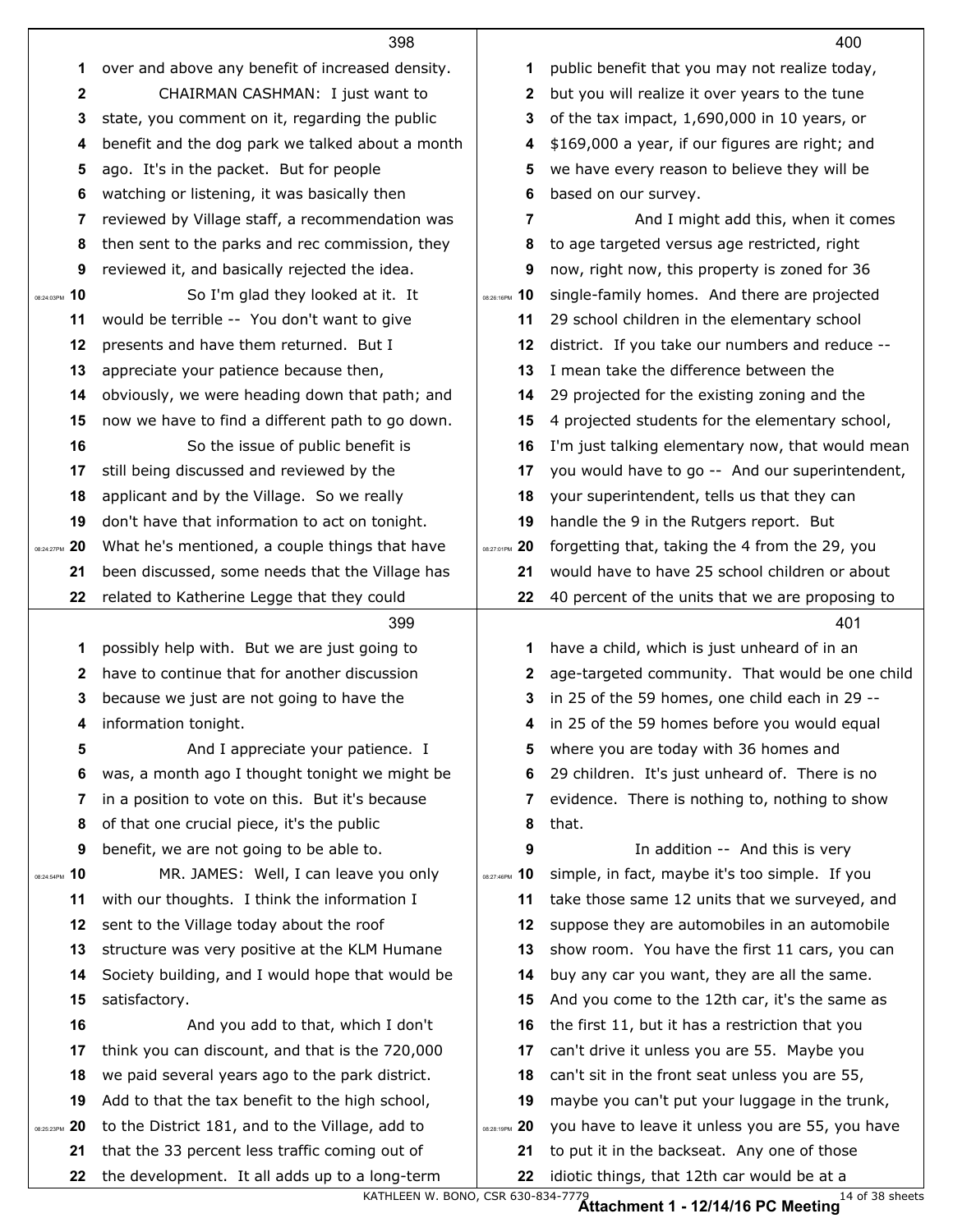|                  | 402                                                   |               | 404                                                  |
|------------------|-------------------------------------------------------|---------------|------------------------------------------------------|
| 1                | distinct disadvantage compared to the first 11.       | 1             | children in -- one each in 25 homes or               |
| 2                | And that is a very simple analogy of what an          | 2             | 42 percent of our 59 homes, 59 homes, 42 percent     |
| 3                | age-targeted -- age-restricted home would be          | 3             | would have to have a child before you even match     |
| 4                | like if you compared it to the other 11 homes,        | 4             | what we have now, 29 homes, 29 children in           |
| 5                | 11 projects in this area including those in Burr      | 5             | 36 single-family homes. There is nothing, there      |
| 6                | Ridge close by in proximity to this area.             | 6             | is nothing in our survey anywhere that suggests      |
| 7                | So you are, the homeowner, if they                    | 7             | anything to the contrary. People will go where       |
| 8                | do buy an age-restricted unit, are going to be        | 8             | they are comfortable. And adults are                 |
| 9                | at a distinct disadvantage in selling that unit       | 9             | comfortable in age-targeted communities. And         |
| 08:29:07PM 10    | at a future date. And we know from surveys that       | 08:31:31PM 10 | they are also comfortable in age restricted but      |
| 11               | 25 to 35 percent of the people looking at homes       | 11            | those are different communities, those are           |
| 12               | do not want an age-restricted home to begin           | 12            | life-style communities. They are not what we         |
| 13               | with, at least not in the type of community that      | 13            | are talking about.                                   |
| 14               | we are planning here.                                 | 14            | I don't know of one age-restricted                   |
| 15               | There are places for age                              | 15            | community in this area in the whole, I don't         |
| 16               | restricted. Those are in vacation areas. There        | 16            | know of any in the north shore -- In fact,           |
| 17               | are large amenity projects where they have golf       | 17            | there was one, Mallinckrodt College, and that        |
| 18               | courses, where they have recreation centers,          | 18            | was in one of your previous books.                   |
| 19               | where they have programs. And they have all the       | 19            | MS. MC MAHON: We talked about that,                  |
| 20<br>08:29:34PM | things that fit the elderly person and who is         | 08:31:56PM 20 | that was not a relevant comparison.                  |
| 21               | there full-time, he or she is not an active           | 21            | MR. JAMES: That was a total failure,                 |
| 22               | adult. This is not that community, nor are the        | 22            | not only from the developer's standpoint but         |
|                  | 403                                                   |               | 405                                                  |
| 1                | communities in Burr Ridge or Ruth Lake or any         | 1             |                                                      |
|                  |                                                       |               | from the people who originally bought there.         |
| 2                | other that we have developed over the last 60         | 2             | And they had to go back to the Village of            |
| 3                | years, that ilk. They were age targeted and           | 3             | Wilmette, and they changed the age restriction       |
| 4                | that's all they serve.                                |               | 4 from 62 down to 55. But in the meantime, people    |
| 5                | And the people regardless -- 40 to                    | 5             | who had bought at the higher price lost a            |
| 6                | 50 percent of the homes that have sold in             | 6             | significant amount of money in value.                |
| 7                | Hinsdale are selling at a lesser price than the       | 7             | CHAIRMAN CASHMAN: Thank you.                         |
| 8                | price of our homes. And it doesn't stand to           | 8             | MR. PETERSON: Can we go back to the                  |
| 9                | reason that a young family would come into a          | 9             | housing cost? When you said you are working on       |
| 10<br>08:30:12PM | development such as Hinsdale Meadows with all of      | 08:32:26PM 10 | different, different ways to reduce the stuff or     |
| 11               | the restrictions and the things in the                | 11            | reduce the cost, I mean I'm hoping that's not        |
| 12               | declaration and what have you and buy something       | 12            | going to affect the finish and the details that      |
| 13               | there when they could buy a full single-family        | 13            | we have seen.                                        |
| 14               | home in Hinsdale with a back yard, a community        | 14            | MR. JAMES: Not at all, no. No.                       |
| 15               | of children and what have you, that they don't        | 15            | MR. PETERSON: I just want to make sure               |
| 16               | have at Hinsdale Meadows. If they were your           | 16            | we are not value engineering the homes we saw.       |
| 17               | children and they were spending their money or        | 17            | MR. JAMES: Absolutely. We will not                   |
| 18               | you were going to lend them money, I'm sure you       | 18            | reduce the quality or character of the house.        |
| 19               | would give them family advice and say, This not       | 19            | MR. PETERSON: I just wanted to make                  |
| 20<br>08:30:45PM | where you want to go, you want to be where other      | 08:32:47PM 20 | sure that wasn't --                                  |
| 21<br>22         | children are located.<br>So our margin of error is 25 | 21<br>22      | MR. JAMES: And the same goes for the<br>landscaping. |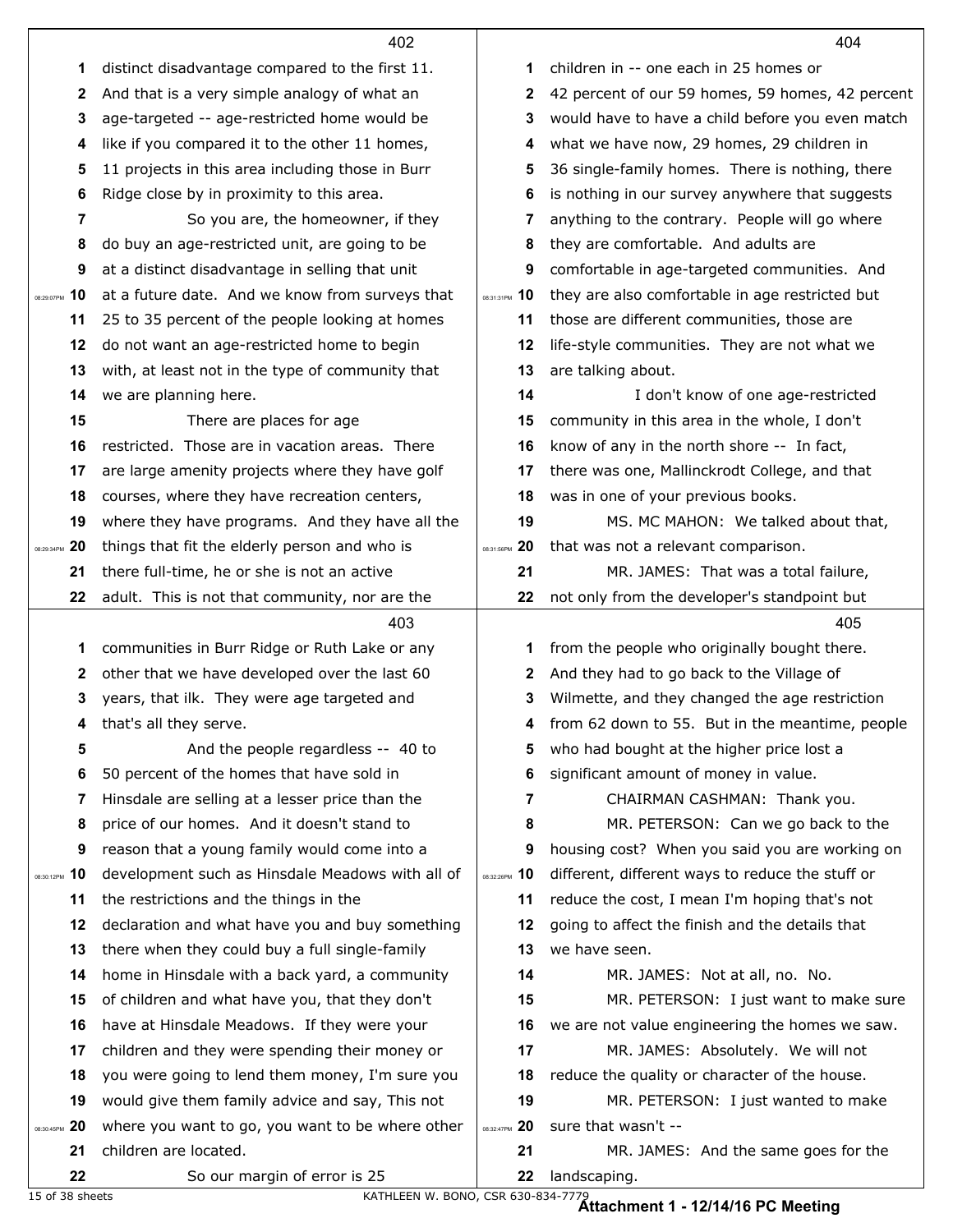|                  | 406                                                                     |               | 408                                                                                           |
|------------------|-------------------------------------------------------------------------|---------------|-----------------------------------------------------------------------------------------------|
| $\mathbf 1$      | MR. PETERSON: Okay.                                                     | 1             | CHAIRMAN CASHMAN: We talked about the                                                         |
| $\mathbf{2}$     | MR. JAMES: You can take that to the                                     | 2             | trustees might want one within the final plan.                                                |
| 3                | bank.                                                                   | 3             | MR. JAMES: I think that was the idea,                                                         |
| 4                | CHAIRMAN CASHMAN: Okay. Laurie?                                         | 4             | that it would not be at this point. But once                                                  |
| 5                | MS. MC MAHON: Just on the public                                        | 5             | the plan was approved and they want to see a                                                  |
| 6                | benefit, I guess I continue to believe that you                         | 6             | traffic study, there could be one produced.                                                   |
| 7                | really shouldn't count the 720,000 as a benefit                         | 7             | CHAIRMAN CASHMAN: Which I think makes                                                         |
| 8                | to the PUD because you had to do that just to                           | 8             | sense.                                                                                        |
| 9                | put a subdivision in no matter what version of                          | 9             | MR. JAMES: We are confident that based                                                        |
| 10<br>08:33:14PM | it it was. So to me that's not really a PUD                             | 08:34:48PM 10 | on all the experience we have had and others                                                  |
| 11               | benefit.                                                                | 11            | that there are just less average daily trips.                                                 |
| 12               | MR. JAMES: Well, I appreciate what you                                  | 12            | The children aren't going to the soccer games or                                              |
| 13               | are saying. The 44,000 square feet, we haven't                          | 13            | the baseball games. The husband and the wife                                                  |
| 14               | done the calculations, but I'm assuming if we                           | 14            | aren't getting up and going to the office at                                                  |
| 15               | added the 44,000 square feet that would reduce                          | 15            | 7:30, 8 o'clock in the morning. Their hours are                                               |
| 16               | the amount of 720 to some lesser number. But I                          | 16            | different. And so you have peak hours in the                                                  |
| 17               | don't know that for a fact.                                             | 17            | morning, peak hours in the afternoon. And then                                                |
| 18               | The only thing I can say is whether                                     | 18            | during the day you have traffic. But overall,                                                 |
| 19               | it was that subdivision or whether it's this                            | 19            | overall, our study or estimate, statement,                                                    |
| 20<br>08:33:43PM | project or whether it comes out of the same                             | 08:35:15PM 20 | whatever you want to call it, was about 134                                                   |
| 21               | pocket, it's still 720,000 that went to the                             | 21            | average daily trips less per day or about a 33,                                               |
| 22               | Village some years ago with zero cost to the                            | 22            | 34 percent reduction in AADT, average daily                                                   |
|                  | 407                                                                     |               | 409                                                                                           |
| 1                | Village from our subdivision that we built.                             | 1             | traffic, average annual daily traffic.                                                        |
| 2                | Because if there is one family lives there and                          | 2             | MS. CRNOVICH: Back to what Laurie was                                                         |
| 3                | that's all.                                                             | 3             | saying about the public benefit. Also, on the                                                 |
|                  | MS. MC MAHON: Well, I'm just saying I                                   | 4             | list of questions that we were given today, you                                               |
| 5                |                                                                         |               |                                                                                               |
|                  | don't call it --                                                        | 5             | also mentioned the additional 150,000 for                                                     |
| 6                | MR. JAMES: I don't mean to be                                           | 6             | changing the existing pond to a wetland. And in                                               |
| 7                | argumentative. I'm just saying it's still out                           | 7             | my opinion, that's not a public benefit. That's                                               |
| 8                | of the same pocket.                                                     | 8             | something you would have to do anyway.                                                        |
| 9                | MS. MC MAHON: And then I guess the                                      | 9             | MR. WILLOBEE: Right.                                                                          |
| 10<br>08:34:10PM | only other thing I would say, you talked about                          | 08:35:57PM 10 | MS. CRNOVICH: And I agree with what                                                           |
| 11               | the reduced traffic. And I think we established                         | 11            | Laurie has to say. You do keep going back to                                                  |
| 12               | there really hasn't been a traffic study per se.                        | 12            | the, what is it, 720,000. But again, that's                                                   |
| 13               | So until we see that, you know, I guess we                              | 13            | something you had to do for a subdivision. And                                                |
| 14               | don't --                                                                | 14            | I'm still not convinced that you would only                                                   |
| 15               | MS. CRNOVICH: I thought we were going                                   | 15            | have -- that this would be empty-nester housing                                               |
| 16               | to be getting one because of the Oak Street                             | 16            | or age-targeted. I'm thinking of the price                                                    |
| 17               | bridge. Am I wrong? I thought we had asked for                          | 17            | point, new construction, perhaps families moving                                              |
| 18               | something like that.                                                    | 18            | in with older children, not wanting to move into                                              |
| 19               | CHAIRMAN CASHMAN: We talked about when                                  | 19            | District 181 but perhaps District 86.                                                         |
| 20<br>08:34:31PM | it went to the --                                                       | 08:36:30PM 20 | And at one time I thought you said                                                            |
| 21<br>22         | MS. MC MAHON: They said that they were<br>going to need one eventually. | 21<br>22      | that no basements would be fine with you, but<br>now I see that every unit is going to have a |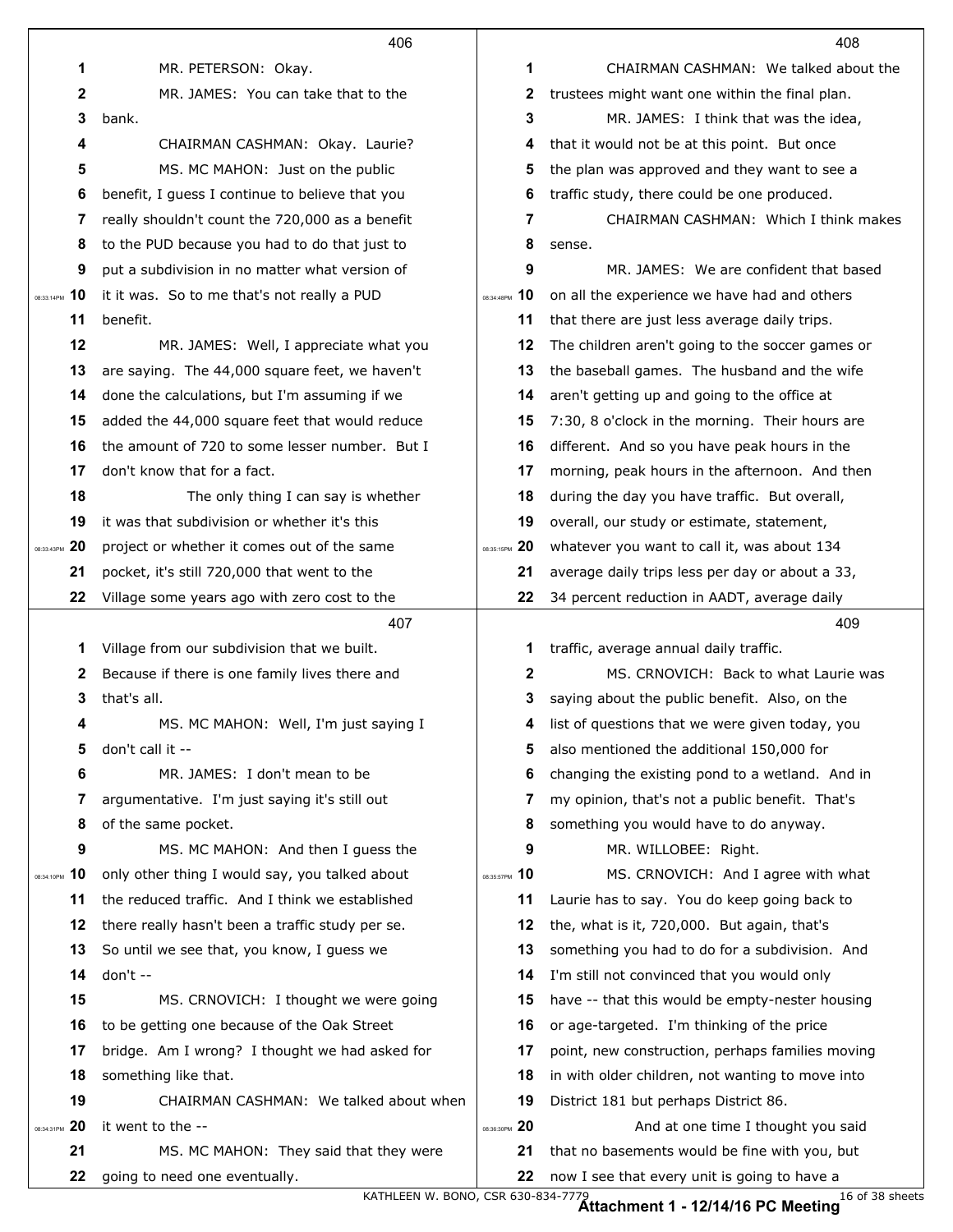|                  | 410                                                                                            |                  | 412                                              |
|------------------|------------------------------------------------------------------------------------------------|------------------|--------------------------------------------------|
| 1                | basement.                                                                                      | 1                | and passionately about his opposition to slabs   |
| 2                | MR. JAMES: No. If a person does not                                                            | 2                | on grade -- but I think that could help, again,  |
| 3                | want a basement, he can have a crawl space. I                                                  | 3                | influence the outcome. It's not going to         |
| 4                | mean he can have a slab on grade. It's heated                                                  | 4                | guarantee anything. But then again you would     |
| 5                | and that's perfectly acceptable.                                                               | 5                | have a mix of units. You would have 17 units     |
| 6                | And when you talk about high school                                                            | 6                | that could have a basement, and you would have   |
| 7                | students, our projections show there would be                                                  | 7                | 12 that wouldn't.                                |
| 8                | 2 high school students in this project of the                                                  | 8                | MS. CRNOVICH: Right. And you brought             |
| 9                | 12 communities. So that's compared to 6 in the                                                 | 9                | up a good point about falls down basements. I    |
| 10<br>08:37:04PM | Rutgers analysis.                                                                              | 08:38:48PM 10    | was more in favor of the bonus room above the    |
| 11               | CHAIRMAN CASHMAN: And it's a good                                                              | 11               | garage for extra storage.                        |
| 12               | question. And I guess what are your thoughts as                                                | 12               | And I think at the last meeting I                |
| 13               | far as the revisions to the homeowners                                                         | 13               | had asked if you had any plans for the basements |
| 14               | association declarations? Do you think that                                                    | 14               | but all the basements would be unfinished.       |
| 15               | goes far enough to kind of encourage this to be                                                | 15               | MR. JAMES: Yes, unfinished. If a                 |
| 16               | empty-nester? Because other than something like                                                | 16               | person wants to finish it, make a recreation     |
| 17               | that as age targeted, the design and something                                                 | 17               | room out of it, he or she can do that; but they  |
| 18               | like that, and the fact that there isn't a park                                                | 18               | come unfinished.                                 |
| 19               | there with a playground and that kind of                                                       | 19               | MS. CRNOVICH: They all come                      |
| 20<br>08:37:30PM | functions, that would make this more of an                                                     | 20<br>08:39:13PM | unfinished. So no bathrooms. They aren't         |
| 21               | empty-nester community. And the fact that all                                                  | 21               | divided into rooms?                              |
| 22               | the houses look the same. It's a different                                                     | 22               | MR. JAMES: It's a basement basement.             |
|                  | 411                                                                                            |                  | 413                                              |
| 1                | look. But it's going to, it's always going to                                                  | 1                | CHAIRMAN CASHMAN: What's your thought            |
| 2                | be a leap of faith if we are going age targeted                                                | 2                | about possibly eliminating those 12 basements?   |
| 3                | versus age restricted.                                                                         |                  | I know we talked about this before. I can't      |
| 4                | MS. CRNOVICH: Right.                                                                           | 4                | remember exactly what your response was.         |
| 5                | MS. MC MAHON: Which I think some of us                                                         | 5                |                                                  |
|                  |                                                                                                |                  | MR. JAMES: I talked to a broker                  |
| 6                | are still a little uncomfortable.                                                              | 6                | recently. And she is very familiar with this     |
| 7                | MS. CRNOVICH: Right. That's what                                                               | 7                | area and with the some of the recent             |
| 8                | I'm -- I think the basements, I thought at one                                                 | 8                | developments, the Savoy Club specifically. And   |
| 9                | point you had said, okay, you don't want                                                       | 9                | her comment was people want it for storage.      |
| 10<br>08:37:52PM | basements, no basements. I think that would                                                    | 08:39:45PM 10    | They want the storage space.                     |
| 11               | help keep it down to the empty nesters. And I                                                  | 11               | And I just had a friend move from a              |
| 12               | do believe there is a need for empty-nester                                                    | 12               | home in Winnetka into an apartment over on the   |
| 13               | housing in Hinsdale, but I think the basements                                                 | 13               | lake in no man's land. We had dinner with him    |
| 14               | would bring more people in.                                                                    | 14               | the other night. And I said, How is it going?    |
| 15               | CHAIRMAN CASHMAN: If I remember                                                                | 15               | He said, We can't get rid of the                 |
| 16               | correctly, that was the 12 standard basement                                                   | 16               | boxes. There is no place to put them. And they   |
| 17               | types.                                                                                         | 17               | don't have their basement.                       |
| 18               | MR. JAMES: I was just looking at that.                                                         | 18               | CHAIRMAN CASHMAN: What I do recall, I            |
| 19               | CHAIRMAN CASHMAN: So if you took those                                                         | 19               | thought we had some citizens speak in that       |
| 20<br>08:38:16PM | 12 that are based on flat areas, that those                                                    | 08:40:11PM 20    | regard.                                          |
| 21               | could conceivably be crawl spaces or slabs on<br>grade -- though Michael spoke very eloquently | 21<br>22         | MR. JAMES: And they wanted the<br>basement.      |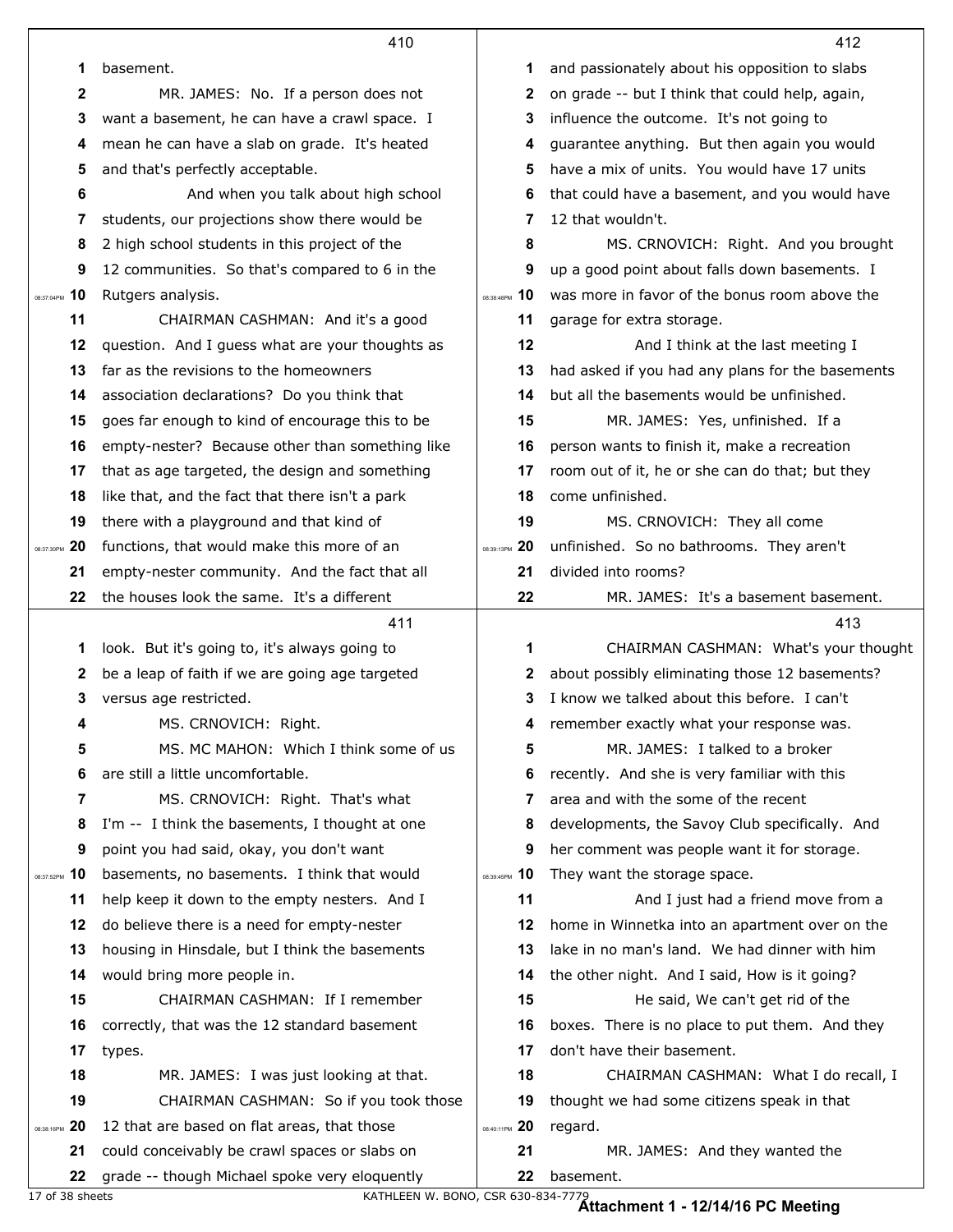|                  | 414                                                                                 |                   | 416                                                                                               |
|------------------|-------------------------------------------------------------------------------------|-------------------|---------------------------------------------------------------------------------------------------|
| 1                | CHAIRMAN CASHMAN: And they thought                                                  | 1                 | elementary students in those 600 units,                                                           |
| $\mathbf{2}$     | don't restrict that.                                                                | 2                 | 600 homes.                                                                                        |
| 3                | MR. JAMES: Yes.                                                                     | 3                 | Let me ask a question. If your                                                                    |
| 4                | MS. CRNOVICH: Well, I guess I'm still                                               | 4                 | children were going to -- They came to you and                                                    |
| 5                | looking at the overall picture, too. You are                                        | 5                 | said, Mom, we would like to move in to this                                                       |
| 6                | asking for a text amendment. It's currently                                         | 6                 | age-targeted community and it's going to cost us                                                  |
| 7                | zoned R-2, single-family homes. I'm still not                                       | 7                 | \$900,000.                                                                                        |
| 8                | quite comfortable with that. You already have                                       | 8                 | And you are going to say, Well,                                                                   |
| 9                | the zoning in place. I'm not sure if there is                                       | 9                 | what else is available in that community.                                                         |
| 10<br>08:40:39PM | enough of a public benefit.                                                         | 08:43:07PM 10     | Well, I can buy a single-family for                                                               |
| 11               | I'm just, I'm having a hard time                                                    | 11                | 700 or I can buy a -- for 800 or even buy it for                                                  |
| 12               | thinking the single-family homes versus age                                         | 12                | 900.                                                                                              |
| 13               | targeted, I guess I'm not convinced that                                            | 13                | And you will say, Well, you are                                                                   |
| 14               | families are not going to be moving into these                                      | 14                | going to have a family. Or maybe they already                                                     |
| 15               | units.                                                                              | 15                | have their family. And you are going to say,                                                      |
| 16               | MR. JAMES: Well, I, all you -- You                                                  | 16                | Where is the neighborhood for children, where is                                                  |
| 17               | have got to look at the 12 communities. And you                                     | 17                | their -- where are their playmates. They aren't                                                   |
| 18               | have got -- I mean when we were doing the                                           | 18                | there. When our children grew up, they went out                                                   |
| 19               | survey, one of the property management firms                                        | 19                | to the rear yard into the back yard and open the                                                  |
| 20<br>08:41:08PM | told me, he said the last 20 to 25 people that                                      | -20<br>08:43:37PM | gate and they were on the school field. They                                                      |
| 21               | we sold to came out of Hinsdale because there                                       | 21                | played with their friends and neighbors, and we                                                   |
| 22               | was nothing there. And he said, We love it.                                         | 22                | could watch them and see them. That's not going                                                   |
|                  |                                                                                     |                   |                                                                                                   |
|                  | 415                                                                                 |                   | 417                                                                                               |
| 1                | That was his comment. That's a management                                           | 1                 | to be the case. It just isn't the case here and                                                   |
| 2                | company comment to me.                                                              | 2                 | not -- Don't take my word for it. Look at the                                                     |
| 3                | And people are leaving Hinsdale                                                     | 3                 | survey. It tells the story. Go to Savoy Club.                                                     |
| 4                | because there is no place for them to live in a                                     | 4                 | Go to the Burr Ridge club, a wonderful                                                            |
| 5                | development similar to what we are proposing                                        | 5                 | development. Fine people there. We have many                                                      |
| 6                | with 1st floor master bedrooms, quality                                             | 6                 | friends over there. There are no children                                                         |
| 7                | finishes, size and character like what they left                                    | 7                 | there.                                                                                            |
| 8                | in their own single-family home.                                                    | 8                 | MS. CRNOVICH: That's a little bit of a                                                            |
| 9                | And they can go to Chanticleer                                                      | 9                 | different development, though, too.                                                               |
| 10<br>08:41:49PM | Lane, which is very, very nice; Claymoor, which                                     | 08:44:08PM 10     | MR. JAMES: It's the same. It may                                                                  |
| 11               | is very, very nice. But they are different                                          | 11                | be -- It's not different. It's age targeted.                                                      |
| 12               | types of units. And they are not, those -- The                                      | 12                | It's a single-family house. It is a 1st floor                                                     |
| 13               | Hamptons in Hinsdale, that's vertical living.                                       | 13                | master bedroom, and that's what we are selling.                                                   |
| 14               | It is not what we are proposing here. It's a                                        | 14                | You don't have to go up and down the stairs to                                                    |
| 15               | very nice development. There is nothing wrong                                       | 15                | enjoy your daily activities. That's all we are                                                    |
| 16               | with it, and it's selling well; but it is not                                       | 16                | selling.                                                                                          |
| 17               | what we are proposing. And it's not what we                                         | 17                | Typically parents want to be on the                                                               |
| 18               | have been doing elsewhere that has been very,                                       | 18                | same floor as their young children, sleeping.                                                     |
| 19               | very successful. And families with children are                                     | 19                | So they can watch them. So the kids don't have                                                    |
| 08:42:22PM 20    | not moving into them. They're just not.                                             | 08:44:38PM 20     | to go up and down the stairs, they can run right                                                  |
| 21<br>22         | And you have got 12, you have got<br>12 -- 600 and some units here and you have .04 | 21                | to the bedroom and see mom and dad. And you can<br>hear them if they are crying or what have you. |

KATHLEEN W. BONO, CSR 630-834-7779 18 of 38 sheets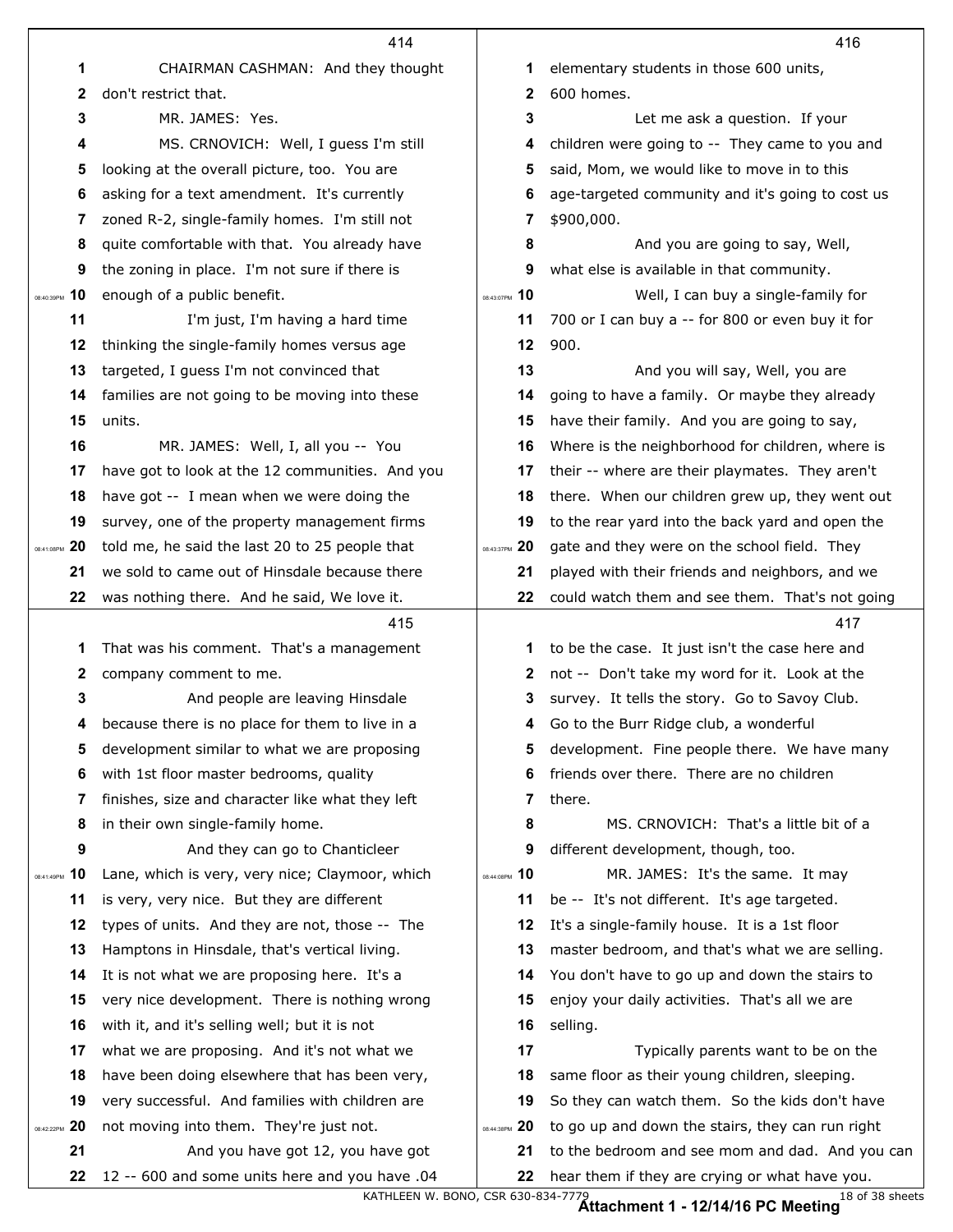|                   | 418                                                                                               |                  | 420                                                             |
|-------------------|---------------------------------------------------------------------------------------------------|------------------|-----------------------------------------------------------------|
| 1                 | That, what we are selling is totally different.                                                   | 1                | When we were invited here, look at the property,                |
| 2                 | And it's proven over and over and over again.                                                     | 2                | if you can -- This is a -- Look at here.                        |
| 3                 | I just moved into one after                                                                       | 3                | There is 55th Street. There is                                  |
| 4                 | 42 years on Indian Hill Road in Winnetka, and we                                                  | 4                | County Line Road. Single family across from                     |
| 5                 | love it.                                                                                          | 5                | single family. Here is Burr Ridge property                      |
| 6                 | MS. CRNOVICH: Have you considered                                                                 | 6                | line. There are, right there, those two homes                   |
| 7                 | having like a meeting for the neighbors of the                                                    | 7                | are probably as close to the property line as                   |
| 8                 | adjoining properties, hear if they have any                                                       | 8                | any. And then down here you have one or two                     |
| 9                 | ideas or thoughts?                                                                                | 9                | homes. The rest, there is KLM park. Here is                     |
| 10<br>08:45:10PM  | MR. JAMES: The neighbors to the north,                                                            | 08:47:23PM 10    | the hospital site here.                                         |
| 11                | the boundary to the north is 55th Street.                                                         | 11               | So we are talking a road, a road,                               |
| 12                | MS. CRNOVICH: Across the street from                                                              | 12               | and then the pond, and then our housing back                    |
| 13                | 55th.                                                                                             | 13               | here. The single-family homes, those were all                   |
| 14                | MR. JAMES: Okay. We have got single-                                                              | 14               | typical, large, single-family homes. They are                   |
| 15                | family homes facing their single-family homes.                                                    | 15               | just a different size home now in the same, same                |
| 16                | Then the west we have single-family homes and                                                     | 16               | general location. Because the road never, we                    |
| 17                | County Line Road facing their single-family                                                       | 17               | didn't change the road network.                                 |
| 18                | homes.                                                                                            | 18               | MS. CRNOVICH: And I understand that.                            |
| 19                | MS. CRNOVICH: And I understand that                                                               | 19               | But I still think it would be a neighborly thing                |
| 20<br>08:45:31PM  | but for --                                                                                        | 20<br>08:47:56PM | to do is to reach out to your potential neighbor                |
| 21                | MR. JAMES: Okay, but just let me                                                                  | 21               | saying, This is what we want to do, do you have                 |
| 22                | finish. On the east we have the huge detention                                                    | 22               | any thoughts.                                                   |
|                   |                                                                                                   |                  |                                                                 |
|                   | 419                                                                                               |                  | 421                                                             |
| 1                 | pond and the Village of Burr Ridge and only two                                                   | 1                | MR. JAMES: Well, yes, I do. This room                           |
| $\mathbf{2}$      | or three or four houses maybe in that whole area                                                  | 2                | is evidence enough of the concern. In the last                  |
| 3                 | are next to or adjacent to the property line at                                                   | 3                | meetings we have not had one single objector                    |
| 4                 | the far north end and at the far south end. The                                                   | 4                | except for the first meeting at the trustees'                   |
| 5                 | rest of the property is bounded by KLM park on                                                    | 5                | when a woman announced she did not want us to                   |
| 6                 | the south. And the entire hospital property on                                                    | 6                | build ticky-tacky homes and what have you. And                  |
| 7                 | the south, part of the south, the southeast                                                       | 7                | that's frankly why I put at the back of every                   |
| 8                 | corner and the west at the south end.                                                             | 8                | one of these all the awards that our project,                   |
| 9                 | And that's why if -- Get the map.                                                                 | 9                | that our projects have won from land planning to                |
| 10<br>08:46:09PM  | We will show you.                                                                                 | 08:48:32PM 10    | architecture to you name it. And they are all                   |
| 11                | MS. CRNOVICH: I understand. I know                                                                | 11               | there.                                                          |
| 12                | the site. But have you reached out to the                                                         | 12               | 13 years ago, 14 years ago, we were                             |
| 13                | neighbors to get their thoughts?                                                                  | 13               | invited in to provide empty-nester housing the                  |
| 14                | MR. JAMES: The neighbors, the                                                                     | 14               | Village thought they wanted. This was after we                  |
| 15                | neighbors on Pamona (phonetic) or --                                                              | 15               | had completed Chasemoor of Burr Ridge with the                  |
| 16                | What's the name of the street?                                                                    | 16               | metropolitan -- with Metropolitan Life, that was                |
| 17                | MS. MC MAHON: Pamela.                                                                             | 17               | our project. This was after we were invited to                  |
| 18                | MR. JAMES: Pardon?                                                                                | 18               | do the cottages and the homes that are at the                   |
| 19                | MS. MC MAHON: Pamela Circle.                                                                      | 19               | King Bruwaert, the freestanding cottages. We                    |
| -20<br>08:46:27PM | MR. JAMES: -- Pamela Lane led the                                                                 | 08:49:06PM 20    | did that with KB. And then we were invited,                     |
| 21<br>22          | fight 13 years ago against any development that<br>we are proposing. And I might make this point. | 21<br>22         | say, come in and do this project.<br>So we came in, and we were |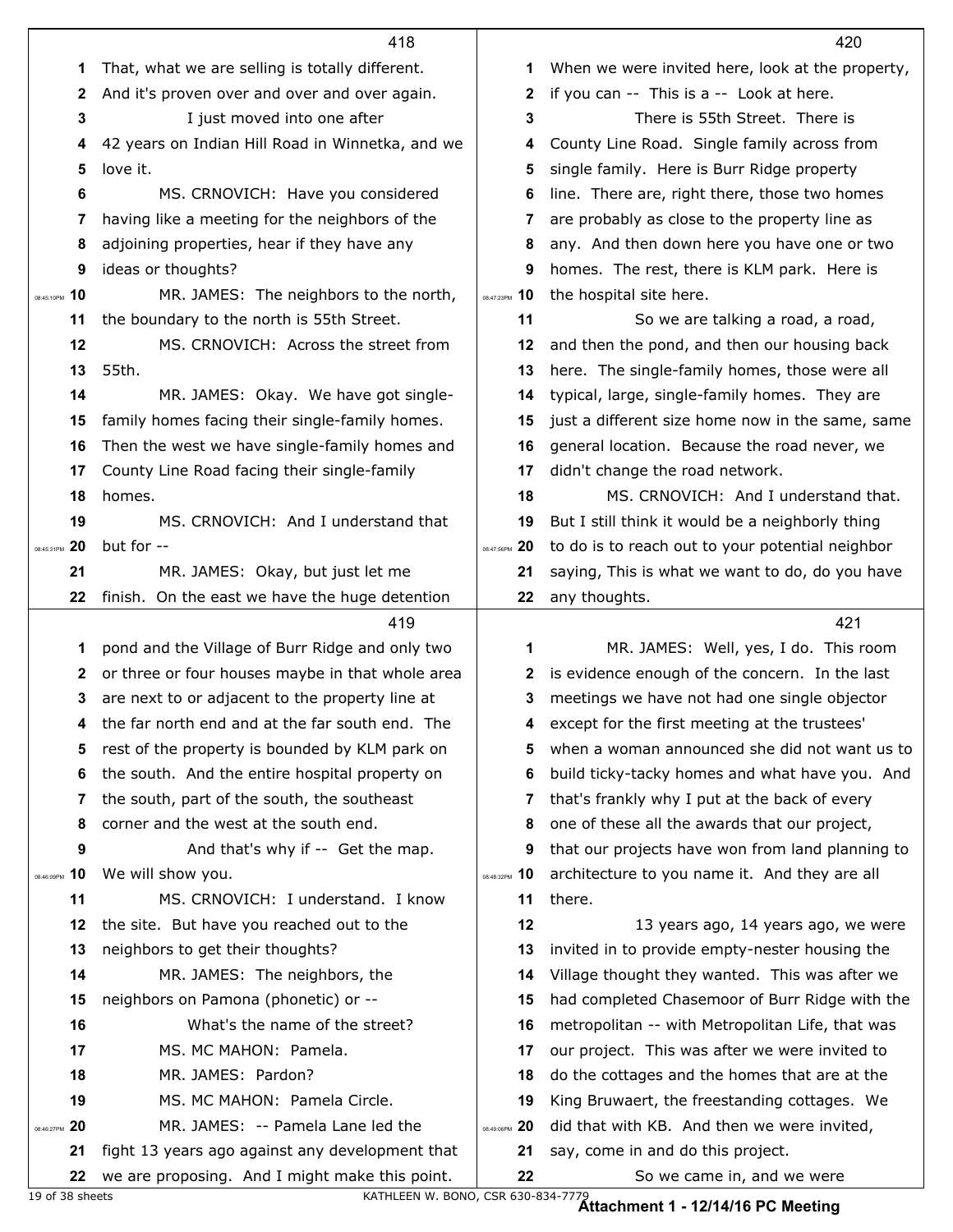|                  | 422                                             |               | 424                                              |
|------------------|-------------------------------------------------|---------------|--------------------------------------------------|
| 1                | disappointed to say the least. And here we are  | 1             | showed up here speaking in favor of it, not one  |
| $\mathbf{2}$     | 14 years later talking about coming back and    | 2             | negative. And 40 some residents sent e-mails to  |
| 3                | doing a single-family, empty-nester,            | 3             | the Village when they had the public hearing all |
| 4                | age-targeted development 13 years later. And    | 4             | in favor of it. There wasn't any, there weren't  |
| 5                | the residents on Pamela Lane have not said      | 5             | any negatives; were there?                       |
| 6                | anything. We are more than willing, more than   | 6             | MR. MC GINNIS: I believe we had one              |
| 7                | ready to talk with them if they wanted. They    | 7             | comment, she was concerned about rezoning to     |
| 8                | certainly know where we are.                    | 8             | R-5, which is not in play here.                  |
| 9                | MR. YU: Commissioner, if I can just             | 9             | MR. JAMES: We are not zoning to R-5.             |
| 10<br>08:49:51PM | add something really quick, there was a public  | 08:51:44PM 10 | CHAIRMAN CASHMAN: I wanted to ask, I             |
| 11               | notification, certified mailing that was done.  | 11            | see some community members here, would you like  |
| 12               | And since it's been done, I have gotten only    | 12            | to speak on the issue?                           |
| 13               | 3 calls. And after I explained what was going   | 13            | MS. GRISEMER: Yes, I would.                      |
| 14               | on and gave them the date and time of the       | 14            | CHAIRMAN CASHMAN: Please come up and             |
| 15               | meetings, I haven't had -- haven't seen them at | 15            | state your name.                                 |
| 16               | the meetings. But I just want to add there was  | 16            | MR. WILLOBEE: Have they been sworn in,           |
| 17               | a certified mailing notification for this       | 17            | Mr. Chairman?                                    |
| 18               | project.                                        | 18            | CHAIRMAN CASHMAN: Yes, they were. I              |
| 19               | MS. CRNOVICH: Thank you.                        | 19            | saw them standing.                               |
| 08:50:13PM 20    | CHAIRMAN CASHMAN: Going to both the             | 08:52:00PM 20 | MS. GRISEMER: Yes, I was sworn. I'm              |
| 21               | citizens of Hinsdale and Burr Ridge?            | 21            | Janet Grisemer. I was on the Plan Commission     |
| 22               | MR. JAMES: 250 feet of the entire               | 22            | here when Mr. James' company came the first      |
|                  |                                                 |               |                                                  |
|                  | 423                                             |               | 425                                              |
| 1                | surrounding property.                           | 1             | time. I no longer live in Hinsdale because we    |
| $\mathbf{2}$     | MS. CRNOVICH: I understand all that,            | 2             | decided to downsize. We could not find a place   |
| 3                | and I appreciate you going to such detail. I    | 3.            | to live here in town that was cost effective for |
|                  | 4 just always think -- Like, for instance, like |               | 4 us. I live in Burr Ridge in one of the         |
| 5                | last week, Hinsdale Middle school with the new  | 5             | developments he talked about.                    |
| 6                | plans they were going to do, they had a         | 6             | I would like to tell you a story                 |
| 7                | neighborhood meeting. I just think it's a       | 7             | about where I live, which is Fieldstone Club.    |
| 8                | neighborly thing to do.                         | 8             | It was built about 20 years ago. And it's high   |
| 9                | MR. JAMES: I should tell you, every             | 9             | quality. They are single-family homes,           |
| 10<br>08:50:38PM | single project we have ever done we have done   | 08:52:41PM 10 | detached. There is 60 of them on property        |
| 11               | that. We have done that. But we have never had  | 11            | that's probably twice to three times the size of |
| 12               | a project, never, extend 13 years like this     | 12            | this piece of property. They all cost very       |
| 13               | project, 14 years. And if you, you know, you    | 13            | close to a million dollars. And depending on     |
| 14               | don't like the high prices, we don't like them  | 14            | what people did to them in terms of finishes and |
| 15               | either; but that's a function of the carrying   | 15            | embellishments, many of them were more than a    |
| 16               | costs, the land and the improvements and        | 16            | million dollars.                                 |
| 17               | everything else that we have done.              | 17            | And at the same time that this                   |
| 18               | And as was stated by one of the                 | 18            | project was going through its planning stages    |
| 19               | people here, who is speaking in front of you,   | 19            | and so on -- Well, I guess it was more, a        |
| 08:51:10PM 20    | don't let this opportunity pass by. That's not  | 08:53:18PM 20 | little bit, 5 years later, the 2008 recession.   |
| 21               | my word, that is your resident's. And your      | 21            | People -- First of all, it's always hard to      |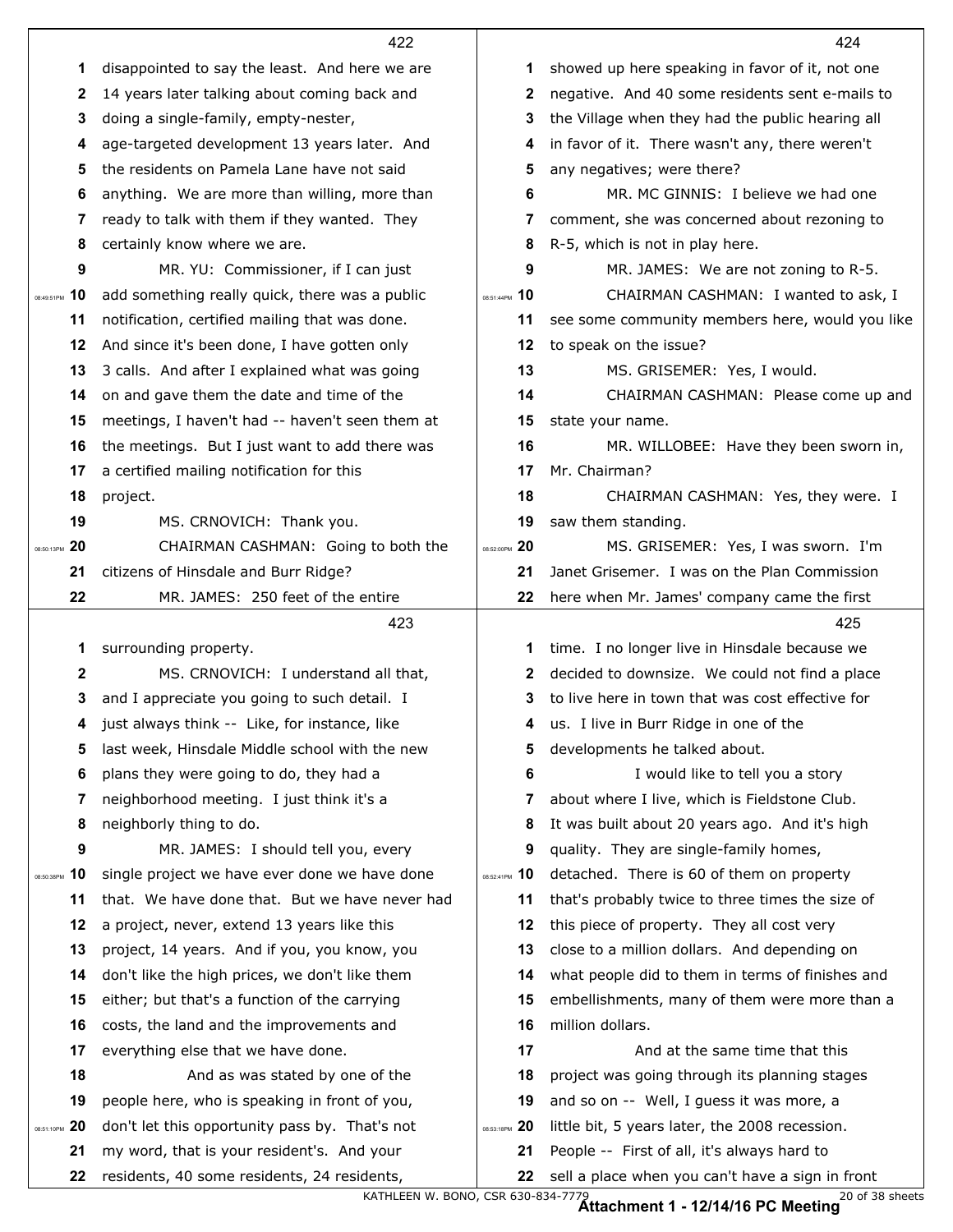|               | 426                                                                                |               | 428                                                                    |
|---------------|------------------------------------------------------------------------------------|---------------|------------------------------------------------------------------------|
|               | 1<br>of it. And that's what our homeowners                                         | 1             | reside at 914 Harding Road in Hinsdale. We have                        |
|               | 2<br>association says is you may not have signs. It                                | 2             | been residents here for 49 years. Let me state                         |
|               | 3<br>always has to be done through, you know, public                               | 3             | unequivocally that I know many of the James                            |
|               | channels otherwise. It was difficult for people<br>4                               | 4             | developments and they are outstanding. And I                           |
|               | to sell their units at all for a number of years<br>5                              | 5             | have no quarrel with the Jameses or any                                |
|               | because they wanted what they, they wanted to<br>6                                 | 6             | development that they have built. I spent part                         |
|               | get out of them what they put into them and the<br>7                               | 7             | of my afternoon I think where you live right                           |
|               | market dropped out. So it's now beginning to<br>8                                  | 8             | now. Is it Hibbard Gardens?                                            |
|               | 9<br>creep up again. But there are very few, I don't                               | 9             | MR. JAMES: Hibbard Gardens.                                            |
| 08:53:59PM    | 10<br>think there is any that has sold for a million                               | 08:56:45PM 10 | MR. MORIARTY: Right. Very nice.                                        |
|               | 11<br>dollars. We are close on a couple of them, but                               | 11            | MR. JAMES: Thank you.                                                  |
|               | they have been on the market for six years<br>12                                   | 12            | MR. MORIARTY: Do they have basements?                                  |
|               | 13<br>maybe.                                                                       | 13            | MR. JAMES: No.                                                         |
|               | 14<br>So what I am seeing here is, number                                          | 14            | MR. MORIARTY: No basements. Slabs?                                     |
|               | 15<br>one, it's awfully dense, this project. And I                                 | 15            | MR. JAMES: Yes.                                                        |
|               | 16<br>understand why it's dense. But my sense is that                              | 16            | MR. MORIARTY: No place for boxes.                                      |
|               | 17<br>if people are going to pay this amount of money                              | 17            | MR. JAMES: Upstairs.                                                   |
|               | 18<br>they are not going to be able to sell it for                                 | 18            | MR. MORIARTY: At any rate, my concern                                  |
|               | 19<br>what they paid for it because it is so dense                                 | 19            | is that we have basically been this road before                        |
| 08:54:30PM 20 | that it's not going to be as desirable in my                                       | 08:57:00PM 20 | with this developer, with this piece of                                |
|               | 21<br>view. And what I'm afraid of is that you may                                 | 21            | property. Let me assure you there are many of                          |
|               |                                                                                    |               |                                                                        |
|               | 22<br>have a depressed situation here down the road                                | 22            | us who are opposed to this increase in density.                        |
|               | 427                                                                                |               | 429                                                                    |
|               | that is going to be a negative in terms of tax<br>1                                | 1             | Planned unit development aside, whatever you                           |
|               | revenues. Our taxes have gone down considerably<br>$\mathbf{2}$                    | 2             | want to, whatever you want to call these, text                         |
|               | where I'm living. And people are beginning to<br>3                                 | 3             | amendments, there are lots of fuzzy figures,                           |
|               | be relieved because they have been paying high<br>4                                | 4             | surveys, terms, you know, age restricted. It                           |
|               | taxes for something they couldn't sell for what<br>5                               | 5             | just doesn't matter.                                                   |
|               | they paid for it. And these are people who for<br>6                                | 6             | What matters is that the fact was                                      |
|               | the most part are probably able to pay cash if<br>7                                | 7             | they bought this property in 2000. They paid                           |
|               | 8<br>they want to for one of these places because                                  | 8             | 15 million for it. They came before us. They                           |
|               | 9<br>they are usually downsizing from someplace else.                              | 9             | wanted 114 units, we said no. We kept it at                            |
| 08:55:17PM 10 | So, you know, I'm just really                                                      | 08:57:46PM 10 | R-2. We didn't want multifamily. We didn't                             |
|               | 11<br>concerned that this is so dense and that it's                                | 11            | want attached. We wanted the 36 homes that we                          |
|               | 12<br>going to end up being upside down in the future.                             | 12            | fought long and hard to have on this property.                         |
|               | 13<br>So I would give it a real hard look to see if                                | 13            | We won. We are back, they are back; and we are                         |
|               | you think it's something that might have a<br>14                                   | 14            | going to fight again. This is about our zoning                         |
|               | 15<br>downside later on that you haven't thought of                                | 15            | code.                                                                  |
|               | 16<br>yet. That's all. Thank you.                                                  | 16            | And the fact that there were                                           |
|               | 17<br>CHAIRMAN CASHMAN: Thank you very much.                                       | 17            | carrying costs that affect the price just seems                        |
|               | 18<br>Sir, would you like to speak?                                                | 18            | to me to be not at all appropriate to what we                          |
|               | 19<br>MR. MORIARTY: Thank you. Good                                                | 19            | are talking about here. Our zoning code is the                         |
|               | 20<br>evening, members of the Plan Commission, Village                             | 08:58:15PM 20 | one precious thing we have in this Village.                            |
| 08:56:00PM    | 21<br>staff, Mr. James and his entourage.<br>22<br>My name is Phil Moriarty, and I | 21<br>22      | Please do not lose sight of that.<br>And I will add one other thing. I |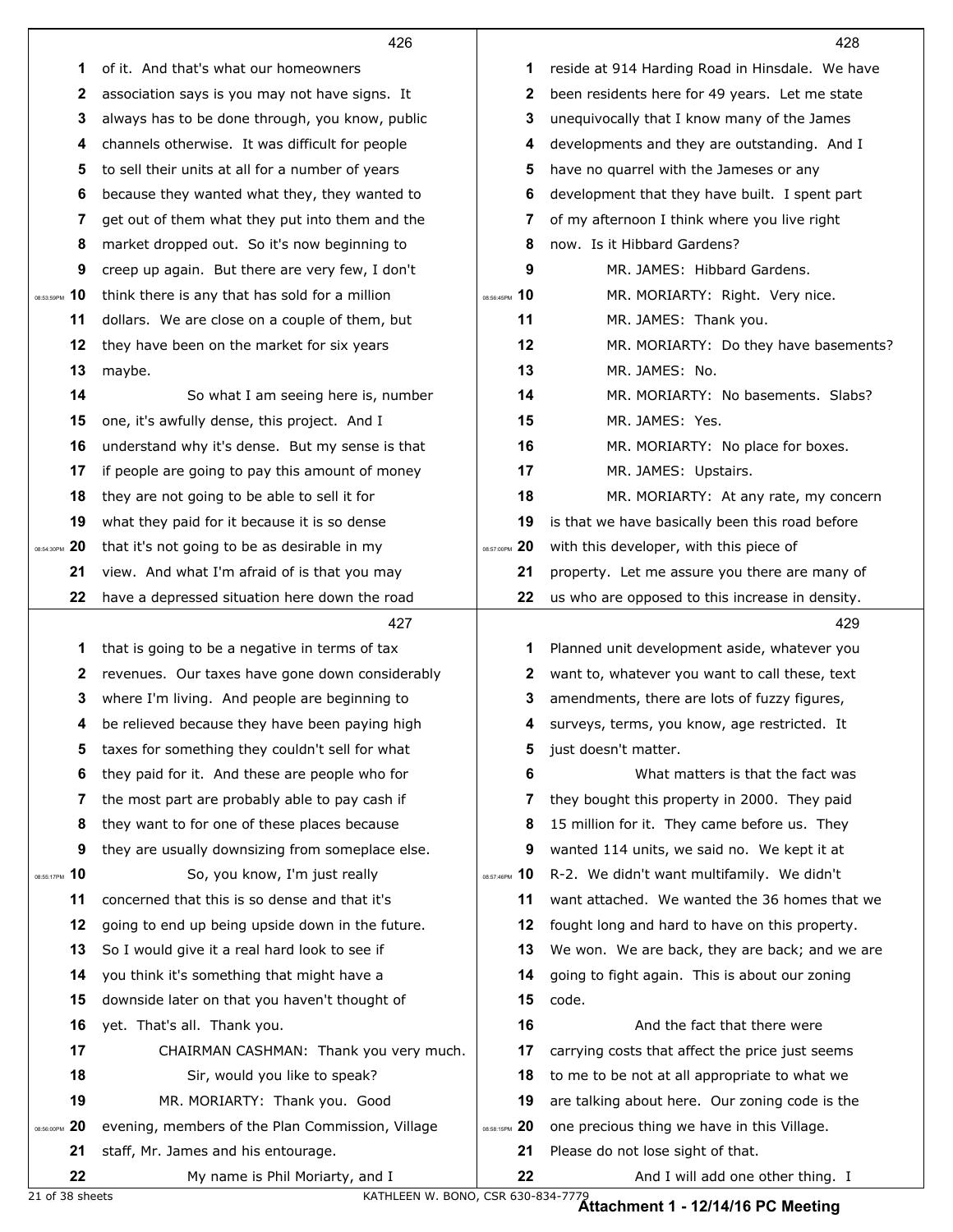|                  | 430                                                                                              |                   | 432                                                                        |
|------------------|--------------------------------------------------------------------------------------------------|-------------------|----------------------------------------------------------------------------|
| 1                | don't think this developer has been a very good                                                  | 1                 | person in terms of, all right, are we pricing                              |
| 2                | neighbor over the years since they got the                                                       | $\mathbf{2}$      | them or not. They don't seem to be selling,                                |
| 3                | approval to build 36 homes. The roads are                                                        | 3                 | maybe we need to address it again. But I sure                              |
| 4                | atrocious in there, half built houses, whatever,                                                 | 4                 | would hate to see a development go in there and                            |
| 5                | it's two of them or three of them. You know,                                                     | 5                 | have it be vacant for lack of your ability to                              |
| 6                | the fence that was hit by some vehicle on 55th                                                   | 6                 | meet kind of what the people are hoping is a                               |
| 7                | Street hasn't been repaired in years. It's                                                       | 7                 | good price.                                                                |
| 8                | unsightly.                                                                                       | 8                 | And I guess the third thing is I                                           |
| 9                | That pattern of not being a good                                                                 | 9                 | would say I still am looking for something --                              |
| 10<br>08:58:48PM | neighbor and then all this back and forth about                                                  | 10<br>09:00:57PM  | I'm sorry, you know, if this hurts some people                             |
| 11               | dog parks and water and pathways, those things                                                   | 11                | or offends people or whatever -- our Code is                               |
| 12               | don't matter a hoot. What matters is our zoning                                                  | 12                | pretty strict about public benefit and open                                |
| 13               | code. Think about the value of the zoning code                                                   | 13                | space. And I welcome the fact that you are                                 |
| 14               | and what it means to all of us who pay taxes                                                     | 14                | looking at some other options. I still think                               |
| 15               | here. So there will be more of us at the next                                                    | 15                | that is important because a public benefit does                            |
| 16               | meeting. Thank you. Merry Christmas.                                                             | 16                | not just mean to the people that are going to be                           |
| 17               | CHAIRMAN CASHMAN: Thank you.                                                                     | 17                | in this particular planned development. It                                 |
| 18               | Mary, have anything?                                                                             | 18                | means for the greater good of the Hinsdale                                 |
| 19               | MS. RYAN: I guess my thoughts are,                                                               | 19                | people so I still think that piece is missing.                             |
| 20<br>08:59:23PM | because I have benefited personally from very                                                    | -20<br>09:01:29PM | CHAIRMAN CASHMAN: Anything else?                                           |
| 21               | restricted covenants and deed restrictions, if                                                   | 21                | Mark?                                                                      |
| 22               | we decide to go forward with housing for more                                                    | 22                | MR. WILLOBEE: Yes. I would like to                                         |
|                  |                                                                                                  |                   |                                                                            |
|                  | 431                                                                                              |                   | 433                                                                        |
| 1                | senior people, I think we can get there by                                                       | 1                 | revisit the \$150,000 that Julie brought up.                               |
| $\mathbf{2}$     | virtue of what we include in here and do the                                                     | $\mathbf{2}$      | MR. JAMES: What?                                                           |
| 3                | best possible job. You can't think of                                                            | 3                 | MR. WILLOBEE: The \$150,000 fee in lieu                                    |
| 4                | everything, but I like the addition of the                                                       |                   | 4 of. First of all, I want to -- appreciate all                            |
| 5                | clause that does allow flexibility for the board                                                 | 5                 | the information you provided on the stormwater                             |
| 6                | or the homeowners association to make                                                            | 6                 | pond. I understand the detention is above                                  |
| 7                | adjustments as needed.                                                                           | 7                 | normal water. My concern I think you have                                  |
| 8                | The things that still concern me                                                                 | 8                 | addressed, indicating that you would clean it up                           |
| 9                | would be, really, two. The price point from                                                      | 9                 | if needed.                                                                 |
| 10<br>09:00:01PM | this vantage point, if we are going to do                                                        | 09:01:52PM 10     | MR. JAMES: Oh, yes.                                                        |
| 11               | something like this and address a need, people                                                   | 11                | MR. WILLOBEE: My point last month was                                      |
| 12               | have spoken to what they think is a reasonable                                                   | 12                | to make sure that that burden wasn't transferred                           |
| 13               | price point. And I guess with all due respect                                                    | 13                | to the Village or the homeowner association if                             |
| 14               | to you, folks -- I agree with the gentleman who                                                  | 14                | it needed to be cleaned up.                                                |
| 15               | just spoke -- the fact that you have had the                                                     | 15                | MR. JAMES: No.                                                             |
| 16               | carrying costs and you spent the money you                                                       | 16                | MR. WILLOBEE: So I understand the                                          |
| 17               | spent, that's a fact of doing business. I think                                                  | 17                | detention is addressed. But my concern is                                  |
| 18               | we have to be realistic in terms of what the                                                     | 18                | runoff volume and the fact that -- And I want                              |
| 19               | price point is.                                                                                  | 19                | to understand, if Mr. Duffy could speak to this                            |
| 20<br>09:00:27PM | On the other hand, either they are                                                               | 20<br>09:02:12PM  | or not, but is the \$150,000 for the                                       |
| 21               | going to sell or they aren't. So you are going<br>to have to make some adjustments as a business | 21<br>22          | postconstruction BMP, fee in lieu of?<br>MR. DUFFY: That's correct. It's a |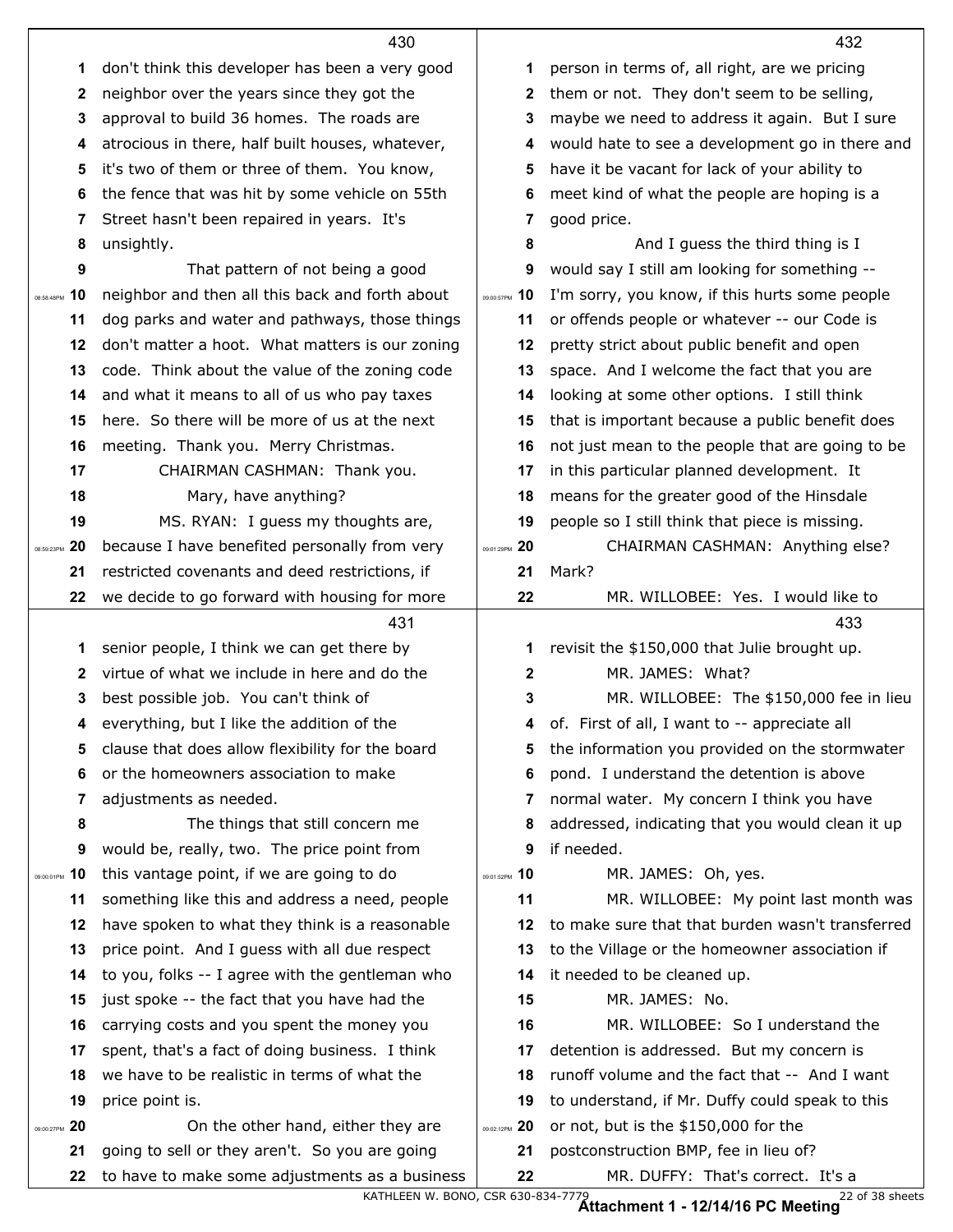|                        | 434                                                                                      |                   | 436                                                                                  |
|------------------------|------------------------------------------------------------------------------------------|-------------------|--------------------------------------------------------------------------------------|
| 1                      | postconstruction BMP fee in lieu to the Code.                                            | 1                 | this particular development. There is no                                             |
| 2                      | It's a \$500 per 1,000 square feet impervious                                            | 2                 | grandfathering. When they adopted the new                                            |
| 3                      | $SO -$                                                                                   | 3                 | stormwater ordinance, that was it. There was no                                      |
| 4                      | MR. WILLOBEE: And that was a                                                             | 4                 | provisions for facilities that were already                                          |
| 5                      | recommendation from the staff?                                                           | 5                 | constructed.                                                                         |
| 6                      | MR. DUFFY: It's allowable under the                                                      | 6                 | MR. WILLOBEE: And --                                                                 |
| 7                      | Code, and we had discussions with staff. And                                             | 7                 | MR. MC GINNIS: That's about the limit                                                |
| 8                      | this is one of the options we had in lieu of                                             | 8                 | of my depth in this.                                                                 |
| 9                      | converting the detention basin to a mainly                                               | 9                 | MR. WILLOBEE: I know this isn't zoning                                               |
| 10<br>09:02:39PM       | planned wetland basin, which the owner does not                                          | 10<br>09:04:22PM  | code. The reason I'm bringing it now is this is                                      |
| 11                     | want to convert. So the fee in lieu route was                                            | 11                | the time at the planning level to look at the                                        |
| 12                     | offered up as an alternative.                                                            | 12                | site configuration and layout of additional                                          |
| 13                     | MR. WILLOBEE: I think I need to see                                                      | 13                | stormwater management practices on the site.                                         |
| 14                     | more of what you evaluated between the fee in                                            | 14                | CHAIRMAN CASHMAN: Maybe if we can ask                                                |
| 15                     | lieu and the wetland. There is a lot of                                                  | 15                | and get engineering's review of this for the                                         |
| 16                     | options. We just did a bunch in the Woodlands                                            | 16                | next meeting.                                                                        |
| 17                     | as far as -- I mean we talked about open space.                                          | 17                | MR. MC GINNIS: Certainly. I can have                                                 |
| 18                     | We could do borrow retention, we can do all -- a                                         | 18                | them produce a memo and have that for the next                                       |
| 19                     | lot of other volume reduction benefits instead                                           | 19                | meeting.                                                                             |
| 20<br>09:03:06PM       | of just writing a check onsite.                                                          | -20<br>09:04:41PM | CHAIRMAN CASHMAN: If that would be                                                   |
| 21                     | MR. DUFFY: Right. Part of the trouble                                                    | 21                | helpful. That way we know what they are                                              |
| 22                     | with this one is the development has already                                             | 22                | thinking about it and that they concur.                                              |
|                        | 435                                                                                      |                   | 437                                                                                  |
| 1                      | been constructed. So it is retroactively coming                                          | 1                 | MR. WILLOBEE: I just need to                                                         |
| 2                      | back in and putting in some of the stuff. So                                             | 2                 | understand the logic behind that jump to the                                         |
| 3                      | pavements are in, units are in, and the pond is                                          | 3                 | 150,000.                                                                             |
|                        | 4 in. You try to implement individual lot BMPs is                                        | 4                 | MR. DUFFY: Right. It was discussed                                                   |
| 5                      |                                                                                          |                   |                                                                                      |
|                        | going to be very difficult to maintain.                                                  | 5                 | And that's the alternative that was -- It was                                        |
| 6                      | MR. WILLOBEE: Was that evaluated, or                                                     | 6                 | an alternative for us, and that's how the                                            |
| 7                      | was that something assumed?                                                              | 7                 | developer wanted to approach it was the fee in                                       |
| 8                      | MR. DUFFY: We have not gone through                                                      | 8                 | lieu.                                                                                |
| 9                      | and done a cost analysis of that, no.                                                    | 9                 | MR. JAMES: Brett is our engineer. Our                                                |
| 10<br>09:03:39PM       | MR. WILLOBEE: So my opinion, the fee                                                     | 09:05:03PM 10     | architect looked at it with all of the utility                                       |
| 11                     | in lieu of -- And I don't want to digress into                                           | 11                | lines included, talking about on site per lot,                                       |
| 12                     | the ordinance. I've got to get ahold of                                                  | 12                | so forth and so on. And it was just impractical                                      |
| 13                     | Mr. Deeter today to talk to him. But I think                                             | 13                | to do it.                                                                            |
| 14                     | the fee in lieu of is supposed to be the last --                                         | 14                | MR. WILLOBEE: I do this every day. I                                                 |
| 15                     | It's supposed to be when it's impractical. And                                           | 15                | need to see proof.                                                                   |
| 16                     | it doesn't sound like at this stage you guys                                             | 16                | MR. JAMES: Pardon me?                                                                |
| 17                     | have evaluated whether or not it's impractical.                                          | 17                | MR. WILLOBEE: I do this every day, I                                                 |
| 18                     | CHAIRMAN CASHMAN: Rob, can you add to                                                    | 18                | need to see proof of that. I need to understand                                      |
| 19                     | this at all? Are you familiar with the                                                   | 19                | that. I need to understand the evaluation to                                         |
| 20                     | discussions?                                                                             | 20<br>09:05:26PM  | proving it wasn't practical.                                                         |
| 09:03:59PM<br>21<br>22 | MR. MC GINNIS: I'm sorry, I can't. I<br>know that Du Page County doesn't give credit for | 21<br>22          | CHAIRMAN CASHMAN: So we will have the<br>Village look into this. And then if you can |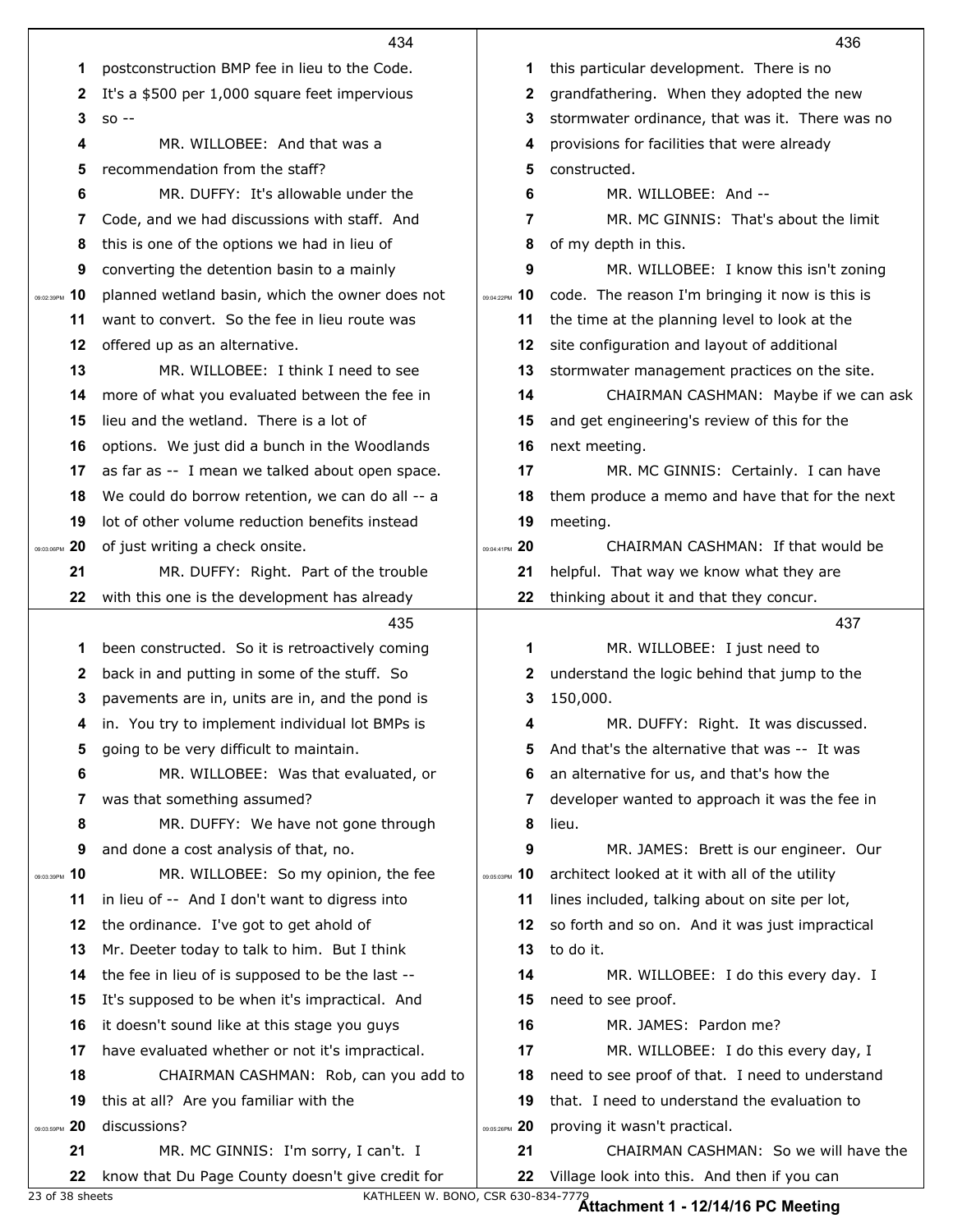|                  | 438                                              |              | 440                                                                                             |
|------------------|--------------------------------------------------|--------------|-------------------------------------------------------------------------------------------------|
| 1                | just reflect on it some more along with that     | 1            | MS. CRNOVICH: Aye.                                                                              |
| 2                | patio information.                               | $\mathbf{2}$ | CHAIRMAN CASHMAN: Aye.                                                                          |
| 3                | MR. WILLOBEE: All right. Thank you.              | 3            | MS. MC MAHON: Aye.                                                                              |
| 4                | CHAIRMAN CASHMAN: I feel like we                 | 4            | MR. PETERSON: Aye.                                                                              |
| 5                | have -- The big thing we need to get back to a   | 5            | MS. RYAN: Aye.                                                                                  |
| 6                | month from now, I would like to continue this so | 6            | CHAIRMAN CASHMAN: Thank you.                                                                    |
| 7                | that we can then talk about the public benefit.  | 7            | * * *                                                                                           |
| 8                | A month from now, you will tie in the work with  | 8            |                                                                                                 |
| 9                | the Village.                                     | 9            |                                                                                                 |
| 10<br>09:05:49PM | I want to see if there is not any                | 10           |                                                                                                 |
| 11               | other comments. We are kind of rehashing. We     | 11           |                                                                                                 |
| 12               | have gone through this now three times.          | 12           |                                                                                                 |
| 13               | So if there aren't any additional                | 13           |                                                                                                 |
| 14               | comments or questions for the applicant, I would | 14           |                                                                                                 |
| 15               | like to entertain a motion to continue this to   | 15           |                                                                                                 |
| 16               | the January 11 meeting.                          | 16           |                                                                                                 |
| 17               | MS. CRNOVICH: One question.                      | 17           |                                                                                                 |
| 18               | CHAIRMAN CASHMAN: Perfect.                       | 18           |                                                                                                 |
| 19               | MS. CRNOVICH: I would like to see a              | 19           |                                                                                                 |
| 20<br>09:06:10PM | new table of compliance at the meeting in        | 20           |                                                                                                 |
| 21               | January. I believe there has been some changes.  | 21           |                                                                                                 |
| 22               | MR. JAMES: The table of compliance?              | 22           |                                                                                                 |
|                  |                                                  |              |                                                                                                 |
|                  | 439                                              |              | 441                                                                                             |
| 1                | MS. CRNOVICH: Yes.                               | 1            | STATE OF ILLINOIS)                                                                              |
| 2                | MR. JAMES: Okay.                                 | 2            | ) SS.<br>COUNTY OF DU PAGE )                                                                    |
| 3                | MS. CRNOVICH: Thank you.                         |              |                                                                                                 |
| 4                | MR. JAMES: Got that.                             | 3            |                                                                                                 |
| 5                | CHAIRMAN CASHMAN: And that was changed           |              |                                                                                                 |
| 6                | for the last month.                              | 4<br>5       | I, JANICE H. HEINEMANN, CSR, RDR, CRR,                                                          |
| 7                | MR. JAMES: What is the next meeting              | 6            | do hereby certify that I am a court reporter<br>doing business in the State of Illinois, that I |
| 8                | date?                                            | 7            | reported in shorthand the testimony given at the                                                |
| 9                | CHAIRMAN CASHMAN: I believe it's                 | 8            | hearing of said cause, and that the foregoing is                                                |
| 10<br>09:06:31PM | January 11. Is that correct?                     | 9<br>10      | a true and correct transcript of my shorthand<br>notes so taken as aforesaid.                   |
| 11               | MR. YU: Correct.                                 | 11           |                                                                                                 |
| 12               | CHAIRMAN CASHMAN: I appreciate your              | 12           |                                                                                                 |
| 13               | patience. This is important, and I'm glad we     | 13           |                                                                                                 |
| 14               | are going through it in detail.                  | 14           | Janice H. Heinemann CSR, RDR, CRR                                                               |
| 15               | Do I hear a motion to continue                   | 15           | License No 084-001391                                                                           |
| 16               | Case A-18-2016 to January 11? Do I have a        |              |                                                                                                 |
| 17               | motion?                                          | 16           |                                                                                                 |
| 18               | MS. MC MAHON: So moved.                          | 17<br>18     |                                                                                                 |
| 19               | MS. CRNOVICH: Second.                            | 19           |                                                                                                 |
| 20               | CHAIRMAN CASHMAN: Anna?                          | 20           |                                                                                                 |
| 21<br>22         | MS. FIASCONE: Aye.<br>MR. WILLOBEE: Aye.         | 21<br>22     |                                                                                                 |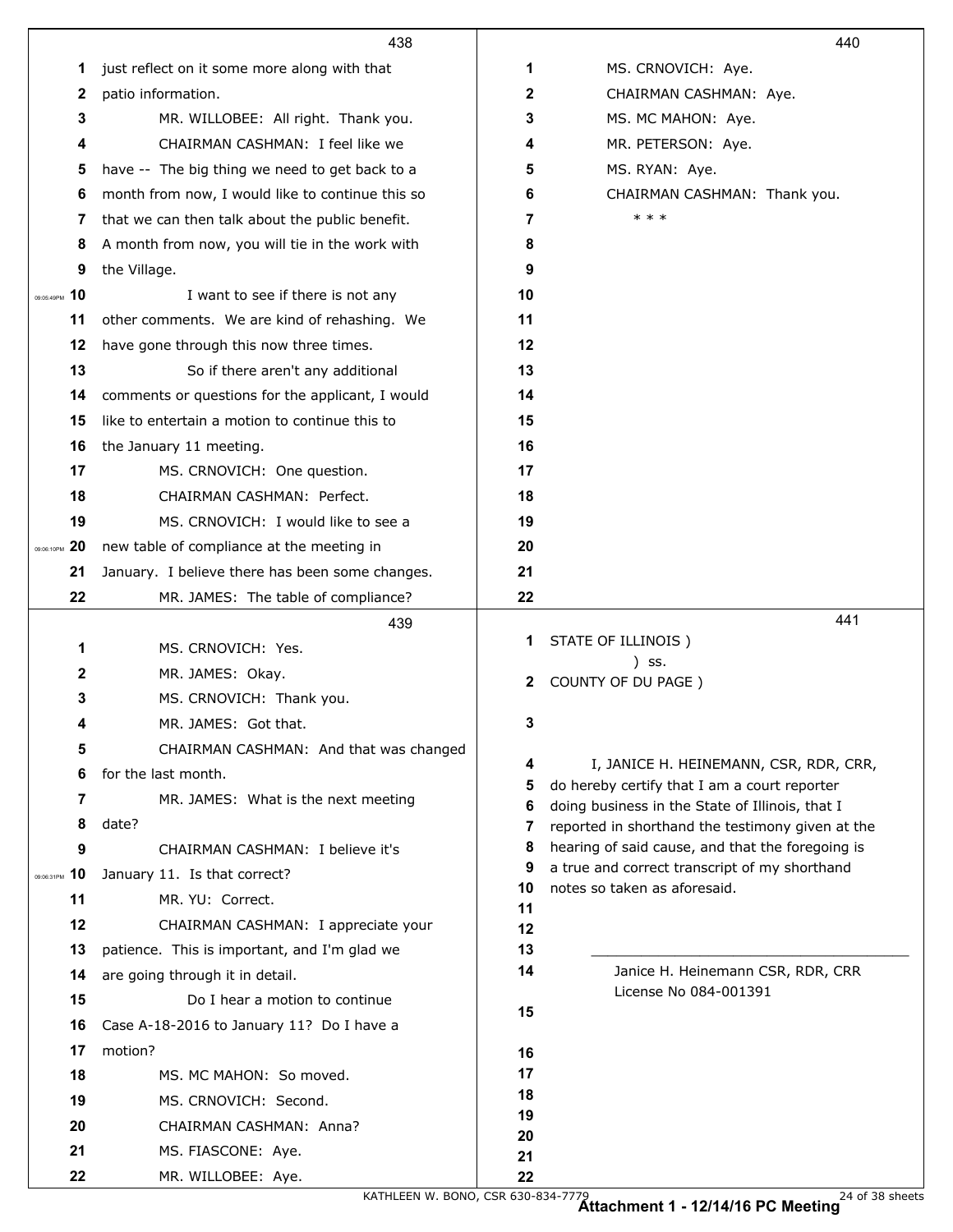| \$                                              | $129$ [1] - 353:20                                  | 402:11, 403:22,                          | 5                                                | 8                                             |
|-------------------------------------------------|-----------------------------------------------------|------------------------------------------|--------------------------------------------------|-----------------------------------------------|
|                                                 | 12th [2] - 401:15,<br>401:22                        | 404:1, 414:20<br>$250$ [1] - 422:22      |                                                  |                                               |
| $$1.69$ [2] - 366:19,                           | $13$ [6] - 366:9,                                   | $29$ [9] - 353:20,                       | $5$ [3] - 353:19,                                | $8$ [4] - 353:21,                             |
| 367:19                                          | 366:11, 419:21,                                     | 369:16, 400:11,                          | 366:22, 425:20                                   | 356:10, 358:15,                               |
| $$14,000$ [1] - 366:11                          | 421:12, 422:4, 423:12                               | 400:14, 400:20,                          | 5-bedroom [1] -                                  | 408:15                                        |
| $$15$ [1] - 394:6                               | $134$ [2] - 368:3,                                  | 401:3, 401:6, 404:4                      | 354:6                                            | $800$ [1] - 416:11                            |
| $$150,000$ [3] - 433:1,                         | 408:20                                              |                                          | $50$ [8] - 362:10,                               | $83$ [1] - 358.6                              |
| 433.3, 433.20                                   | <b>137</b> [2] - 353:16,                            | 3                                        | 375:17, 375:21,<br>376:15, 378:6, 381:1,         | $86$ [3] - 366:8,<br>367:15, 409:19           |
| \$169,000 [3] -<br>366:17, 367:18, 400:4        | 354.6                                               |                                          | 385:20, 403:6                                    |                                               |
| \$500 $[1] - 434:2$                             | <b>14</b> [5] - $357:18$ ,<br>394:5, 421:12, 422:2, | 3 [3] - 358:9, 366:22,                   | $522$ [2] - 378:19,                              | 9                                             |
| $$720,000$ [1] - 366:15                         | 423:13                                              | 422:13                                   | 378:21                                           |                                               |
| \$900,000 $[2] - 389:7$ ,                       | <b>14,000</b> [1] - 366:16                          | 3-106 $[1]$ - 349:7                      | 55 $[4] - 401:17$ ,                              |                                               |
| 416.7                                           | 140,000 [1] - 378:22                                | $3.38$ [1] - 367:1                       | 401:18, 401:20, 405:4                            | $9$ [5] - 351:3, 353:17,<br>354:14, 377:18,   |
|                                                 | 14th $[1]$ - 349:15                                 | $3.5$ [1] - 367:1                        | <b>55th</b> $[7] - 349.6$ ,                      | 400:19                                        |
| 0                                               | <b>15</b> [4] - 357:18,                             | $30$ [1] - 369:19<br>$31$ [1] - 366:6    | 369:6, 374:3, 418:11,                            | $9.5$ [1] - 358:4                             |
|                                                 | 376:9, 394:5, 429:8                                 | $33$ [5] - 360:6,                        | 418:13, 420:3, 430:6<br>59 [10] - 358:7.         | 900 $[1] - 416:12$                            |
| $020$ [1] - 356:12                              | <b>15,000</b> [1] - 369:21                          | 366:16, 368:2,                           | 366:5, 369:16, 378:8,                            | 900,000 [1] - 389:10                          |
| 04 $[1] - 415.22$                               | 150,000 [2] - 409:5,                                | 399:21, 408:21                           | 380:17, 387:3, 401:3,                            | 914 $[1] - 428:1$                             |
| $040$ [1] - 356:11                              | 437:3<br><b>163</b> [1] - 377:10                    | $33,000$ [1] - 366:9                     | 401:4, 404:2                                     | 98 [2] - 368:7, 371:15                        |
| 084-001391 [1] -                                | 17 [2] - 356:11, 412:5                              | $34$ [4] - 376:8,                        | 59-unit [3] - 378:11.                            |                                               |
| 441:14                                          | 17,920 [1] - 369:20                                 | 376:18, 378:9, 408:22                    | 378:13, 378:20                                   | A                                             |
| 1                                               | 1700 $[1] - 368:10$                                 | $35$ [1] - 402:11                        |                                                  |                                               |
|                                                 | $18$ [9] - 352:16,                                  | 36 $[14] - 366.4$ ,<br>367:15, 372:1,    | 6                                                | A-18-2016 <sub>[2]</sub> -                    |
|                                                 | 360:7, 360:9, 360:16,                               | 376:16, 376:17,                          |                                                  | 349.5, 439.16                                 |
| <b>1</b> $[1] - 356:11$                         | 360:21, 361:9,                                      | 378:5, 378:7, 378:10,                    | 6 $[8] - 353.18$ ,                               | <b>AADT</b> [1] - 408:22                      |
| <b>1,000</b> [1] - 434:2                        | 363:13, 369:20, 388:5                               | 380:17, 400:9, 401:5,                    | 365:17, 368:19,                                  | <b>ability</b> [1] - 432:5                    |
| <b>1,690,000</b> [1] - 400:3                    | 181 [4] - 354:11,<br>366:7, 399:20, 409:19          | 404:5, 429:11, 430:3                     | 369:2, 371:1, 371:15,                            | able $[7] - 377:2$ ,<br>382.8, 385:14,        |
| <b>1,751</b> [1] - 378:16<br>$1.8$ [1] - 369:15 | <b>182</b> [1] - 354:1                              | 36-single [1] - 368:5                    | 382:10, 410:9                                    | 394:14, 399:9,                                |
| $10$ [8] - 358:15,                              | 19 [6] - 349:14,                                    | 36-unit $[1]$ - 373:18                   | 6-year-old [1] - 389:8<br>60 [2] - 403:2, 425:10 | 426:18, 427:7                                 |
| 365:15, 366:19,                                 | 352:17, 360:7, 362:6,                               | 37 $[1] - 378:22$                        | 60,000 [3] - $384:18$ ,                          | above-entitled [1] -                          |
| 367:18, 374:11,                                 | 388:7, 390:2                                        | 379 $[1] - 378:10$                       | 384:20, 386:16                                   | 349.13                                        |
| 384:12, 385.8, 400.3                            | <b>1st</b> $[2] - 415.6$ ,                          | 379,556 [1] - 378:12<br>381 [1] - 378:21 | 600 $[3] - 415:22$                               | absolutely [1] -                              |
| $10,000$ [1] - 369.18                           | 417:12                                              | 381,000 [1] - 378:18                     | 416:1, 416:2                                     | 405:17                                        |
| 100 $[1] - 366:5$                               |                                                     |                                          | 602,000 [1] - 386:20                             | acceptable [1] -                              |
| $102$ [2] - 377:9,<br>377:16                    | $\mathbf 2$                                         | 4                                        | 62 $[1]$ - 405:4                                 | 410:5<br>accommodate [2] -                    |
| $103$ [1] - 377:17                              |                                                     |                                          | 631 $[1] - 356.8$                                | 380:1, 384:5                                  |
| <b>11</b> [9] $-356:10$ ,                       | 2 [6] - 353:14, 371:6,                              | 4 [9] - 353:14,                          | 638,453 [1] - 378:9<br>662 $[1] - 386:21$        | accommodations                                |
| 401:13, 401:16,                                 | 371:11, 372:5,                                      | 353:19, 354:5,                           |                                                  | $[1] - 356:18$                                |
| 402:1, 402:4, 402:5,                            | 376:19, 410:8                                       | 354:14, 390:14,                          | 7                                                | accordance [1] -                              |
| 438:16, 439:10,                                 | $2.4$ [1] - 369:16<br>$20$ [3] - 349:10,            | 390:20, 396:6,                           |                                                  | 357:7                                         |
| 439:16                                          | 414:20, 425:8                                       | 400:15, 400:20                           |                                                  | <b>account</b> $[1] - 372:2$                  |
| $114$ [1] - 429:9                               | <b>2000</b> [1] - 429:7                             | 40 [4] - 400:22,                         | $7$ [1] - 365:14                                 | $accre$ [6] - 369:15,                         |
| <b>12</b> [15] - 356:4,                         | $2002$ [1] - 394:4                                  | 403:5, 423:22, 424:2                     | $700$ [1] - 416:11<br>$720$ [1] - 406:16         | 369.16, 371.6,<br>371:11, 372:6, 382:12       |
| 365:12, 365:13,<br>365:14, 384:12,              | <b>2003</b> [2] - 379:20,                           | 42 [3] - 404:2, 418:4                    | 720,000 [4] - 399:17,                            | acres $[4] - 349.10$ ,                        |
| 385:8, 401:11, 410:9,                           | 383:4                                               | 422,718 [1] - 378:12<br>44 [1] - 369:14  | 406:7, 406:21, 409:12                            | 358.4, 376.19, 380.9                          |
| 411:16, 411:20,                                 | 2008 [1] - 425:20                                   | 44,000 [5] - 368:12,                     | <b>736</b> [1] - 378:5                           | act $[1]$ - 398:19                            |
| 412:7, 413:2, 414:17,                           | <b>2016</b> [1] - 349:15                            | 369:6, 369:22,                           | <b>75</b> [1] - 367:13                           | acting $[1] - 359:13$                         |
| 415:21, 415:22                                  | $215$ [1] - 378:10                                  | 406:13, 406:15                           | 759,112 [1] - 378:5                              | active $[3] - 374:13$ ,                       |
| 12,000 [2] - 369:17,                            | 215,000 [1] - 378:11                                | 45 [1] - 362:10                          | 7:30 $[2] - 349:16$                              | 386.13, 402:21                                |
| 369:18                                          | $23$ [1] - 380:9<br>24 [3] - 358:8,                 | 49 [1] - 428:2                           | 408:15                                           | activities [1] -                              |
| <b>120</b> [1] - 387:2                          | 365:13, 423:22                                      |                                          |                                                  | 417:15                                        |
| $122$ [1] - 366:16                              | $25$ [8] - 356:9,                                   |                                          |                                                  | <b>activity</b> $[1] - 390.6$                 |
| 122,000 [1] - 366:6<br>$124$ [1] - 353:13       | 400:21, 401:3, 401:4,                               |                                          |                                                  | <b>actual</b> $[3] - 355:1$ ,<br>359:5, 359:8 |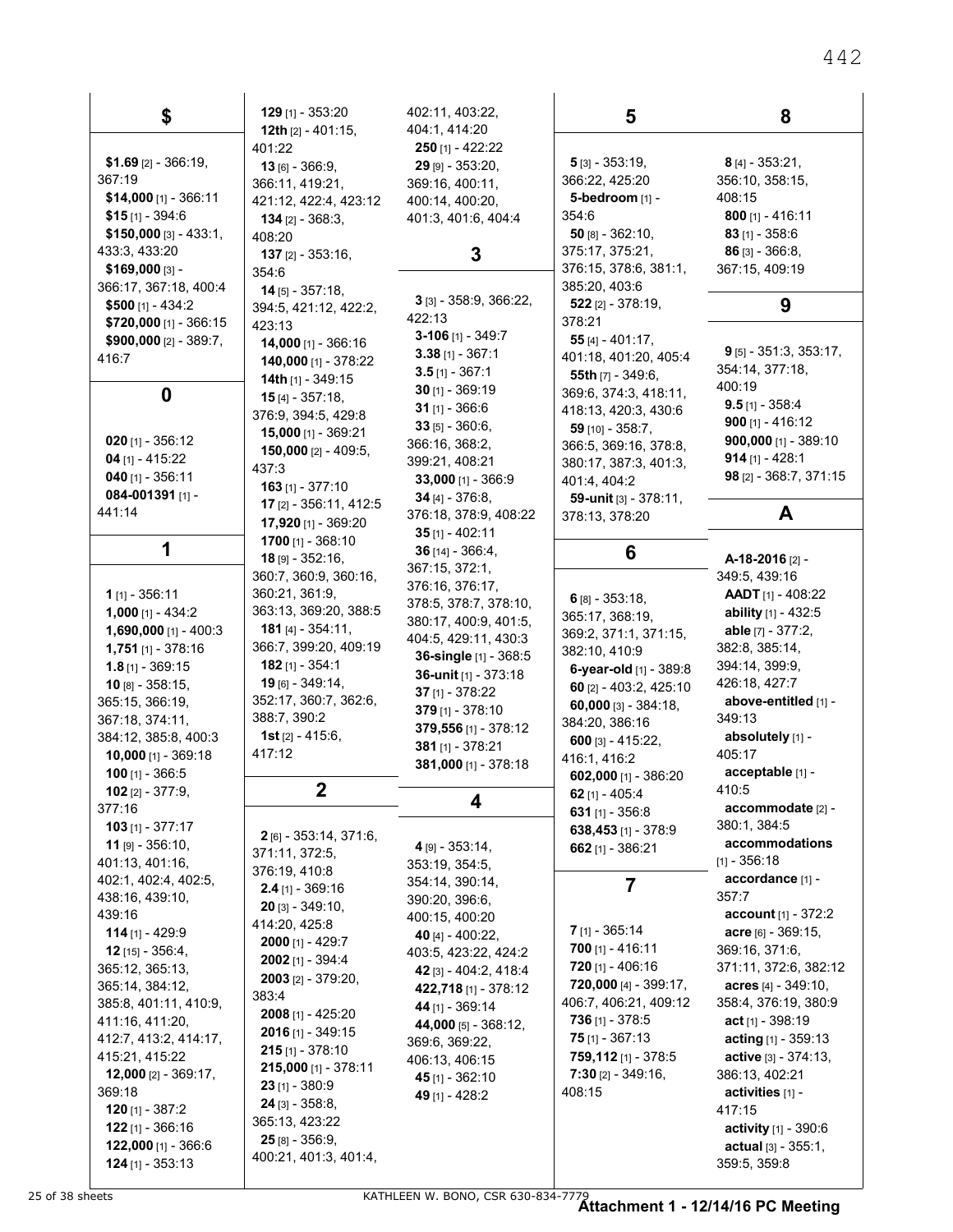**add** [13] - 365:18, 366:16, 382:18, 385:14, 394:7, 399:16, 399:19, 399:20, 400:7, 422:10, 422:16, 429:22, 435:18 **added** [6] - 356:6, 361:4, 361:9, 370:12, 382:15, 406:15 **adding** [1] - 375:13 **addition** [4] - 366:13, 385:18, 401:9, 431:4 **additional** [7] - 354:15, 368:13, 379:5, 385:1, 409:5, 436:12, 438:13 **additions** [1] - 352:15 **address** [3] - 352:2, 431:11, 432:3 **addressed** [3] - 363:11, 433:8, 433:17 **adds** [2] - 395:10, 399:22 **adjacent** [1] - 419:3 **adjoining** [1] - 418:8 **adjustments** [2] - 431:7, 431:22 **adopted** [1] - 436:2 **adult** [1] - 402:22 **adults** [1] - 404:8 **adversely** [1] - 390:9 **advice** [1] - 403:19 **affect** [2] - 405:12, 429:17 **affects** [1] - 390:10 **aforesaid** [1] - 441:10 **afraid** [1] - 426:21 **afternoon** [2] - 408:17, 428:7 **age** [29] - 352:8, 366:5, 367:8, 367:11, 388:20, 388:21, 400:8, 401:2, 402:3, 402:8, 402:12, 402:15, 403:3, 404:9, 404:10, 404:14, 405:3, 409:16, 410:17, 411:2, 411:3, 414:12, 416:6, 417:11, 422:4, 429:4 **age-restricted** [4] - 402:3, 402:8, 402:12, 404:14 **age-targeted** [11] - 352:8, 366:5, 367:8, 367:11, 388:21, 401:2, 402:3, 404:9,

409:16, 416:6, 422:4 **aged** [1] - 389:16 **ago** [13] - 357:11, 366:14, 367:7, 367:22, 394:5, 398:5, 399:6, 399:18, 406:22, 419:21, 421:12, 425:8 **agree** [3] - 376:1, 409:10, 431:14 **ahead** [1] - 356:6 **ahold** [1] - 435:12 **algae** [1] - 358:17 **allow** [3] - 349:7, 375:20, 431:5 **allowable** [2] - 376:10, 434:6 **allowed** [3] - 352:11, 357:7, 385:20 **ALSO** [1] - 350:1 **alternative** [3] - 434:12, 437:5, 437:6 **Amendment** [1] - 349:7 **amendment** [2] - 369:13, 414:6 **amendments** [1] - 429:3 **amenity** [1] - 402:17 **amount** [5] - 376:4, 385:6, 405:6, 406:16, 426:17 **analogy** [1] - 402:2 **analysis** [5] - 353:15, 353:19, 354:22, 410:10, 435:9 **and/oranges** [1] - 387:7 **ANNA** [1] - 349:19 **anna** [1] - 393:1 **Anna** [2] - 351:8, 439:20 **announced** [1] - 421:5 **annual** [2] - 367:18, 409:1 **answer** [6] - 354:7, 354:21, 370:15, 374:7, 393:17, 397:20 **answers** [2] - 352:4, 370:13 **anyway** [3] - 397:8, 397:11, 409:8 **apartment** [1] - 413:12 **apologize** [1] - 376:22 **apples** [5] - 381:10, 381:17, 387:7 **apples-to-apples** [1]

- 381:17 **applicant** [2] - 398:18, 438:14 **appreciate** [9] - 370:22, 387:21, 394:13, 398:13, 399:5, 406:12, 423:3, 433:4, 439:12 **approach** [1] - 437:7 **appropriate** [1] - 429:18 **approval** [4] - 359:22, 360:1, 385:18, 430:3 **approve** [1] - 369:13 **approved** [3] - 363:7, 392:10, 408:5 **architect** [1] - 437:10 **architecture** [2] - 370:8, 421:10 **area** [17] - 349:10, 357:16, 368:11, 371:5, 371:20, 371:22, 378:4, 378:15, 379:15, 382:7, 382:9, 384:9, 402:5, 402:6, 404:15, 413:7, 419:2 **areas** [4] - 369:6, 373:20, 402:16, 411:20 **arguably** [1] - 386:4 **argumentative** [1] - 407:7 **arise** [1] - 354:15 **arranged** [1] - 386:12 **article** [2] - 361:14, 361:15 **Article** [6] - 352:15, 360:3, 361:1, 361:3, 390:14, 390:20 **aside** [1] - 429:1 **assimilated** [1] - 354:20 **association** [8] - 362:16, 389:4, 390:19, 391:5, 410:14, 426:2, 431:6, 433:13 **assumed** [2] - 379:21, 435:7 **assuming** [1] - 406:14 **assumptions** [3] - 382:6, 383:6 **assure** [2] - 395:16, 428:21 **atrocious** [1] - 430:4 **attached** [2] -

356:17, 429:11 **attitude** [1] - 357:6 **attorney** [2] - 391:10, 391:21 **Attorney** [1] - 350:5 **authorized** [1] - 390:19 **automobile** [1] - 401:12 **automobiles** [1] - 401:12 **available** [2] - 352:12, 416:9 **Avenue** [1] - 349:14 **average** [7] - 368:3, 369:17, 369:19, 408:11, 408:21, 408:22, 409:1 **award** [1] - 370:9 **awards** [2] - 370:6, 421:8 **awfully** [1] - 426:15 **Aye** [12] - 351:9, 351:10, 351:12, 351:13, 351:14, 351:15, 439:21, 439:22, 440:2, 440:3, 440:4, 440:5 **aye** [2] - 351:11, 440:1 **B baby** [1] - 390:16 **backseat** [1] - 401:21 **backyard** [1] -

364:17

**BALAS** [9] - 350:8, 361:4, 361:11, 376:7, 376:13, 376:17, 387:13, 390:12, 391:18

**ball** [1] - 373:5 **bank** [1] - 406:3 **baseball** [1] - 408:13 **based** [6] - 353:11, 353:18, 353:22, 400:6, 408:9, 411:20 **basement** [25] - 352:19, 352:20, 352:21, 352:22, 363:16, 363:20, 363:21, 364:2, 364:4, 364:15, 364:20, 364:21, 365:5, 365:20, 410:1, 410:3, 411:16, 412:6, 412:22, 413:17,

**basements** [17] - 352:19, 363:15, 365:12, 365:13, 365:16, 365:17, 409:21, 411:8, 411:10, 411:13, 412:9, 412:13, 412:14, 413:2, 428:12, 428:14 **basin** [7] - 359:17, 379:19, 379:22, 380:4, 381:6, 434:9, 434:10 **basis** [1] - 376:11 **basket** [1] - 390:5 **basketball** [1] -360:11 **bathrooms** [1] - 412:20 **became** [1] - 396:6 **bedroom** [2] - 417:13, 417:21 **bedrooms** [2] - 353:19, 415:6 **BEFORE** [1] - 349:3 **begin** [1] - 402:12 **beginning** [3] - 362:10, 426:8, 427:3 **behind** [1] - 437:2 **below** [2] - 387:12, 393:14 **benches** [1] - 390:17 **benefit** [21] - 366:3, 366:18, 367:19, 370:4, 394:22, 398:1, 398:4, 398:16, 399:9, 399:19, 400:1, 406:6, 406:7, 406:11, 409:3, 409:7, 414:10, 432:12, 432:15, 438:7 **benefited** [1] -430:20 **benefits** [3] - 366:14, 367:3, 434:19 **best** [1] - 431:3 **between** [4] - 386:19, 388:10, 400:13, 434:14 **bicycles** [1] - 390:17 **big** [5] - 364:13, 375:6, 380:19, 383:19, 438:5 **biggest** [2] - 383:15, 383:20 **bit** [2] - 417:8, 425:20 **BMP** [2] - 433:21, 434:1 **BMPs** [1] - 435:4

413:22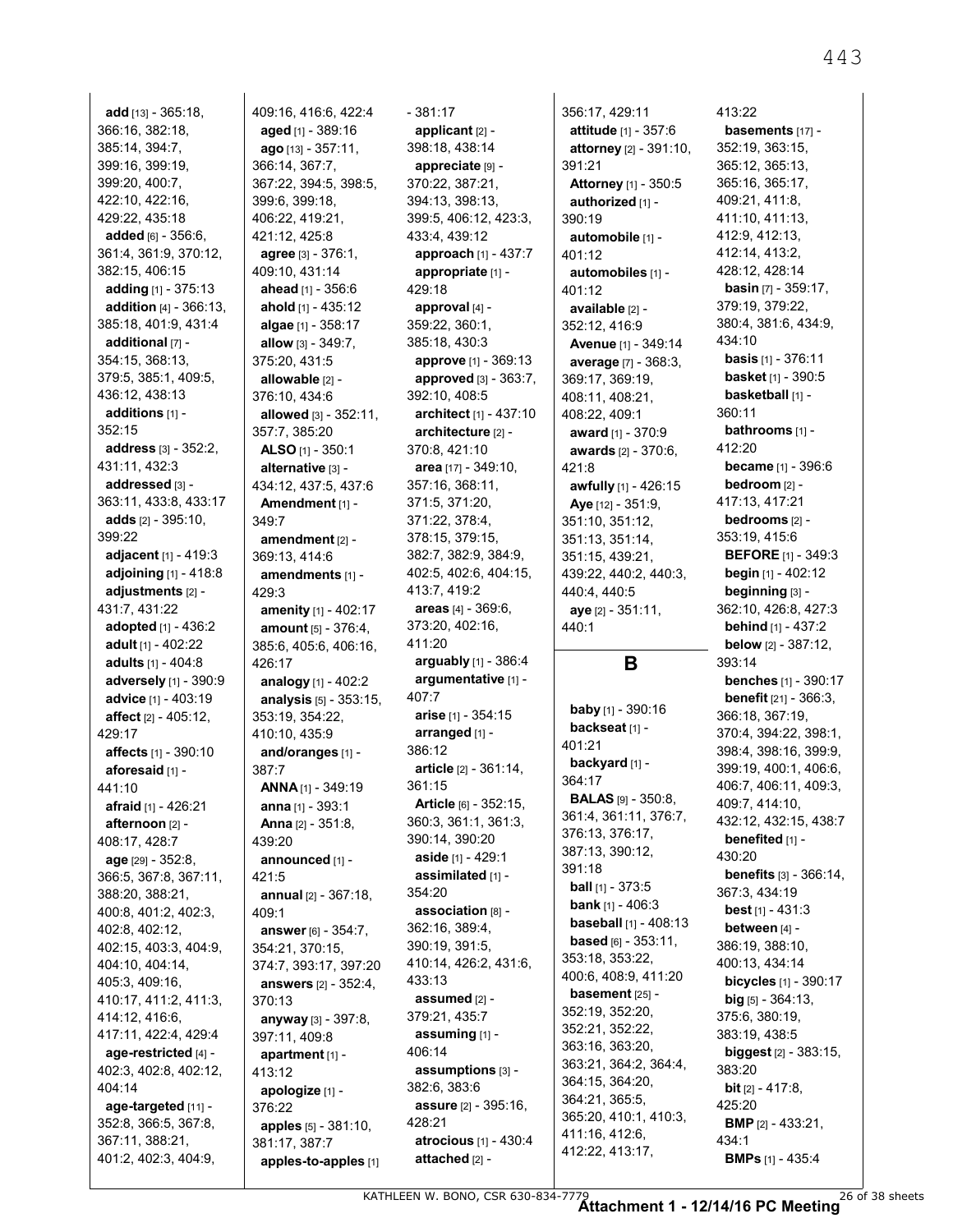**BOARD** [1] - 349:17 **board** [7] - 352:17, 362:15, 363:1, 390:3, 391:11, 392:2, 431:5 **Board** [1] - 392:17 **bonus** [1] - 412:10 **book** [2] - 363:7, 379:1 **books** [1] - 404:18 **borrow** [1] - 434:18 **bottom** [1] - 354:10 **bought** [4] - 357:20, 405:1, 405:5, 429:7 **bound** [1] - 362:4 **boundary** [1] - 418:11 **bounded** [1] - 419:5 **boxes** [2] - 413:16, 428:16 **BRETT** [1] - 350:10 **Brett** [3] - 371:9, 371:10, 437:9 **bridge** [1] - 407:17 **bring** [3] - 351:20, 377:3, 411:14 **bringing** [1] - 436:10 **broad** [1] - 379:9 **broker** [1] - 413:5 **brought** [2] - 412:8, 433:1 **Bruwaert** [1] - 421:19 **buffer** [1] - 368:11 **build** [4] - 376:14, 395:5, 421:6, 430:3 **builders** [1] - 370:9 **building** [11] - 354:19, 363:17, 363:18, 364:5, 364:10, 373:3, 375:20, 382:14, 383:18, 395:13, 399:14 **buildings** [3] - 369:15, 372:19 **buildup** [2] - 359:6, 359:10 **built** [7] - 383:16, 384:3, 386:3, 407:1, 425:8, 428:6, 430:4 **bunch** [1] - 434:16 **burden** [1] - 433:12 **Burr** [8] - 402:5, 403:1, 417:4, 419:1, 420:5, 421:15, 422:21, 425:4 **business** [4] - 351:2, 431:17, 431:22, 441:6 **buy** [7] - 401:14, 402:8, 403:12,

403:13, 416:10, 416:11 **C calcs** [1] - 385:19 **calculated** [3] - 380:5, 381:15, 382:21 **calculation** [3] - 372:8, 375:2, 382:1 **calculations** [13] - 371:3, 371:6, 375:11, 377:14, 378:17, 379:18, 380:9, 381:5, 382:9, 382:17, 383:2, 383:4, 406:14 **cannot** [3] - 379:16, 391:10, 391:22 **capacity** [2] - 358:11 **capitalized** [1] - 366:21 **car** [4] - 356:17, 401:14, 401:15, 401:22 **carriages** [1] - 390:16 **carrying** [4] - 394:8, 423:15, 429:17, 431:16 **cars** [2] - 356:19, 401:13 **case** [5] - 355:16, 363:1, 386:1, 417:1 **Case** [2] - 349:5, 439:16 **cash** [3] - 366:21, 427:7 **CASHMAN** [88] - 349:18, 351:1, 351:8, 351:12, 351:16, 353:7, 355:3, 355:7, 355:9, 360:16, 360:21, 361:7, 361:12, 361:20, 362:3, 368:14, 368:17, 369:1, 370:17, 370:20, 372:13, 372:18, 373:1, 373:10, 373:15, 374:6, 374:18, 375:5, 377:2, 377:8, 377:12, 377:20, 379:3, 379:10, 379:14, 380:16, 380:19, 382:5, 382:18, 383:8, 384:8, 384:13, 384:17, 385:5, 385:12, 386:10, 387:20, 388:4,

388:16, 390:20, 390:22, 392:3, 392:20, 393:1, 396:1, 396:5, 397:6, 398:2, 405:7, 406:4, 407:19, 408:1, 408:7, 410:11, 411:15, 411:19, 413:1, 413:18, 414:1, 422:20, 424:10, 424:14, 424:18, 427:17, 430:17, 432:20, 435:18, 436:14, 436:20, 437:21, 438:4, 438:18, 439:5, 439:9, 439:12, 439:20, 440:2, 440:6 **catchall** [2] - 363:8, 390:7 **cattails** [3] - 358:20, 359:3 **causing** [2] - 387:22, 390:9 **center** [1] - 378:14 **centers** [1] - 402:18 **ceremony** [1] - 370:9 **certain** [1] - 379:20 **certainly** [2] - 422:8, 436:17 **certified** [2] - 422:11, 422:17 **certify** [1] - 441:5 **chairman** [1] - 385:10 **Chairman** [2] - 349:18, 424:17 **CHAIRMAN** [87] - 351:1, 351:8, 351:12, 351:16, 353:7, 355:3, 355:7, 355:9, 360:16, 360:21, 361:7, 361:12, 361:20, 362:3, 368:14, 368:17, 369:1, 370:17, 370:20, 372:13, 372:18, 373:1, 373:10, 373:15, 374:6, 374:18, 375:5, 377:2, 377:8, 377:12, 377:20, 379:3, 379:10, 379:14, 380:16, 380:19, 382:5, 382:18, 383:8, 384:8, 384:13, 384:17, 385:5, 385:12, 386:10, 387:20, 388:4, 388:16, 390:20, 390:22, 392:3,

392:20, 393:1, 396:1, 396:5, 397:6, 398:2, 405:7, 406:4, 407:19, 408:1, 408:7, 410:11, 411:15, 411:19, 413:1, 413:18, 414:1, 422:20, 424:10, 424:14, 424:18, 427:17, 430:17, 432:20, 435:18, 436:14, 436:20, 437:21, 438:4, 438:18, 439:5, 439:9, 439:12, 439:20, 440:2, 440:6 **chairs** [1] - 390:18 **Chan** [1] - 361:14 **change** [11] - 361:5, 371:4, 374:21, 380:20, 386:21, 391:5, 391:10, 391:12, 391:19, 391:22, 420:17 **changed** [6] - 391:16, 397:8, 397:11, 397:21, 405:3, 439:5 **changes** [1] - 438:21 **changing** [1] - 409:6 **channels** [1] - 426:4 **Chanticleer** [1] - 415:9 **character** [2] - 405:18, 415:7 **Chasemoor** [1] - 421:15 **chat** [1] - 373:22 **check** [1] - 434:20 **Chicago** [1] - 349:14 **Chief** [1] - 356:20 **child** [4] - 401:1, 401:2, 401:3, 404:3 **children** [19] - 354:18, 356:7, 356:9, 400:11, 400:21, 401:6, 403:15, 403:17, 403:21, 404:1, 404:4, 408:12, 409:18, 415:19, 416:4, 416:16, 416:18, 417:6, 417:18 **Christmas** [2] - 351:21, 430:16 **Circle** [1] - 419:19 **citizens** [2] - 413:19, 422:21 **clarification** [1] - 373:9 **clarifying** [2] - 371:1, 387:21

**clarity** [1] - 385:14 **class** [1] - 354:18 **clause** [1] - 431:5 **Claymoor** [1] - 415:10 **clean** [2] - 359:2, 433:8 **cleaned** [1] - 433:14 **cleanup** [1] - 358:16 **clear** [2] - 371:5, 377:1 **clearly** [1] - 376:20 **close** [7] - 366:22, 367:1, 369:19, 402:6, 420:7, 425:13, 426:11 **closed** [1] - 352:20 **Club** [3] - 413:8, 417:3, 425:7 **club** [1] - 417:4 **Code** [16] - 357:8, 368:19, 371:17, 372:11, 372:16, 372:17, 374:8, 376:21, 379:8, 381:20, 387:14, 387:15, 392:14, 432:11, 434:1, 434:7 **code** [7] - 353:22, 375:20, 429:15, 429:19, 430:13, 436:10 **College** [1] - 404:17 **combined** [2] - 366:19, 369:20 **comfortable** [6] - 357:8, 359:12, 404:8, 404:9, 404:10, 414:8 **coming** [6] - 379:5, 392:1, 393:4, 399:21, 422:2, 435:1 **comment** [7] - 368:15, 373:17, 398:3, 413:9, 415:1, 415:2, 424:7 **comments** [2] - 438:11, 438:14 **commingling** [1] - 385:15 **COMMISSION** [1] - 349:3 **commission** [1] - 398:8 **Commission** [5] - 349:14, 359:20, 424:21, 427:20 **Commissioner** [1] - 350:4 **commissioner** [1] - 422:9 **Commissioners** [2] -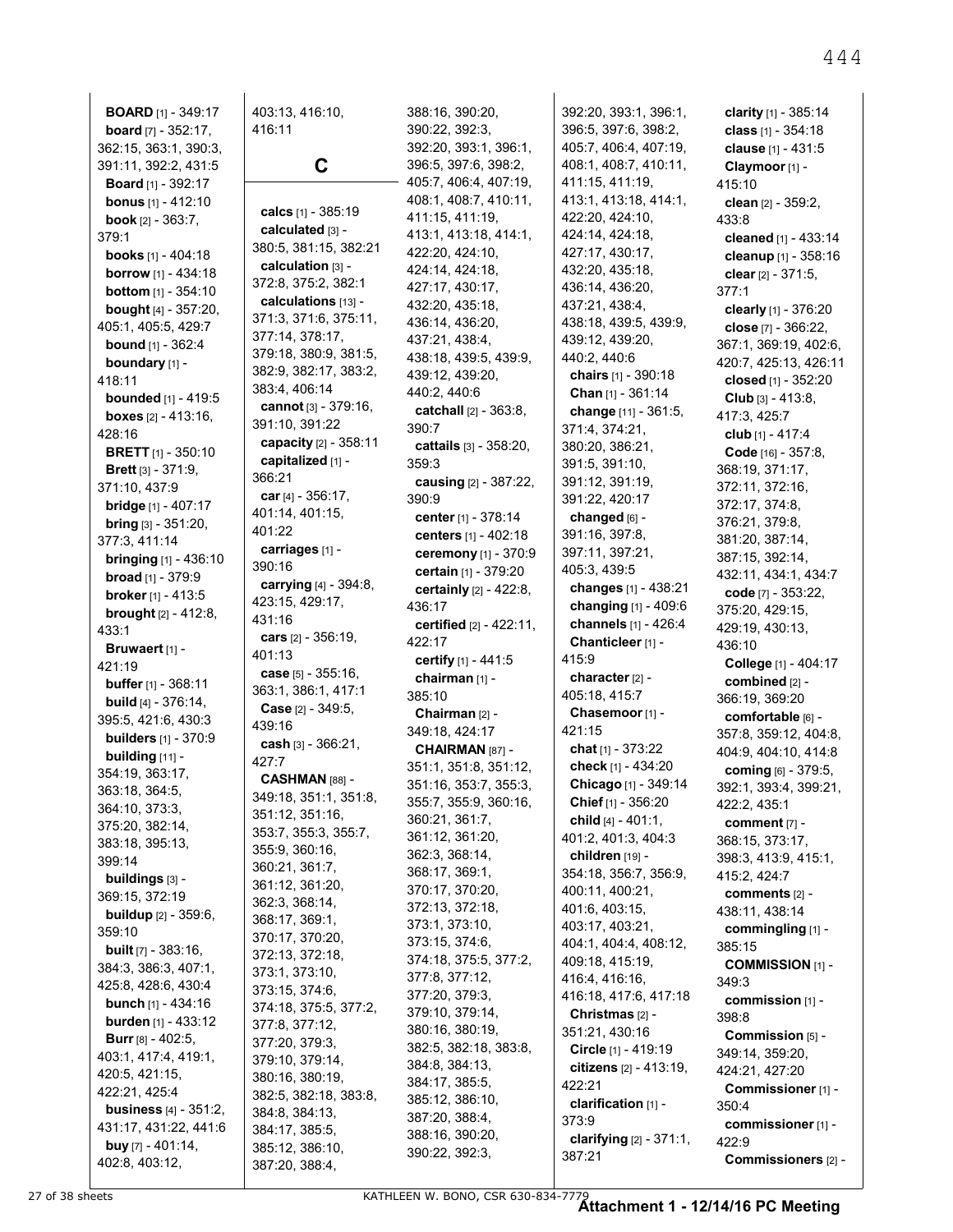370:21, 388:18 **commodity** [1] - 393:20 **common** [17] - 368:8, 368:11, 368:13, 368:22, 369:4, 369:8, 374:4, 376:14, 376:19, 378:14, 386:3, 388:9, 388:12, 390:6, 390:8, 390:18 **communities** [11] - 352:8, 352:9, 356:4, 356:8, 367:10, 403:1, 404:9, 404:11, 404:12, 410:9, 414:17 **Community** [1] - 350:3 **community** [10] - 367:7, 401:2, 402:13, 402:22, 403:14, 404:15, 410:21, 416:6, 416:9, 424:11 **Companies** [3] - 350:7, 350:9, 351:18 **company** [2] - 415:2, 424:22 **comparable** [1] - 353:12 **compared** [5] - 366:4, 367:14, 402:1, 402:4, 410:9 **comparing** [1] - 355:1 **comparison** [4] - 378:4, 381:14, 381:17, 404:20 **competent** [1] - 356:13 **complaint** [2] - 357:17, 362:20 **completed** [3] - 395:19, 395:22, 421:15 **compliance** [2] - 438:20, 438:22 **component** [1] - 392:10 **conceivably** [1] - 411:21 **concern** [6] - 388:17, 421:2, 428:18, 431:8, 433:7, 433:17 **concerned** [3] - 393:9, 424:7, 427:11 **concluded** [1] - 357:13 **concludes** [1] - 370:13

**concrete** [2] -

364:12, 364:13 **concur** [1] - 436:22 **conditions** [2] - 352:15, 358:14 **confident** [1] - 408:9 **configuration** [3] - 364:18, 365:9, 436:12 **configurations** [3] - 365:4, 365:20, 397:19 **confirm** [1] - 385:9 **confirmed** [1] - 358:17 **confused** [1] - 371:16 **confusing** [2] - 361:13, 387:18 **conjunction** [1] - 386:13 **conjure** [1] - 351:22 **connection** [1] - 370:2 **consent** [1] - 392:17 **consider** [1] - 374:16 **considerably** [1] - 427:2 **considerations** [1] - 366:3 **considered** [2] - 372:14, 418:6 **consistent** [1] - 388:9 **consternation** [1] - 388:1 **constructed** [2] - 435:1, 436:5 **construction** [1] - 409:17 **context** [1] - 374:15 **continuation** [1] - 370:6 **continue** [8] - 397:3, 397:4, 399:2, 406:6, 438:6, 438:15, 439:15 **continued** [3] - 349:12, 351:3, 367:12 **contrary** [1] - 404:7 **control** [4] - 352:18, 358:17, 363:5, 390:3 **conventional** [1] - 376:5 **conversation** [1] - 362:7 **convert** [2] - 357:15, 434:11 **converting** [2] - 359:18, 434:9 **convinced** [2] - 409:14, 414:13 **copy** [1] - 353:3 **corner** [4] - 369:4,

369:5, 374:2, 419:8 **correct** [7] - 371:7, 371:12, 383:12, 433:22, 439:10, 439:11, 441:9 **Correction** [1] - 390:5 **correctly** [1] - 411:16 **cost** [9] - 395:8, 397:22, 405:9, 405:11, 406:22, 416:6, 425:3, 425:12, 435:9 **costs** [5] - 394:8, 396:3, 423:16, 429:17, 431:16 **costwise** [1] - 357:15 **cottages** [2] - 421:18, 421:19 **counsel** [1] - 362:8 **count** [1] - 406:7 **counting** [1] - 379:11 **COUNTY** [2] - 349:2, 441:2 **County** [3] - 418:17, 420:4, 435:22 **couple** [2] - 398:20, 426:11 **courses** [1] - 402:18 **court** [1] - 441:5 **courts** [1] - 390:15 **covenants** [3] - 392:14, 392:15, 430:21 **coverage** [19] - 358:4, 372:5, 372:7, 372:9, 374:22, 375:9, 375:17, 375:21, 376:8, 378:6, 378:10, 379:21, 380:6, 380:11, 382:16, 383:1, 385:16, 385:21, 386:5 **covered** [1] - 388:14 **crafted** [1] - 362:14 **crawl** [3] - 365:5, 410:3, 411:21 **credit** [1] - 435:22 **creep** [1] - 426:9 **criteria** [1] - 387:13 **CRNOVICH** [28] - 349:18, 351:7, 351:11, 374:21, 397:7, 397:10, 407:15, 409:2, 409:10, 411:4, 411:7, 412:8, 412:19, 414:4, 417:8, 418:6, 418:12, 418:19, 419:11,

420:18, 422:19, 423:2, 438:17, 438:19, 439:1, 439:3, 439:19, 440:1 **CRR** [2] - 441:4, 441:14 **crucial** [1] - 399:8 **crying** [1] - 417:22 **CSR** [2] - 441:4, 441:14 **current** [11] - 353:18, 354:5, 365:11, 367:14, 368:9, 371:3, 378:20, 380:5, 382:21, 383:9 **curve** [2] - 358:5, 371:4 **custom** [1] - 383:5

## **D**

**dad** [1] - 417:21 **daily** [6] - 368:3, 408:11, 408:21, 408:22, 409:1, 417:15 **data** [2] - 384:9, 387:1 **date** [3] - 402:10, 422:14, 439:8 **daughter** [2] - 389:8, 389:12 **deal** [1] - 364:8 **deals** [2] - 360:10, 363:14 **December** [1] - 349:15 **decide** [2] - 389:16, 430:22 **decided** [1] - 425:2 **deck** [1] - 364:22 **decks** [2] - 380:7, 383:1 **declaration** [10] -352:16, 360:3, 360:4, 360:8, 361:18, 363:9, 391:4, 391:14, 391:20, 403:12 **declarations** [2] - 362:9, 410:14 **decrease** [3] - 367:13, 367:16, 368:2 **deed** [1] - 430:21 **Deeter** [1] - 435:13 **def** [1] - 372:17 **defined** [3] - 368:19, 376:20, 387:14 **defining** [1] - 372:21 **definite** [2] - 394:18, 396:15

**definition** [7] - 363:15, 372:16, 372:20, 373:16, 374:7, 379:8, 386:7 **degrees** [1] - 374:11 **delta** [3] - 372:11, 382:10, 384:18 **dense** [4] - 426:15, 426:16, 426:19, 427:11 **density** [9] - 372:4, 394:15, 396:1, 396:13, 396:19, 396:20, 397:2, 398:1, 428:22 **dependent** [1] - 363:17 **depressed** [1] - 426:22 **depth** [2] - 358:15, 436:8 **design** [2] - 380:9, 410:17 **designated** [1] - 390:19 **designed** [4] - 364:1, 374:10, 379:22, 386:12 **desirable** [1] - 426:20 **detached** [1] - 425:10 **detail** [2] - 423:3, 439:14 **details** [2] - 369:11, 405:12 **detention** [14] - 357:12, 357:14, 358:10, 359:5, 359:8, 359:11, 379:22, 380:4, 380:13, 381:6, 418:22, 433:6, 433:17, 434:9 **determination** [1] - 362:19 **determine** [2] - 362:17, 387:5 **determined** [2] - 359:8, 359:10 **developed** [2] - 379:20, 403:2 **developer** [4] - 396:12, 428:20, 430:1, 437:7 **developer's** [1] - 404:22 **development** [27] - 354:2, 355:20, 367:3,

368:4, 370:7, 376:2, 376:12, 384:2,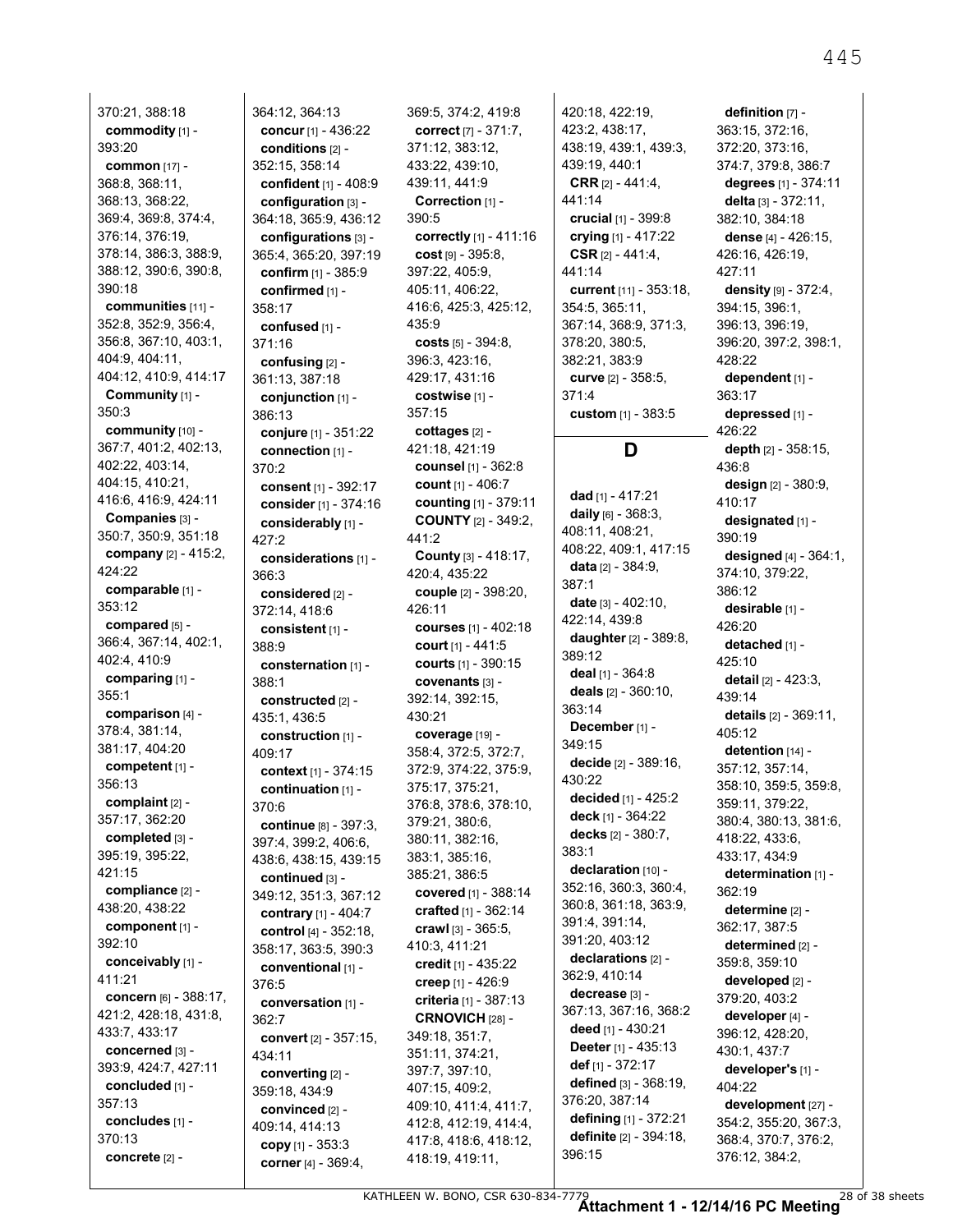391:11, 391:13, 391:15, 392:1, 399:22, 403:10, 415:5, 415:15, 417:5, 417:9, 419:21, 422:4, 428:6, 429:1, 432:4, 432:17, 434:22, 436:1 **Development** [1] - 349:8 **Development/ Building** [1] - 350:3 **developments** [5] - 353:12, 392:13, 413:8, 425:5, 428:4 **dictate** [1] - 393:7 **die** [1] - 359:1 **difference** [3] - 372:21, 386:18, 400:13 **different** [14] - 371:14, 373:5, 381:19, 398:15, 404:11, 405:10, 408:16, 410:22, 415:11, 417:9, 417:11, 418:1, 420:15 **differently** [1] - 360:22 **difficult** [2] - 426:4, 435:5 **digress** [1] - 435:11 **dimensions** [1] - 397:18 **dinner** [1] - 413:13 **direction** [1] - 389:5 **Director** [1] - 350:2 **directors** [4] - 352:18, 362:16, 363:2, 390:3 **dirt** [2] - 395:5, 395:8 **disadvantage** [2] - 402:1, 402:9 **disappointed** [1] - 422:1 **discount** [1] - 399:17 **discussed** [3] - 398:17, 398:21, 437:4 **discussion** [2] - 388:20, 399:2 **discussions** [2] - 434:7, 435:20 **dispose** [1] - 395:9 **distinct** [2] - 402:1, 402:9 **district** [10] - 349:8, 352:7, 352:9, 356:5, 356:12, 366:15, 369:11, 375:16, 399:18, 400:12

366:7, 366:8, 399:20, 409:19 **districts** [1] - 366:18 **disturbance** [1] - 390:9 **divided** [1] - 412:21 **document** [3] - 387:22, 391:7, 392:9 **documentations** [1] - 362:9 **dog** [3] - 395:1, 398:4, 430:11 **dollars** [3] - 425:13, 425:16, 426:11 **Don** [1] - 355:12 **done** [12] - 356:1, 358:17, 393:12, 406:14, 422:11, 422:12, 423:10, 423:11, 423:17, 426:3, 435:9 **doors** [1] - 364:21 **doubt** [1] - 382:11 **down** [15] - 359:1, 363:21, 364:11, 396:3, 398:14, 398:15, 405:4, 411:11, 412:9, 417:14, 417:20, 420:8, 426:22, 427:2, 427:12 **downside** [1] - 427:15 **downsize** [1] - 425:2 **downsizing** [1] - 427:9 **downstream** [1] - 358:1 **drive** [2] - 396:2, 401:17 **driveway** [2] - 356:19, 374:16 **driveways** [3] - 372:2, 380:6, 380:17 **drop** [2] - 364:6, 364:19 **drop-off** [1] - 364:19 **dropped** [2] - 360:5, 426:8 **drops** [1] - 364:10 **DU** [2] - 349:2, 441:2 **Du** [1] - 435:22 **due** [1] - 431:13 **duets** [1] - 397:12 **DUFFY** [19] - 350:10, 371:10, 371:21, 375:8, 379:16, 380:22, 381:2, 381:12, 382:2, 382:13, 382:20,

383:5, 383:11, 383:14, 433:22, 434:6, 434:21, 435:8, 437:4 **duffy** [1] - 381:22 **Duffy** [3] - 371:9, 371:10, 433:19 **duplex** [5] - 365:13, 365:15, 365:17, 365:18, 369:19 **duplexes** [2] - 377:22, 396:6 **during** [2] - 358:17, 408:18 **dynamic** [1] - 355:20 **E e-mail** [1] - 367:22 **e-mails** [3] - 367:5, 393:3, 424:2 **easily** [1] - 354:20

**east** [2] - 357:22, 418:22 **East** [1] - 349:14 **economic** [1] - 366:3 **economical** [1] - 397:21 **EDWARD** [1] - 350:6 **Edward** [4] - 350:6, 350:8, 351:18 **effective** [1] - 425:3 **either** [4] - 354:4, 358:1, 423:15, 431:20 **elderly** [1] - 402:20 **electric** [1] - 396:10 **electrical** [1] - 397:15 **elementary** [14] - 353:13, 353:17, 353:21, 354:4, 354:7, 354:13, 355:14, 356:9, 356:11, 367:16, 400:11, 400:15, 400:16, 416:1 **elevation** [1] - 364:9 **eliminating** [1] - 413:2 **eloquently** [1] - 411:22 **elsewhere** [3] - 388:13, 388:15, 415:18 **embellishments** [1] - 425:15 **empty** [11] - 355:19, 389:1, 389:20, 389:22, 409:15, 410:16, 410:21,

411:11, 411:12, 421:13, 422:3 **empty-nester** [10] - 355:19, 389:1, 389:20, 389:22, 409:15, 410:16, 410:21, 411:12, 421:13, 422:3 **en** [1] - 353:6 **encourage** [3] - 389:1, 389:21, 410:15 **end** [6] - 370:2, 386:4, 419:4, 419:8, 427:12 **ending** [1] - 388:7 **enforced** [1] - 392:18 **engineer** [5] - 352:13, 357:10, 357:11, 371:9, 437:9 **engineering** [3] - 358:18, 359:15, 405:16 **engineering's** [1] - 436:15 **English** [1] - 364:15 **enjoy** [1] - 417:15 **enrollment** [2] - 352:6, 367:14 **enter** [1] - 396:12 **entertain** [1] - 438:15 **entire** [2] - 419:6, 422:22 **entitled** [1] - 349:13 **entourage** [1] - 427:21 **entrance** [2] - 369:6, 374:3 **equal** [1] - 401:4 **equation** [1] - 382:11 **equipment** [3] - 352:17, 360:12, 388:11 **error** [1] - 403:22 **escape** [2] - 363:22, 364:1 **established** [5] -376:7, 380:3, 380:13, 407:11 **estate** [1] - 394:8 **estimate** [2] - 354:1, 408:19 **estimated** [9] - 353:9, 353:13, 354:21, 366:6, 366:8, 366:9, 366:11, 366:17, 367:18 **evaluated** [3] - 434:14, 435:6, 435:17 **evaluation** [1] - 437:19

**evening** [3] - 351:20, 352:5, 427:20 **event** [1] - 390:5 **eventually** [1] - 407:22 **evidence** [2] - 401:7, 421:2 **exactly** [6] - 369:3, 373:6, 373:11, 379:13, 381:4, 413:4 **example** [1] - 371:15 **exceed** [1] - 369:6 **Except** [1] - 386:11 **except** [3] - 374:9, 390:18, 421:4 **excess** [2] - 369:22, 395:5 **existing** [10] - 352:14, 357:12, 357:13, 358:6, 358:8, 358:14, 367:17, 376:10, 400:14, 409:6 **expanded** [1] - 352:18 **expect** [1] - 359:22 **experience** [2] - 393:11, 408:10 **explained** [1] - 422:13 **exposure** [1] - 364:11 **express** [1] - 392:17 **extend** [1] - 423:12 **extra** [3] - 361:4, 361:5, 412:11

#### **F**

**facilities** [3] - 374:10, 386:11, 436:4 **facing** [2] - 418:15, 418:17 **fact** [14] - 365:10, 373:18, 394:14, 401:10, 404:16, 406:17, 410:18, 410:21, 429:6, 429:16, 431:15, 431:17, 432:13, 433:18 **failure** [1] - 404:21 **fair** [1] - 381:9 **faith** [1] - 411:2 **fall** [1] - 358:21 **falls** [2] - 373:7, 412:9 **familiar** [2] - 413:6, 435:19 **families** [4] - 365:14,

**District** [6] - 354:11,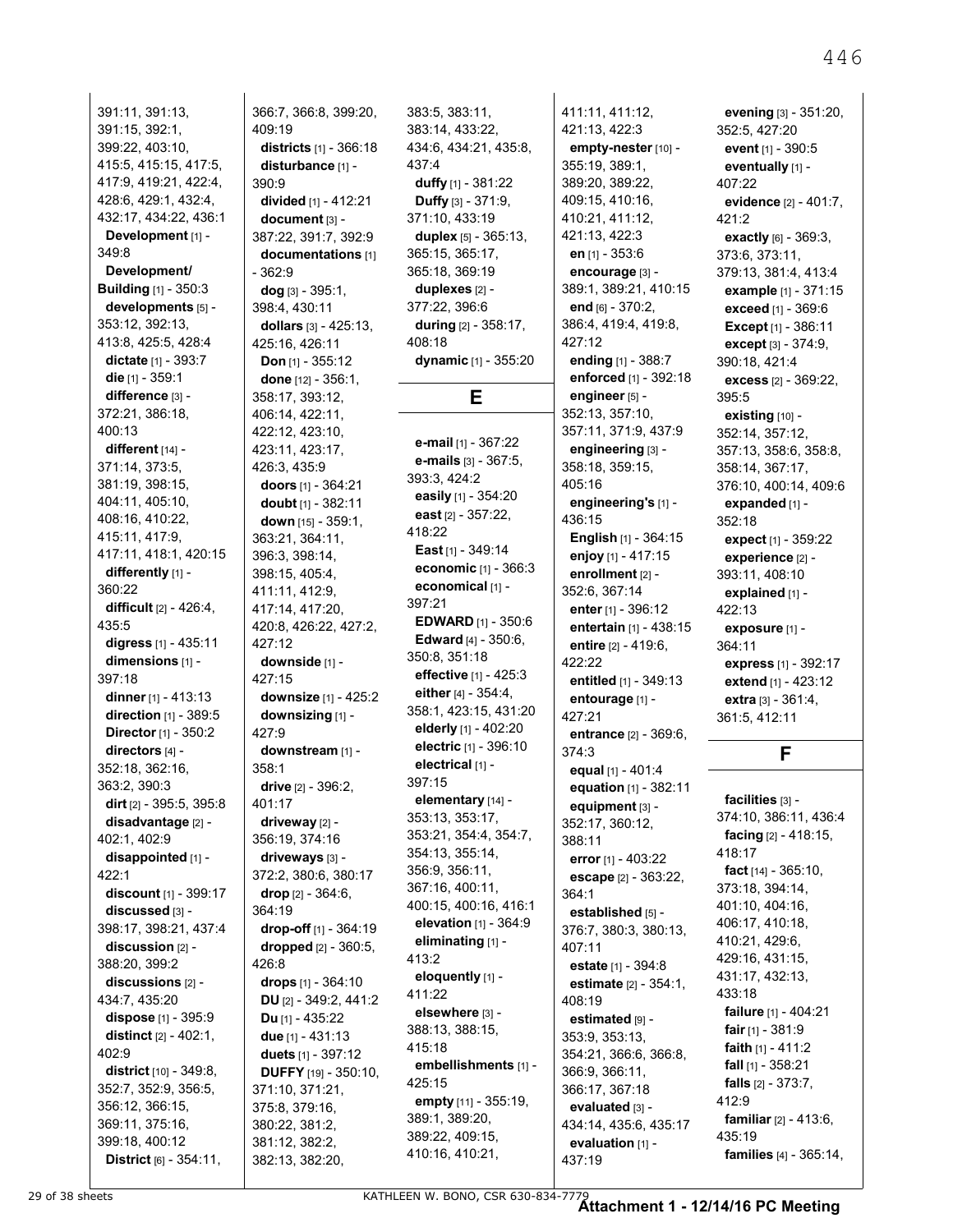409:17, 414:14, 415:19 **family** [36] - 349:8, 365:12, 365:16, 366:4, 367:15, 368:5, 369:16, 375:19, 377:22, 383:15, 389:2, 389:15, 396:6, 400:10, 403:9, 403:13, 403:19, 404:5, 407:2, 414:7, 414:12, 415:8, 416:10, 416:14, 416:15, 417:12, 418:15, 418:16, 418:17, 420:4, 420:5, 420:13, 420:14, 422:3, 425:9 **far** [8] - 370:2, 372:10, 395:20, 410:13, 410:15, 419:4, 434:17 **favor** [3] - 412:10, 424:1, 424:4 **fee** [11] - 359:17, 369:21, 378:4, 433:3, 433:21, 434:1, 434:11, 434:14, 435:10, 435:14, 437:7 **feet** [22] - 358:9, 358:15, 364:6, 368:10, 368:12, 369:7, 369:18, 369:21, 370:1, 378:5, 378:9, 378:16, 378:18, 384:18, 384:21, 386:17, 386:20, 387:2, 406:13, 406:15, 422:22, 434:2 **fence** [1] - 430:6 **few** [3] - 359:13, 367:22, 426:9 **FIASCONE** [4] - 349:19, 351:9, 393:2, 439:21 **field** [2] - 386:15, 416:20 **fields** [1] - 390:15 **Fieldstone** [1] - 425:7 **fight** [2] - 419:21, 429:14 **figure** [2] - 394:12, 394:18 **figures** [2] - 400:4, 429:3 **final** [2] - 358:18, 408:2 **fine** [2] - 409:21,

417:5 **finish** [3] - 405:12, 412:16, 418:22 **finishes** [2] - 415:7, 425:14 **firms** [1] - 414:19 **First** [1] - 425:21 **first** [10] - 353:10, 364:22, 371:22, 373:13, 401:13, 401:16, 402:1, 421:4, 424:22, 433:4 **fit** [2] - 397:17, 402:20 **flat** [3] - 363:19, 396:13, 411:20 **flexibility** [1] - 431:5 **flooded** [1] - 358:1 **flooding** [1] - 357:19 **floor** [4] - 365:2, 415:6, 417:12, 417:18 **flows** [1] - 366:21 **focusing** [1] - 375:9 **folks** [1] - 431:14 **footprint** [1] - 383:17 **footprints** [3] - 380:21, 380:22, 381:2 **foregoing** [1] - 441:8 **forget** [1] - 351:19 **forgetting** [1] - 400:20 **form** [1] - 355:20 **forth** [4] - 352:21, 380:12, 430:10, 437:12 **forward** [1] - 430:22 **fought** [1] - 429:12 **foundation** [3] - 364:9, 364:12, 364:13 **four** [1] - 419:2 **frankly** [3] - 355:18, 395:17, 421:7 **freestanding** [1] - 421:19 **friend** [1] - 413:11 **friends** [2] - 416:21, 417:6 **fringe** [1] - 378:15 **front** [9] - 353:2, 353:8, 360:4, 364:7, 364:19, 390:14, 401:18, 423:19, 425:22 **fruition** [1] - 394:16 **full** [3] - 363:4, 402:21, 403:13 **full-time** [1] - 402:21 **function** [1] - 423:15 **functioning** [1] - 357:16

410:20 **future** [3] - 392:19, 402:10, 427:12 **fuzzy** [1] - 429:3 **G game** [1] - 373:5 **games** [2] - 408:12, 408:13 **garage** [2] - 356:17, 412:11 **Gardens** [2] - 428:8, 428:9 **garnered** [1] - 370:10 **gate** [1] - 416:20 **gather** [1] - 373:21 **gathering** [1] - 369:8 **general** [1] - 420:16 **generation** [2] - 353:10, 354:22 **gentleman** [1] - 431:14 **GINNIS** [8] - 350:2, 385:10, 385:13, 386:1, 424:6, 435:21, 436:7, 436:17 **given** [3] - 396:12, 409:4, 441:7 **glad** [3] - 370:14, 398:10, 439:13 **glass** [1] - 364:21 **Gold** [1] - 370:10 **golf** [1] - 402:17 **grade** [5] - 365:1, 365:6, 410:4, 411:22, 412:2 **grandfathering** [1] - 436:2 **great** [2] - 384:15, 393:5 **greater** [2] - 364:11, 432:18 **greetings** [1] - 351:21 **grew** [1] - 416:18 **Grisemer** [1] - 424:21 **GRISEMER** [3] - 350:11, 424:13, 424:20 **ground** [5] - 360:11, 364:14, 374:9, 396:14, 396:17 **grown** [1] - 359:4 **guarantee** [2] - 389:19, 412:4

**functions** [1] -

**guess** [21] - 370:22, 372:10, 377:20, 379:3, 381:13, 382:3, 382:5, 383:20, 384:8, 387:16, 388:4, 406:6, 407:9, 407:13, 410:12, 414:4, 414:13, 425:19, 430:19, 431:13, 432:8 **guys** [1] - 435:16

#### **H**

**half** [1] - 430:4 **Hamptons** [1] - 415:13 **hand** [1] - 431:20 **handle** [1] - 400:19 **happy** [1] - 351:21 **hard** [4] - 414:11, 425:21, 427:13, 429:12 **Harding** [1] - 428:1 **hate** [1] - 432:4 **heading** [1] - 398:14 **hear** [5] - 357:21, 388:18, 417:22, 418:8, 439:15 **heard** [1] - 395:15 **hearing** [5] - 349:12, 351:2, 351:5, 424:3, 441:8 **heated** [3] - 365:7, 410:4 **HEINEMANN** [1] - 441:4 **Heinemann** [1] - 441:14 **help** [4] - 396:2, 399:1, 411:11, 412:2 **helpful** [1] - 436:21 **helps** [2] - 394:15 **hereby** [1] - 441:5 **Hibbard** [2] - 428:8, 428:9 **high** [19] - 353:14, 353:17, 353:21, 354:4, 354:7, 356:10, 356:12, 366:8, 367:13, 389:15, 394:11, 394:12, 399:19, 410:6, 410:8, 423:14, 425:8, 427:4 **higher** [2] - 389:21, 405:5 **Hill** [1] - 418:4 **hill** [1] - 395:5 **HINSDALE** [1] - 349:3

**Hinsdale** [24] - 349:6, 349:13, 349:14, 353:11, 355:12, 366:10, 367:9, 367:10, 378:8, 386:21, 389:9, 403:7, 403:10, 403:14, 403:16, 411:13, 414:21, 415:3, 415:13, 422:21, 423:5, 425:1, 428:1, 432:18 **hit** [1] - 430:6 **holidays** [1] - 351:22 **home** [11] - 365:19, 370:9, 384:3, 384:5, 402:3, 402:12, 403:14, 413:12, 415:8, 420:15 **homeowner** [3] - 352:16, 402:7, 433:13 **homeowners** [8] - 360:2, 362:16, 389:4, 391:5, 391:9, 410:13, 426:1, 431:6 **homes** [46] - 352:9, 354:6, 356:17, 365:11, 365:19, 366:4, 366:5, 367:11, 367:15, 369:17, 369:19, 372:2, 378:7, 383:15, 397:18, 400:10, 401:3, 401:4, 401:5, 402:4, 402:11, 403:6, 403:8, 404:1, 404:2, 404:4, 404:5, 405:16, 414:7, 414:12, 416:2, 418:15, 418:16, 418:18, 420:6, 420:9, 420:13, 420:14, 421:6, 421:18, 425:9, 429:11, 430:3 **hoops** [1] - 360:11 **hoot** [1] - 430:12 **hope** [3] - 389:13, 394:16, 399:14 **hopefully** [3] - 352:4, 369:13, 395:7 **hoping** [2] - 405:11, 432:6 **hospital** [2] - 419:6, 420:10 **hour** [1] - 349:16 **hours** [3] - 408:15, 408:16, 408:17 **house** [5] - 355:19, 383:20, 389:9, 405:18, 417:12

**houses** [8] - 358:1,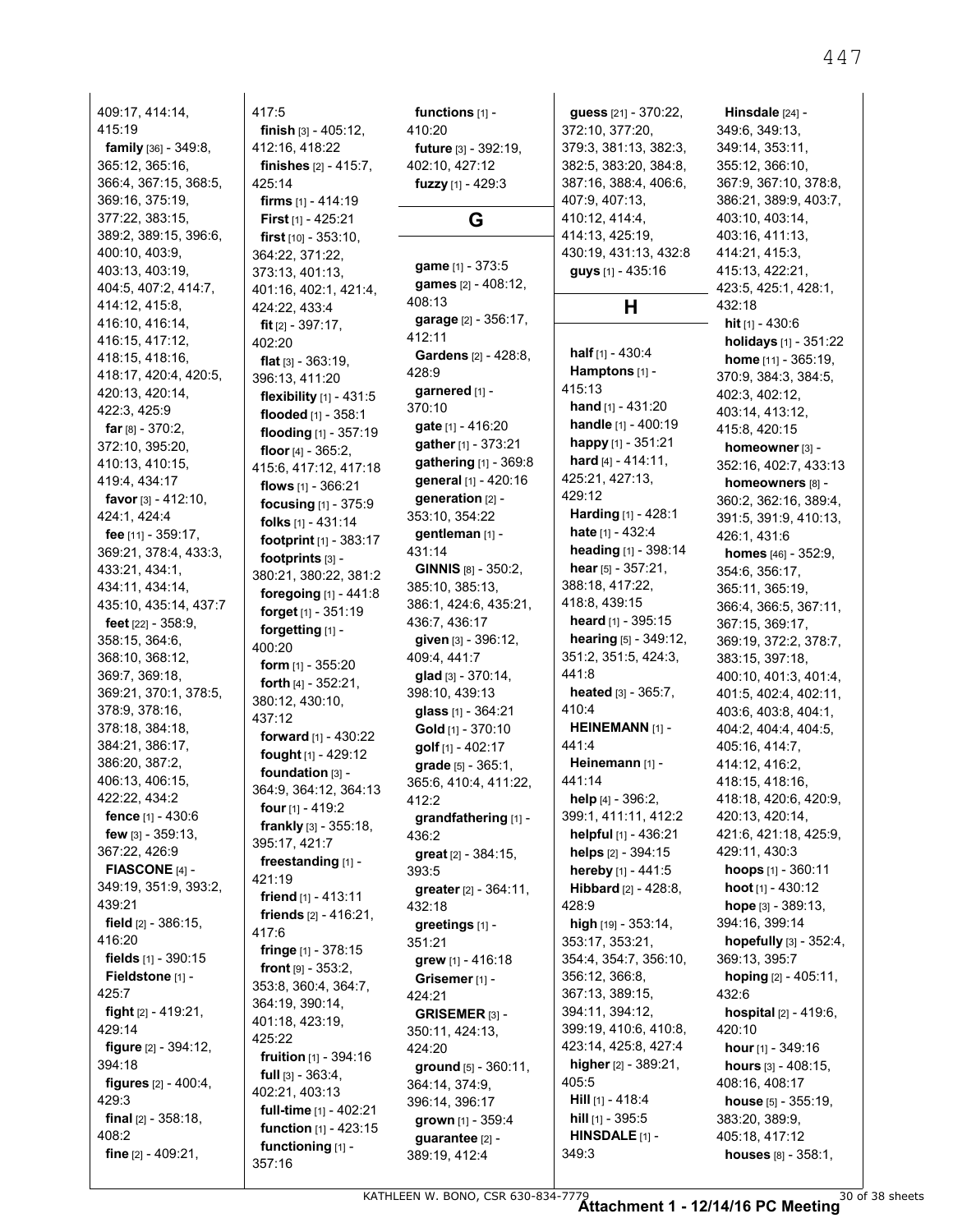| 381:3, 396:11,                               | 374:14, 402:5                                  | 390:14                                      | Julie [1] - 433:1            | <b>LAURIE</b> $[1] - 349.19$    |
|----------------------------------------------|------------------------------------------------|---------------------------------------------|------------------------------|---------------------------------|
| 396:18, 396:19,                              | inclusive [1] -                                |                                             | JULIE [1] - 349:18           | layout [1] - 436:12             |
| 410:22, 419:2, 430:4                         | 371:17                                         | J                                           | jump [2] - 385:10,           | leap [1] - 411:2                |
| <b>housing</b> [7] - 367:8,                  | incorrect $[2]$ -                              |                                             | 437:2                        | least $[3] - 356:18$ ,          |
| 405:9, 409:15,                               | 360:19, 362:4                                  |                                             | justify [1] - 387:5          | 402:13, 422:1                   |
| 411:13, 420:12,                              | <b>increase</b> [22] - 358:4,                  | <b>JAMES</b> [98] - 350:6,                  |                              | leave [2] - 399:10,             |
| 421:13, 430:22                               | 366:6, 366:9, 366:11,                          | 351:17, 353:8, 355:5,                       | K                            | 401:20                          |
| huge $[2] - 355:11$ ,                        | 368:1, 368:7, 368:20,                          | 355:8, 355:17,                              |                              | <b>leaving</b> $[1] - 415.3$    |
| 418:22                                       | 369:2, 371:6, 371:11,                          | 360:20, 361:1, 361:3,                       |                              | $led$ [1] - 419:20              |
| hugely [1] - 357:15                          | 371:21, 376.4,                                 | 361:9, 361:17, 362:1,                       | Katherine [2] -              | left [2] - 367:9, 415:7         |
| <b>Humane</b> [2] - 395:13,                  | 378:17, 378:21,                                | 362:5, 368:16,                              | 370:3, 398:22                | $\text{legal } [1] - 362:8$     |
| 399:13                                       | 378:22, 380:8,                                 | 368:21, 369:3,                              | <b>KB</b> [1] - 421:20       | <b>Legge</b> $[2] - 370:3$ ,    |
| <b>hurts</b> $[1] - 432:10$                  | 381:21, 386:17,                                | 370:19, 371:8,                              | keep [3] - 359:16,           | 398:22                          |
| husband [1] - 408:13                         | 394:14, 396:13,                                | 373:14, 373:17,                             | 409:11, 411:11               | lend $[1] - 403.18$             |
|                                              | 397:22, 428:22                                 | 376:16, 377:6,                              | kept [1] - 429.9             | $less$ [9] $-356:12$ ,          |
|                                              | increased [7] -                                | 377:11, 377:16,                             | Keys [1] - 370:11            | 358.9, 368.3, 386.4,            |
|                                              | 354:14, 372:4, 372:5,                          | 378:3, 381:1, 383:13,<br>383:22, 384:7,     | kids [1] - 417.19            | 386.16, 395.7,                  |
|                                              | 396:2, 396:19, 397:2,                          | 384:11, 384:16,                             | kind [7] - 373:15,           | 399:21, 408:11,                 |
| <b>idea</b> [2] - 398:9,                     | 398:1                                          | 385:3, 385:7, 385:22,                       | 388:17, 393:10,              | 408:21                          |
| 408:3                                        | increasing [2] -                               | 386:9, 387:4, 387:10,                       | 410:15, 410:19,              | lesser [2] - 403:7,             |
| <b>ideas</b> [1] - 418:9                     | 371:19, 379:4                                  | 387:18, 388:3,                              | 432:6, 438:11                | 406:16                          |
| identical [1] - 365:20                       | <b>Indian</b> [1] - 418:4                      | 388:14, 390:1,                              | <b>kinds</b> $[1]$ - 383:7   | <b>level</b> $[3] - 365:1$ ,    |
| <b>idiotic</b> $[1] - 401.22$                | <b>indicated</b> [1] - 383:9                   | 390:21, 391:2, 391:6,                       | <b>King</b> $[1]$ - 421:19   | 389.22, 436.11                  |
| ilk $[1] - 403:3$                            | <b>indicating</b> [1] - 433:8                  | 391:8, 391:17,                              | <b>KLM</b> $[4] - 395:13$    | License [1] - 441:14            |
| <b>ILLINOIS</b> [2] - 349.1,                 | individual [2] -                               | 391:19, 392:7,                              | 399:13, 419:5, 420:9         | <b>lieu</b> $[10] - 359.17$ ,   |
| 441:1                                        | 382:13, 435:4                                  | 392:11, 392:21,                             | known [1] - 367:4            | 433.3, 433.21, 434.1,           |
| <b>Illinois</b> $[2] - 349:15$ ,             | influence [1] - 412:3                          | 393:13, 396:4, 396:7,                       |                              | 434:8, 434:11,                  |
| 441.6                                        | information $[12]$ -                           | 397:9, 397:13,                              |                              | 434:15, 435:11,                 |
| <b>impact</b> [5] - 355:15,                  | 352:19, 370.15,                                | 399:10, 404:21,                             |                              | 435:14, 437:8                   |
| 366:7, 366:10,                               | 371:2, 384:14,                                 | 405:14, 405:17,                             | labor $[1] - 393.19$         | <b>Life</b> $[1] - 421:16$      |
| 366:12, 400:3<br><b>impacts</b> [1] - 366:14 | 394:19, 395:12,                                | 405:21, 406:2,                              | lack [1] - 432:5             | life [1] - 404:12               |
| impervious [18] -                            | 395:14, 398:19,                                | 406:12, 407:6, 408:3,                       | lake [1] - 413:13            | life-style [1] - 404:12         |
| 358:3, 371:5, 371:20,                        | 399:4, 399:11, 433:5,                          | 408:9, 410:2, 411:18,                       | <b>Lake</b> $[1] - 403:1$    | limit $[1] - 436.7$             |
| 371:22, 372:4, 372:9,                        | 438.2                                          | 412:15, 412:22,                             | <b>land</b> $[11] - 370:7$ , | <b>limited</b> $[1] - 396:17$   |
| 372:11, 372:14,                              | infrastructure [5] -                           | 413:5, 413:21, 414:3,                       | 373:19, 392:19,              | line [6] - 353:10,              |
| 375:9, 379:6, 379:21,                        | 394:9, 396:8, 396:16,<br>397:8, 397:11         | 414:16, 417:10,                             | 393:21, 393:22,              | 395:20, 395:21,                 |
| 380.6, 381.15,                               | inserted [1] - 363:9                           | 418:10, 418:14,                             | 394:7, 413:13, 421:9,        | 419:3, 420:6, 420:7             |
| 382:16, 385:4, 387:4,                        | inspected [1] - 357:1                          | 418:21, 419:14,                             | 423:16                       | <b>Line</b> $[3] - 349.6$ ,     |
| 387.6, 434.2                                 |                                                | 419:18, 419:20,                             | landscaping [2] -            | 418:17, 420:4                   |
| implement [1] -                              | <b>instance</b> [1] - 423:4<br>instances [1] - | 421:1, 422:22, 423:9,                       | 370:8, 405:22                | $lines$ [6] - 394:10,           |
| 435:4                                        | 357:21                                         | 424:9, 428:9, 428:11,                       | <b>Lane</b> $[3] - 415:10$ , | 396:10, 396:21,                 |
| $important$ [3] -                            | instead [3] - 365:5,                           | 428:13, 428:15,                             | 419:20, 422:5                | 397:14, 397:16,                 |
| 360:17, 432:15,                              | 388:7, 434:19                                  | 428:17, 433:2,                              | language [4] -               | 437:11                          |
| 439:13                                       | <b>intended</b> [1] - 386:12                   | 433:10, 433:15,                             | 361:22, 362:2,               | <b>list</b> $[4] - 362:11$ ,    |
| impractical [4] -                            | interesting $[4]$ -                            | 437:9, 437:16,                              | 362:14, 369:12               | 362:14, 370:12, 409:4           |
| 357:14, 435:15,                              | 354:9, 355:10,                                 | 438:22, 439:2, 439:4,                       | large [3] - 379:14,          | <b>listed</b> $[1] - 363.6$     |
| 435:17, 437:12                               | 355:11, 356:2                                  | 439.7                                       | 402:17, 420:14               | listening [1] - 398:6           |
| improvements [2] -                           | <b>invited</b> $[4] - 420.1$ ,                 | <b>James</b> [6] - 350:6,<br>350:8, 351:18, | largest [3] - 384:2,         | <b>live</b> $[7] - 358:19$ ,    |
| 394:9, 423:16                                | 421:13, 421:17,                                | 427:21, 428:3                               | 384:3, 384:5                 | 415.4, 425.1, 425.3,            |
| $Inc$ [1] - 350:10                           | 421:20                                         |                                             | last [16] - 352:3,           | 425:4, 425:7, 428:7             |
| <b>inches</b> $[1] - 358.9$                  | <b>issuance</b> [1] - 349:9                    | <b>James'</b> [1] - 424:22                  | 359:13, 370:5, 370:9,        | lives [1] - 407:2               |
| <b>include</b> $[2] - 370:1$ ,               | <b>issue</b> $[2] - 398:16$ ,                  | <b>Jameses</b> [1] - 428:5                  | 377:3, 377:11,               | <b>living</b> $[3] - 365.1$ ,   |
| 431:2                                        | 424:12                                         | <b>Janet</b> [1] - 424:21                   | 381:14, 388:19,              | 415:13, 427:3                   |
| included [5] - 380:8,                        | <b>issues</b> [1] - 396:8                      | <b>JANET</b> $[1]$ - 350:11                 | 403:2, 412:12,               | <b>LLC</b> $[1] - 349.6$        |
| 383:1, 383:4, 383:11,                        | <b>itemizes</b> $[1] - 360:13$                 | <b>JANICE</b> [1] - 441:4                   | 414:20, 421:2, 423:5,        | <b>located</b> $[3] - 363.18$ , |
| 437:11                                       | <b>items</b> $[1] - 362.11$                    | Janice [1] - 441:14                         | 433:11, 435:14, 439:6        | 364:6, 403:21                   |
| includes [3] - 360:7,                        | <b>itself</b> $[1] - 381.6$                    | <b>January</b> [4] - 438:16,                | <b>late</b> $[1] - 358:20$   | location [1] - 420:16           |
| 361:10, 382:22                               | IX $[5]$ - 352:15,                             | 438:21, 439:10,                             | <b>Laurie</b> $[3] - 406:4,$ | $logic$ [1] - 437:2             |
| including [2] -                              | 360:3, 361:1, 361:3,                           | 439:16                                      | 409:2, 409:11                | long-term [1] -                 |
|                                              |                                                | <b>job</b> [2] - 393.8, 431.3               |                              | 399:22                          |

31 of 38 sheets KATHLEEN W. BONO, CSR 630-834-7779 **Attachment 1 - 12/14/16 PC Meeting**

448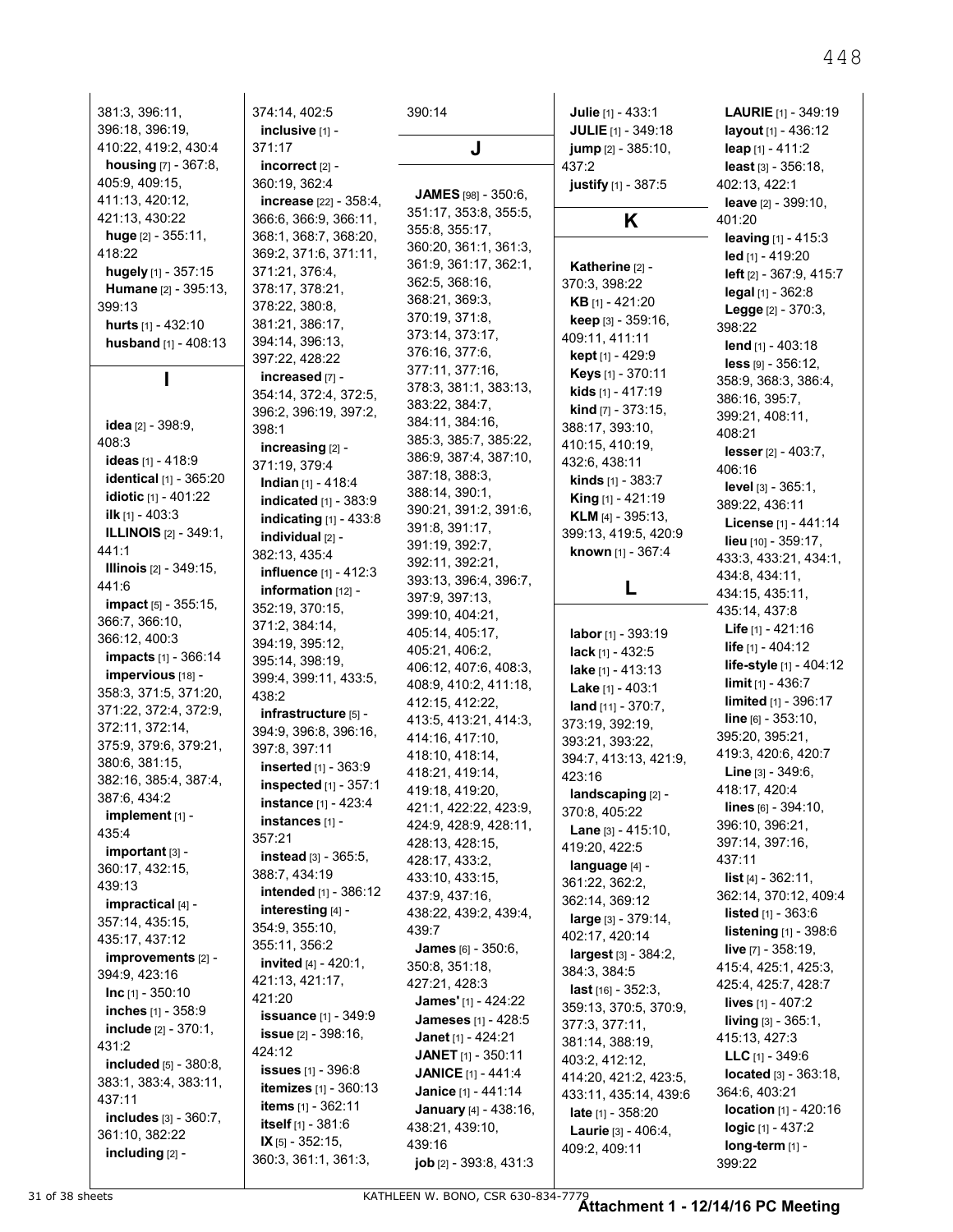**look** [17] - 368:18, 373:3, 373:6, 373:10, 382:13, 384:20, 387:11, 390:1, 397:3, 410:22, 411:1, 414:17, 417:2, 420:1, 427:13, 436:11, 437:22 **Look** [1] - 420:2 **looked** [2] - 398:10, 437:10 **looking** [13] - 364:16, 371:2, 371:16, 380:12, 381:4, 384:19, 384:22, 389:6, 402:11, 411:18, 414:5, 432:9, 432:14 **lookout** [4] - 363:16, 364:3, 364:4, 365:14 **looks** [1] - 377:10 **lose** [1] - 429:21 **lost** [1] - 405:5 **lounging** [1] - 390:15 **love** [2] - 414:22, 418:5 **lower** [2] - 364:21, 394:17 **luggage** [1] - 401:19

#### **M**

**MAHON** [17] - 349:19, 351:6, 351:13, 391:3, 391:7, 391:14, 392:9, 404:19, 406:5, 407:4, 407:9, 407:21, 411:5, 419:17, 419:19, 439:18, 440:3 **mail** [1] - 367:22 **mailing** [2] - 422:11, 422:17 **mails** [3] - 367:5, 393:3, 424:2 **maintain** [1] - 435:5 **major** [1] - 397:14 **Mallinckrodt** [1] - 404:17 **man's** [1] - 413:13 **management** [6] - 352:12, 357:9, 379:19, 414:19, 415:1, 436:13 **map** [1] - 419:9 **margin** [1] - 403:22 **MARK** [1] - 349:21 **Mark** [2] - 374:6, 432:21

**market** [3] - 393:14, 426:8, 426:12 **MARRS** [3] - 350:5, 392:6, 392:12 **Mary** [1] - 430:18 **MARY** [1] - 349:20 **masse** [1] - 353:6 **master** [2] - 415:6, 417:13 **match** [2] - 360:18, 404:3 **materials** [1] - 393:19 **math** [2] - 371:19, 375:13 **Matter** [1] - 349:4 **matter** [6] - 349:13, 362:11, 365:10, 406:9, 429:5, 430:12 **matters** [2] - 429:6, 430:12 **maximum** [3] - 375:16, 378:9, 383:18 **MC** [25] - 349:19, 350:2, 351:6, 351:13, 385:10, 385:13, 386:1, 391:3, 391:7, 391:14, 392:9, 404:19, 406:5, 407:4, 407:9, 407:21, 411:5, 419:17, 419:19, 424:6, 435:21, 436:7, 436:17, 439:18, 440:3 **Meadows** [6] - 349:6, 353:11, 378:8, 386:21, 403:10, 403:16 **mean** [13] - 372:11, 377:21, 387:4, 387:9, 397:22, 400:13, 400:16, 405:11, 407:6, 410:4, 414:18, 432:16, 434:17 **means** [2] - 430:14, 432:18 **meantime** [1] - 405:4 **mechanism** [1] - 363:22 **meet** [1] - 432:6 **meeting** [17] - 351:3, 352:3, 367:6, 368:18, 377:11, 377:13, 388:19, 412:12, 418:7, 421:4, 423:7, 430:16, 436:16, 436:19, 438:16, 438:20, 439:7 **meetings** [3] - 421:3, 422:15, 422:16 **Member** [6] - 349:18, 349:19, 349:19, 349:20, 349:20, 349:21 **members** [2] - 424:11, 427:20 **MEMBERS** [1] - 349:17 **memo** [1] - 436:18 **mention** [1] - 395:21 **mentioned** [3] - 367:17, 398:20, 409:5 **Merry** [1] - 351:21 **merry** [1] - 430:16 **met** [1] - 357:11 **method** [1] - 391:4 **metropolitan** [1] - 421:16 **Metropolitan** [1] - 421:16 **Michael** [1] - 411:22 **MICHAEL** [2] - 350:5, 350:8 **middle** [1] - 355:15 **Middle** [1] - 423:5 **might** [8] - 352:14, 365:18, 377:14, 399:6, 400:7, 408:2, 419:22, 427:14 **Mike** [2] - 353:4, 392:4 **million** [9] - 366:19, 366:22, 367:1, 367:19, 394:6, 425:13, 425:16, 426:10, 429:8 **mind** [2] - 355:10, 386:15 **minimum** [3] - 349:9, 369:18, 378:19 **minus** [1] - 378:12 **minute** [1] - 385:11 **minutes** [1] - 367:22 **missing** [1] - 432:19 **mistaken** [1] - 385:8 **mix** [1] - 412:5 **models** [2] - 383:17, 384:1 **modified** [1] - 392:16 **Mom** [1] - 416:5 **mom** [1] - 417:21 **money** [5] - 403:17, 403:18, 405:6, 426:17, 431:16 **monitor** [1] - 357:6 **monitoring** [1] - 356:21 **month** [8] - 377:3, 381:14, 398:4, 399:6, 433:11, 438:6, 438:8, 439:6

**months** [2] - 357:11, 367:7 **MORIARTY** [7] - 350:12, 427:19, 428:10, 428:12, 428:14, 428:16, 428:18 **Moriarty** [1] - 427:22 **morning** [2] - 408:15, 408:17 **most** [4] - 370:10, 380:5, 395:18, 427:7 **motion** [4] - 351:4, 438:15, 439:15, 439:17 **move** [6] - 389:16, 395:8, 396:22, 409:18, 413:11, 416:5 **moved** [3] - 351:6, 418:3, 439:18 **moving** [4] - 356:15, 409:17, 414:14, 415:20 **MR** [202] - 349:18, 349:20, 349:21, 350:2, 350:5, 350:6, 350:8, 350:10, 350:12, 351:10, 351:14, 351:17, 353:8, 355:5, 355:8, 355:17, 360:20, 361:1, 361:3, 361:4, 361:9, 361:11, 361:17, 362:1, 362:5, 368:16, 368:21, 369:3, 370:19, 370:22, 371:8, 371:10, 371:13, 371:21, 372:10, 372:17, 372:22, 373:6, 373:14, 373:17, 374:12, 374:20, 375:1, 375:7, 375:8, 375:12, 375:15, 375:18, 375:19, 376:1, 376:7, 376:11, 376:13, 376:16, 376:17, 376:22, 377:6, 377:11, 377:16, 377:18, 378:3, 379:7, 379:13, 379:16, 380:18, 380:22, 381:1, 381:2, 381:9, 381:12, 381:13, 382:2, 382:3, 382:13, 382:20, 383:3, 383:5, 383:11, 383:13, 383:14, 383:22, 384:6, 384:7, 384:11,

384:16, 385:3, 385:7, 385:10, 385:13, 385:22, 386:1, 386:9, 387:4, 387:8, 387:10, 387:13, 387:16, 387:18, 387:19, 388:3, 388:14, 390:1, 390:12, 390:21, 391:2, 391:6, 391:8, 391:17, 391:18, 391:19, 392:6, 392:7, 392:11, 392:12, 392:21, 393:13, 396:4, 396:7, 397:9, 397:13, 399:10, 404:21, 405:8, 405:14, 405:15, 405:17, 405:19, 405:21, 406:1, 406:2, 406:12, 407:6, 408:3, 408:9, 409:9, 410:2, 411:18, 412:15, 412:22, 413:5, 413:21, 414:3, 414:16, 417:10, 418:10, 418:14, 418:21, 419:14, 419:18, 419:20, 421:1, 422:9, 422:22, 423:9, 424:6, 424:9, 424:16, 427:19, 428:9, 428:10, 428:11, 428:12, 428:13, 428:14, 428:15, 428:16, 428:17, 428:18, 432:22, 433:2, 433:3, 433:10, 433:11, 433:15, 433:16, 433:22, 434:4, 434:6, 434:13, 434:21, 435:6, 435:8, 435:10, 435:21, 436:6, 436:7, 436:9, 436:17, 437:1, 437:4, 437:9, 437:14, 437:16, 437:17, 438:3, 438:22, 439:2, 439:4, 439:7, 439:11, 439:22, 440:4 **MS** [56] - 349:18, 349:19, 349:19, 349:20, 350:11, 351:6, 351:7, 351:9, 351:11, 351:13, 351:15, 374:21, 391:3, 391:7, 391:14, 392:9, 393:2, 397:7, 397:10, 404:19, 406:5, 407:4, 407:9, 407:15, 407:21, 409:2, 409:10, 411:4,

449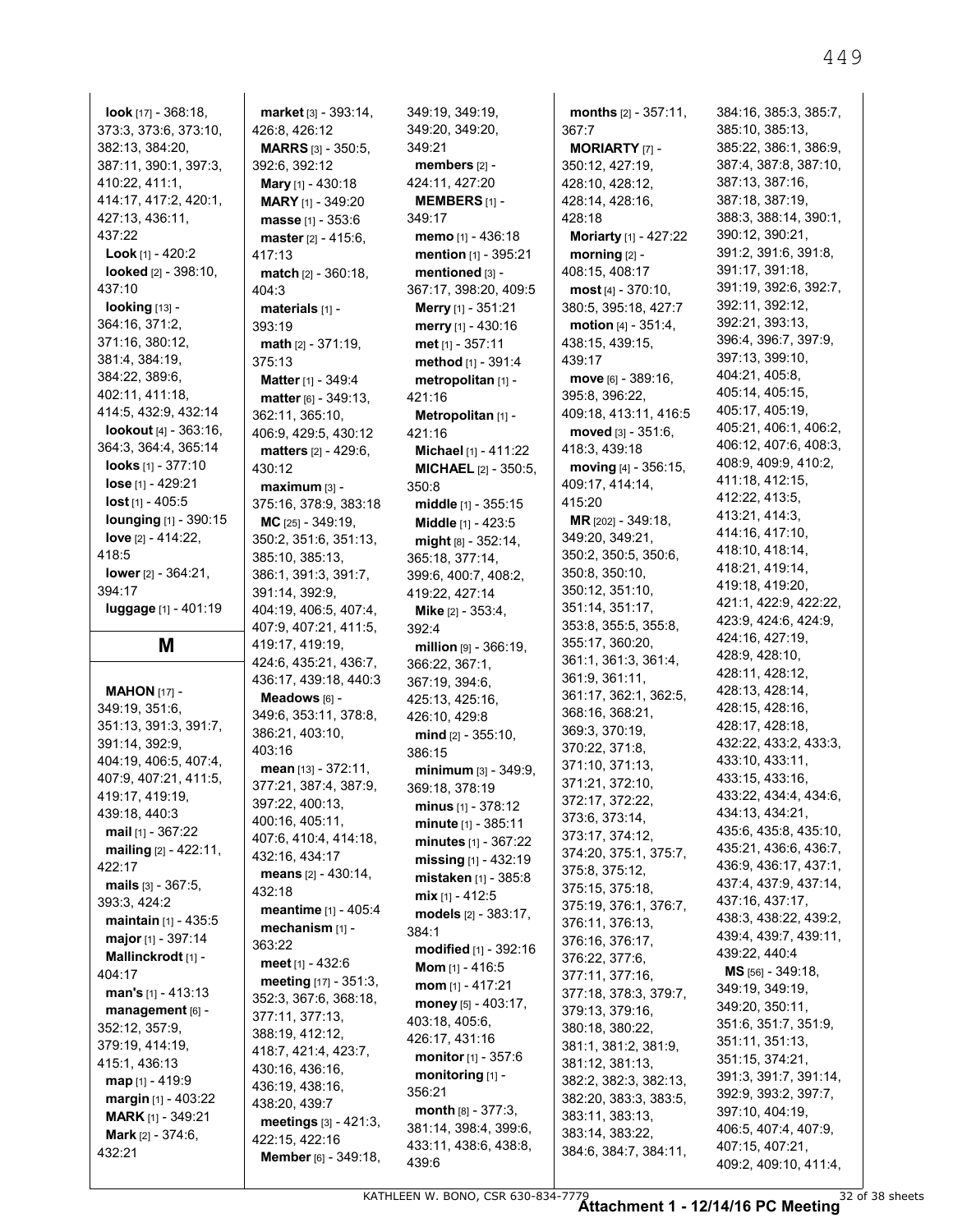411:5, 411:7, 412:8, 412:19, 414:4, 417:8, 418:6, 418:12, 418:19, 419:11, 419:17, 419:19, 420:18, 422:19, 423:2, 424:13, 424:20, 430:19, 438:17, 438:19, 439:1, 439:3, 439:18, 439:19, 439:21, 440:1, 440:3, 440:5 **multifamily** [1] - 429:10 **must** [4] - 360:18, 365:19, 365:21, 384:9 **N name** [5] - 351:18, 419:16, 421:10, 424:15, 427:22 **nebulous** [1] - 386:8 **necessarily** [2] - 381:10, 387:8 **necessary** [1] - 358:16 **need** [15] - 359:19, 359:20, 388:22, 389:17, 407:22, 411:12, 431:11, 432:3, 434:13, 437:1, 437:15, 437:18, 437:19, 438:5 **needed** [4] - 379:21, 431:7, 433:9, 433:14 **needs** [2] - 354:15, 398:21 **negative** [2] - 424:2, 427:1 **negatives** [1] - 424:5 **neighbor** [5] - 362:21, 362:22, 420:20, 430:2, 430:10 **neighborhood** [2] - 416:16, 423:7 **neighborly** [2] - 420:19, 423:8 **neighbors** [7] - 373:21, 416:21, 418:7, 418:10, 419:13, 419:14, 419:15 **nester** [10] - 355:19, 389:1, 389:20, 389:22, 409:15, 410:16, 410:21, 411:12, 421:13, 422:3 **nesters** [1] - 411:11

**net** [3] - 366:6, 366:11, 381:21 **network** [2] - 397:13, 420:17 **never** [3] - 420:16, 423:11, 423:12 **new** [8] - 372:3, 380:6, 381:7, 397:18, 409:17, 423:5, 436:2, 438:20 **next** [13] - 351:1, 356:2, 356:15, 358:14, 360:2, 363:14, 366:2, 367:3, 419:3, 430:15, 436:16, 436:18, 439:7 **nice** [5] - 351:19, 415:10, 415:11, 415:15, 428:10 **night** [1] - 413:14 **nine** [1] - 370:10 **normal** [2] - 359:9, 433:7 **north** [4] - 404:16, 418:10, 418:11, 419:4 **northeast** [2] - 369:4, 374:2 **northwest** [1] - 369:5 **note** [4] - 354:9, 356:22, 360:17, 395:2 **notes** [2] - 373:11, 441:10 **nothing** [7] - 396:14, 401:7, 404:5, 404:6, 414:22, 415:15 **notification** [2] - 422:11, 422:17 **November** [3] - 351:3, 377:13, 377:18 **nowadays** [1] - 355:21 **nuisance** [2] - 362:18, 363:3 **number** [8] - 356:6, 358:5, 371:3, 371:4, 383:12, 406:16, 426:5, 426:14 **numbers** [8] - 371:14, 378:18, 379:1, 380:13, 381:5, 381:11, 381:20, 400:12 **O o'clock** [1] - 408:15 **Oak** [1] - 407:16 **objector** [1] - 421:3

**obviously** [4] - 393:2, 393:8, 393:11, 398:14 **OF** [6] - 349:1, 349:2, 349:3, 349:11, 441:1, 441:2 **off-stream** [1] - 357:19 **offends** [1] - 432:11 **offered** [1] - 434:12 **offering** [1] - 378:1 **office** [2] - 395:13, 408:14 **official** [2] - 361:22, 362:2 **offsite** [2] - 357:19, 395:8 **older** [1] - 409:18 **on-street** [2] - 352:10, 357:2 **once** [1] - 408:4 **one** [43] - 357:17, 361:21, 362:3, 365:4, 365:5, 365:21, 368:14, 382:1, 382:15, 383:18, 392:12, 393:7, 399:8, 401:2, 401:3, 401:21, 404:1, 404:14, 404:17, 404:18, 407:2, 407:16, 407:22, 408:2, 408:6, 409:20, 411:8, 414:19, 418:3, 420:8, 421:3, 421:8, 423:18, 424:1, 424:6, 425:4, 426:15, 427:8, 429:20, 429:22, 434:8, 434:22, 438:17 **onsite** [1] - 434:20 **open** [55] - 351:4, 368:8, 368:11, 368:13, 368:18, 368:22, 369:1, 371:14, 371:18, 372:8, 372:11, 372:13, 372:14, 372:15, 372:18, 373:6, 373:16, 374:4, 374:8, 375:5, 375:10, 376:4, 376:14, 376:19, 376:20, 377:9, 378:3, 378:12, 378:14, 378:15, 378:19, 378:22, 379:4, 379:8, 379:17, 380:11, 380:14, 381:3, 381:19, 382:3, 385:2, 385:3, 386:3, 386:8, 386:18,

386:20, 387:6, 387:10, 387:14, 416:19, 432:12, 434:17 **opening** [1] - 390:1 **opinion** [2] - 409:7, 435:10 **opportunity** [2] - 363:5, 423:20 **opposed** [1] - 428:22 **opposition** [1] - 412:1 **option** [2] - 365:4, 365:6 **options** [3] - 432:14, 434:8, 434:16 **order** [1] - 351:1 **ordinance** [2] - 435:12, 436:3 **original** [7] - 368:20, 372:1, 372:6, 379:18, 380:9, 381:5, 385:17 **originally** [2] - 380:3, 405:1 **otherwise** [1] - 426:4 **outcome** [1] - 412:3 **outdoor** [2] - 374:13, 386:14 **outfall** [1] - 358:8 **outstanding** [1] - 428:4 **overall** [5] - 376:5, 382:15, 408:18, 408:19, 414:5 **overlay** [1] - 369:12 **overnight** [1] - 357:6 **oversight** [1] - 361:11 **own** [4] - 355:1, 356:14, 362:17, 415:8 **owned** [1] - 357:18 **owner** [2] - 390:10, 434:10 **owners** [1] - 392:19 **ownership** [1] - 369:21 **P**

**p.m** [1] - 349:16 **package** [2] - 361:6, 373:13 **packet** [9] - 354:12, 359:7, 360:17, 361:19, 362:4, 362:15, 377:9, 377:19, 398:5 **PAGE** [2] - 349:2, 441:2

**Page** [1] - 435:22 **page** [13] - 354:10, 356:2, 356:15, 358:15, 360:2, 360:5, 360:6, 360:17, 360:19, 363:14, 370:5, 377:9, 377:16 **paid** [6] - 366:15, 394:6, 399:18, 426:19, 427:6, 429:7 **Pamela** [4] - 419:17, 419:19, 419:20, 422:5 **Pamona** [1] - 419:15 **paragraph** [14] - 352:16, 352:17, 360:9, 360:21, 361:5, 361:9, 362:6, 363:13, 386:11, 388:5, 388:13, 390:2, 390:14 **paragraphs** [1] - 360:7 **Pardon** [3] - 397:9, 419:18, 437:16 **pardon** [1] - 361:2 **parents** [1] - 417:17 **park** [10] - 366:15, 369:9, 370:3, 395:1, 395:14, 398:4, 399:18, 410:18, 419:5, 420:9 **parking** [8] - 352:11, 356:16, 357:2, 357:4, 357:5, 357:7, 390:16 **parks** [4] - 369:22, 378:14, 398:8, 430:11 **part** [9] - 375:3, 376:6, 385:17, 391:15, 397:5, 419:7, 427:7, 428:6, 434:21 **particular** [2] - 432:17, 436:1 **pass** [2] - 369:14, 423:20 **passionately** [1] - 412:1 **passive** [1] - 386:13 **past** [2] - 352:1, 392:5 **path** [2] - 398:14, 398:15 **pathways** [1] - 430:11 **patience** [3] - 398:13, 399:5, 439:13 **patio** [10] - 364:22, 373:4, 378:1, 379:12, 384:21, 385:6, 385:8, 386:15, 387:12, 438:2 **patios** [12] - 374:14,

33 of 38 sheets KATHLEEN W. BONO, CSR 630-834-7779 **Attachment 1 - 12/14/16 PC Meeting**

377:21, 380:7, 382:6,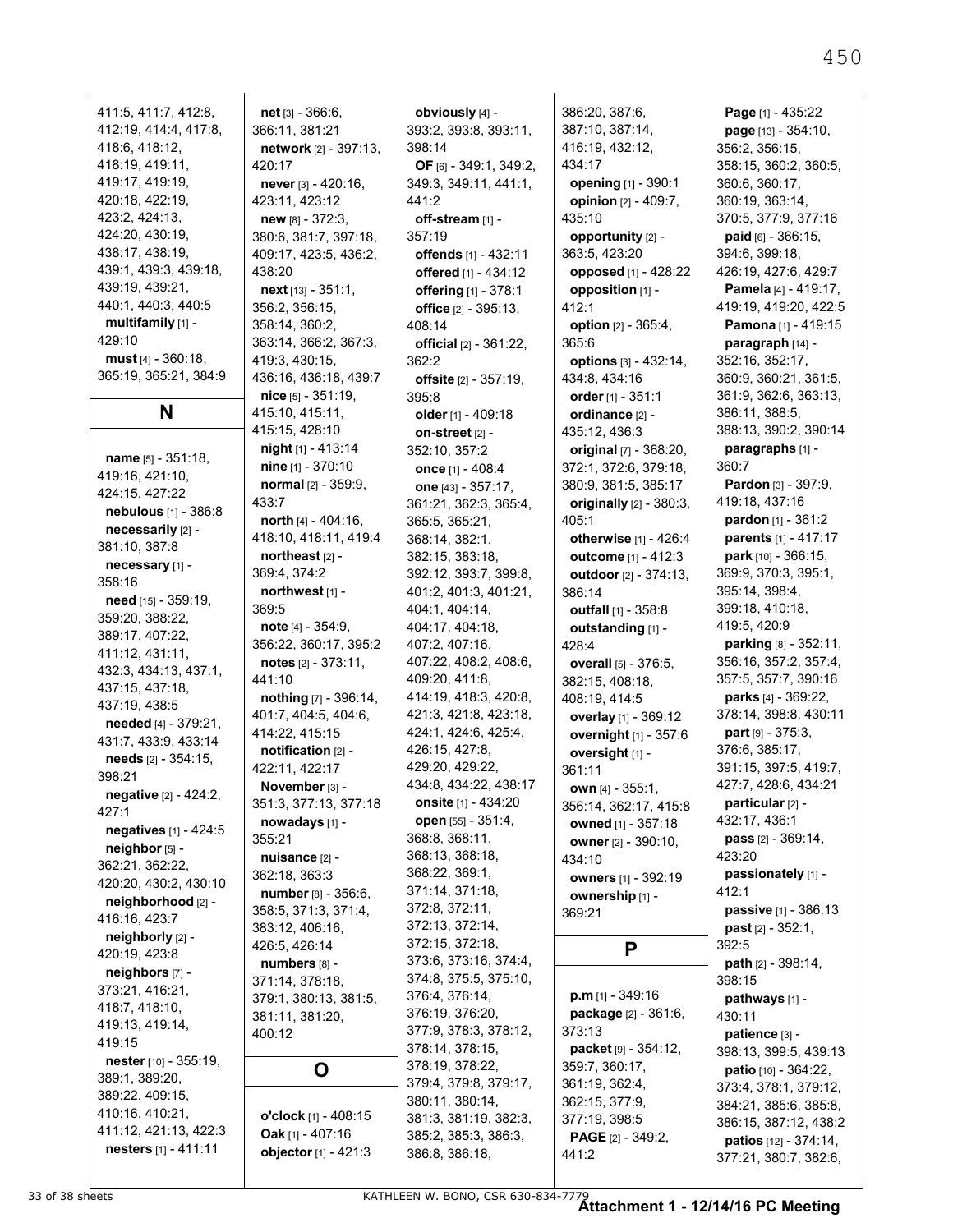382:14, 382:19, 382:22, 383:9, 384:9, 384:10, 384:19, 386:17 **pattern** [1] - 430:9 **pavement** [1] - 372:15 **pavements** [1] - 435:3 **pay** [5] - 359:17, 393:22, 426:17, 427:7, 430:14 **paying** [1] - 427:4 **peak** [2] - 408:16, 408:17 **people** [27] - 354:1, 393:4, 398:5, 402:11, 403:5, 404:7, 405:1, 405:4, 411:14, 413:9, 414:20, 415:3, 417:5, 423:19, 425:14, 425:21, 426:4, 426:17, 427:3, 427:6, 431:1, 431:11, 432:6, 432:10, 432:11, 432:16, 432:19 **per** [15] - 368:3, 368:17, 368:18, 369:15, 369:16, 371:16, 372:11, 376:11, 379:8, 381:20, 394:1, 407:12, 408:21, 434:2, 437:11 **perceive** [1] - 373:2 **percent** [33] - 356:11, 366:6, 366:9, 366:11, 366:22, 367:13, 367:15, 368:2, 368:7, 368:19, 369:2, 371:1, 371:15, 375:17, 375:22, 376:8, 376:9, 376:15, 376:18, 378:6, 378:9, 378:22, 381:1, 382:10, 385:20, 399:21, 400:22, 402:11, 403:6, 404:2, 408:22 **perfect** [1] - 438:18 **perfectly** [1] - 410:5 **perhaps** [2] - 409:17, 409:19 **perimeter** [1] - 365:7 **permit** [1] - 349:9 **Permitted** [1] - 388:7 **permitted** [3] - 360:13, 381:16, 388:8 **person** [4] - 402:20, 410:2, 412:16, 432:1

**personally** [1] - 430:20 **PETERSON** [7] - 349:20, 351:14, 405:8, 405:15, 405:19, 406:1, 440:4 **Phil** [1] - 427:22 **PHILIP** [1] - 350:12 **phonetic** [1] - 419:15 **phrase** [1] - 363:8 **picture** [1] - 414:5 **piece** [5] - 396:13, 399:8, 425:12, 428:20, 432:19 **place** [7] - 369:8, 413:16, 414:9, 415:4, 425:2, 425:22, 428:16 **places** [2] - 402:15, 427:8 **placing** [1] - 390:17 **plain** [1] - 396:13 **plan** [29] - 353:22, 358:6, 358:7, 358:12, 365:2, 365:11, 368:5, 368:9, 369:5, 369:10, 372:1, 372:3, 372:6, 376:9, 376:10, 378:8, 378:10, 378:11, 378:13, 378:20, 378:21, 380:5, 381:7, 382:21, 382:22, 383:10, 408:2, 408:5 **PLAN** [1] - 349:3 **Plan** [5] - 349:13, 359:19, 359:20, 424:21, 427:20 **planned** [12] - 367:3, 369:11, 376:2, 384:1, 391:11, 391:12, 391:15, 392:1, 392:13, 429:1, 432:17, 434:10 **Planned** [1] - 349:7 **planner** [1] - 370:7 **planning** [5] - 354:5, 402:14, 421:9, 425:18, 436:11 **plans** [3] - 363:15, 412:13, 423:6 **platted** [2] - 368:9, 373:19 **play** [10] - 352:17, 386:15, 389:7, 389:10, 389:12, 389:17, 390:15, 391:9, 391:21, 424:8 **played** [1] - 416:21 **playground** [2] - 391:1, 410:19 **playmates** [1] -

416:17 **playpens** [1] - 390:16 **pleased** [1] - 370:8 **pocket** [3] - 378:13, 406:21, 407:8 **point** [17] - 356:11, 359:2, 361:20, 379:7, 393:17, 396:20, 397:21, 408:4, 409:17, 411:9, 412:9, 419:22, 431:9, 431:10, 431:13, 431:19, 433:11 **pointed** [1] - 387:17 **Police** [1] - 356:20 **pond** [17] - 352:14, 357:12, 357:14, 358:10, 358:14, 358:15, 358:16, 358:18, 359:4, 359:12, 359:16, 380:14, 409:6, 419:1, 420:12, 433:6, 435:3 **pools** [1] - 360:11 **population** [9] - 353:9, 353:12, 353:16, 353:20, 354:21, 356:14, 367:16 **position** [1] - 399:7 **positive** [7] - 366:7, 366:9, 366:12, 366:13, 366:17, 396:15, 399:13 **possible** [1] - 431:3 **possibly** [2] - 399:1, 413:2 **postconstruction** [2] - 433:21, 434:1 **potential** [1] - 420:20 **potentially** [1] - 375:21 **powerful** [1] - 355:20 **PowerPoint** [2] - 353:2, 353:3 **practical** [1] - 437:20 **practices** [1] - 436:13 **precious** [1] - 429:20 **preliminary** [1] - 359:16 **prepared** [1] - 379:18 **PRESENT** [2] - 349:17, 350:1 **present** [1] - 381:19 **presentation** [1] - 353:3 **presented** [1] -

382:22 **presents** [1] - 398:12 **presumably** [1] - 364:22 **pretty** [4] - 383:19, 394:11, 394:12, 432:12 **previous** [4] - 368:17, 377:8, 386:19, 404:18 **price** [12] - 393:13, 393:14, 395:10, 403:7, 403:8, 405:5, 409:16, 429:17, 431:9, 431:13, 431:19, 432:7 **prices** [4] - 393:15, 394:17, 395:19, 423:14 **pricing** [5] - 393:6, 393:7, 393:11, 393:20, 432:1 **printed** [1] - 361:10 **private** [6] - 368:10, 371:18, 373:20, 374:1, 375:15, 378:11 **problem** [1] - 386:9 **PROCEEDINGS** [1] - 349:11 **process** [3] - 354:16, 358:18, 397:5 **produce** [2] - 366:5, 436:18 **produced** [1] - 408:6 **programs** [1] - 402:19 **prohibitive** [1] - 357:15 **project** [11] - 406:20, 410:8, 421:8, 421:17, 421:21, 422:18, 423:10, 423:12, 423:13, 425:18, 426:15 **projected** [5] - 356:14, 367:12, 400:10, 400:14, 400:15 **projections** [1] - 410:7 **projects** [6] - 370:10, 395:18, 395:22, 402:5, 402:17, 421:9 **proof** [2] - 437:15, 437:18 **properly** [1] - 384:22 **properties** [2] - 372:3, 418:8 **property** [26] - 357:18, 357:20,

362:13, 368:9, 370:3, 388:9, 388:12, 389:6, 390:7, 390:8, 390:18, 394:4, 400:9, 414:19, 419:3, 419:5, 419:6, 420:1, 420:5, 420:7, 423:1, 425:10, 425:12, 428:21, 429:7, 429:12 **proposal** [2] - 386:5, 386:19 **proposed** [7] - 353:22, 358:12, 368:4, 369:10, 376:9, 378:21, 381:16 **proposing** [5] - 400:22, 415:5, 415:14, 415:17, 419:22 **proud** [1] - 370:11 **proven** [1] - 418:2 **provide** [6] - 355:19, 357:2, 384:14, 385:19, 392:15, 421:13 **provided** [4] - 367:11, 367:12, 371:2, 433:5 **provides** [1] - 358:11 **providing** [1] - 385:1 **proving** [1] - 437:20 **provision** [1] - 390:13 **provisions** [1] - 436:4 **proximity** [1] - 402:6 **public** [23] - 349:12, 351:2, 351:5, 366:3, 367:6, 370:2, 370:4, 373:21, 394:22, 398:3, 398:16, 399:8, 400:1, 406:5, 409:3, 409:7, 414:10, 422:10, 424:3, 426:3, 432:12, 432:15, 438:7 **PUD** [4] - 375:3, 392:10, 406:8, 406:10 **pull** [2] - 358:22, 372:19 **purchased** [1] - 394:4 **pushback** [1] - 393:6 **put** [11] - 363:17, 364:14, 375:12, 391:1, 396:18, 401:19, 401:21, 406:9, 413:16, 421:7, 426:7 **putting** [1] - 435:2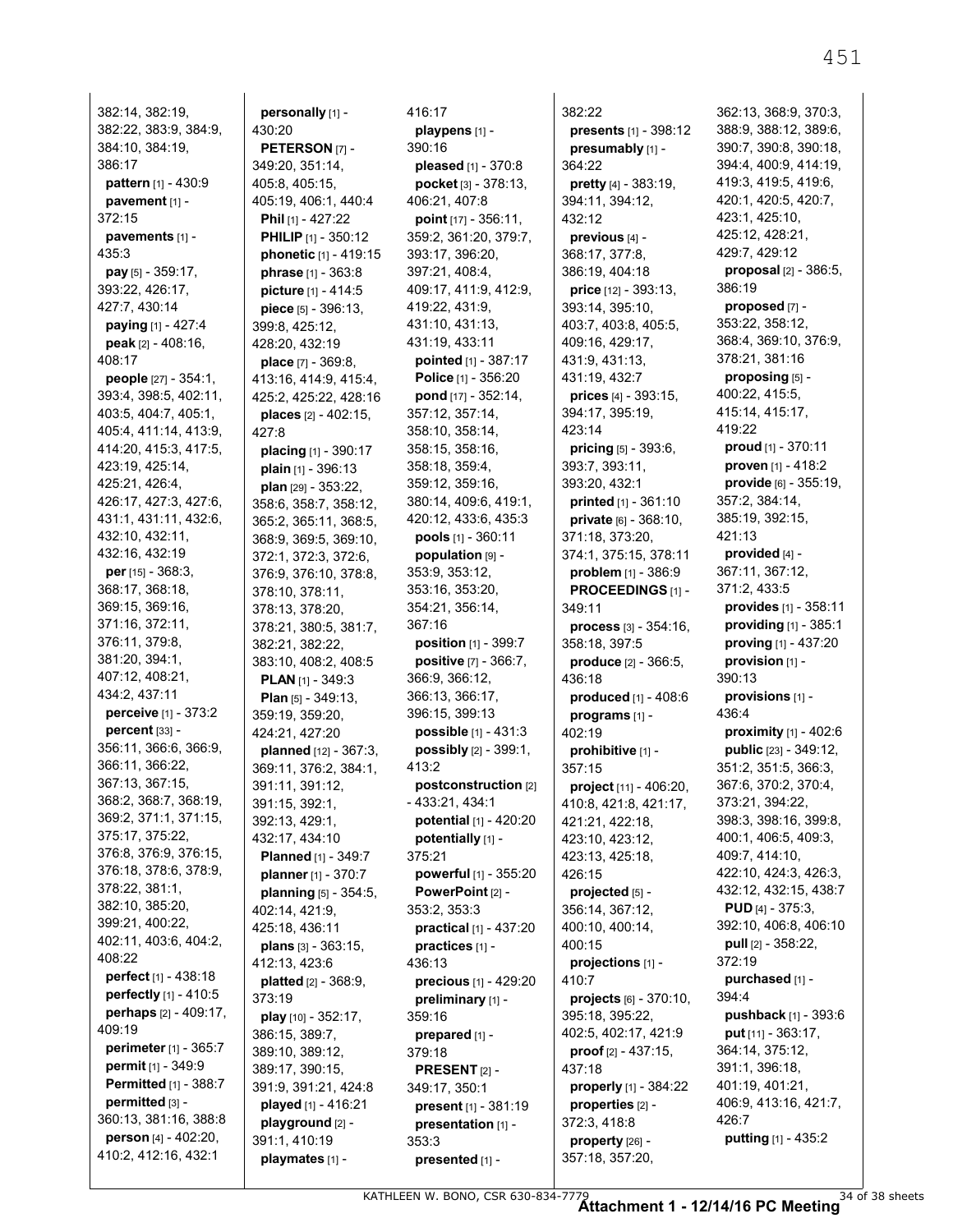**quality** [3] - 405:18, 415:6, 425:9 **quarrel** [1] - 428:5 **quarter** [1] - 382:11 **questioned** [2] - 356:19, 360:15 **questions** [11] - 352:2, 352:14, 356:3, 367:21, 370:14, 370:16, 370:20, 387:20, 393:1, 409:4, 438:14 **quick** [1] - 422:10 **quite** [4] - 355:17, 395:17, 414:8 **R R-2** [6] - 369:11, 375:16, 385:20, 386:6, 414:7, 429:10 **R-5** [2] - 424:8, 424:9 **raindrop** [1] - 373:7 **raise** [1] - 358:8 **raised** [2] - 352:3, 370:14 **range** [1] - 374:10 **rate** [1] - 428:18 **rather** [1] - 364:12 **raw** [2] - 380:12, 381:4 **RCN** [1] - 358:5 **RDR** [2] - 441:4, 441:14 **reach** [1] - 420:20 **reached** [1] - 419:12 **read** [6] - 361:8, 361:15, 367:5, 367:21, 388:6, 388:10 **reads** [1] - 360:21 **ready** [1] - 422:7 **real** [3] - 394:1, 394:8, 427:13 **realistic** [1] - 431:18 **realize** [2] - 400:1, 400:2 **really** [12] - 355:15, 372:21, 373:1, 375:22, 389:17, 398:18, 406:7, 406:10, 407:12, 422:10, 427:10, 431:9 **rear** [2] - 364:19, 416:19 **reason** [4] - 355:22, 400:5, 403:9, 436:10

**Q**

**reasonable** [1] - 431:12 **rec** [1] - 398:8 **received** [4] - 354:13, 357:17, 361:21, 367:5 **recent** [2] - 370:10, 413:7 **recently** [4] - 395:18, 395:19, 395:22, 413:6 **recession** [1] - 425:20 **recommendation** [4] - 359:16, 359:19, 398:7, 434:5 **record** [1] - 351:17 **recreation** [5] - 374:13, 374:16, 386:14, 402:18, 412:16 **recreational** [2] - 360:12, 388:11 **red** [1] - 360:5 **reduce** [6] - 393:15, 400:12, 405:10, 405:11, 405:18, 406:15 **reduced** [1] - 407:11 **reduction** [3] - 383:21, 408:22, 434:19 **reference** [1] - 368:22 **referencing** [1] - 360:3 **refers** [1] - 372:19 **reflect** [1] - 438:1 **regard** [2] - 382:1, 413:20 **regarding** [2] - 354:3, 398:3 **regardless** [1] - 403:5 **rehashing** [1] - 438:11 **rejected** [1] - 398:9 **relate** [1] - 380:12 **related** [1] - 398:22 **relates** [7] - 372:8, 379:17, 380:10, 380:14, 381:3, 381:7, 383:7 **relatively** [1] - 363:19 **relaxation** [3] - 374:14, 374:17, 386:14 **released** [1] - 392:16 **relevant** [1] - 404:20 **relieved** [1] - 427:4

**remain** [1] - 397:15 **remains** [1] - 397:13 **remember** [3] - 363:11, 411:15, 413:4 **removed** [1] - 392:16 **reopen** [1] - 351:2 **repaired** [1] - 430:7 **report** [2] - 375:8, 400:19 **REPORT** [1] - 349:11 **reported** [1] - 441:7 **reporter** [1] - 441:5 **repositioned** [1] - 397:17 **request** [2] - 355:7, 363:10 **requirement** [1] - 375:6 **reran** [1] - 380:2 **reside** [1] - 428:1 **resident's** [1] - 423:21 **residential** [2] - 349:8, 375:20 **residents** [7] - 367:9, 422:5, 423:22, 424:2, 428:2 **respect** [1] - 431:13 **respond** [1] - 352:13 **response** [4] - 356:3, 359:7, 393:10, 413:4 **responsible** [1] - 356:21 **rest** [2] - 419:5, 420:9 **restrict** [1] - 414:2 **restricted** [11] - 388:21, 400:8, 402:3, 402:8, 402:12, 402:16, 404:10, 404:14, 411:3, 429:4, 430:21 **restriction** [2] - 401:16, 405:3 **restrictions** [4] - 389:5, 389:21, 403:11, 430:21 **restructure** [1] - 397:1 **result** [1] - 362:20 **retain** [1] - 357:13 **retention** [1] - 434:18 **retroactively** [1] - 435:1 **returned** [1] - 398:12 **revenues** [1] - 427:2 **review** [4] - 352:22, 353:9, 370:15, 436:15 **reviewed** [3] - 398:7, 398:9, 398:17 **revised** [7] - 358:7, 358:10, 360:4, 360:18, 361:16, 361:18, 388:6 **revisions** [1] - 410:13 **revisit** [1] - 433:1 **rezoning** [1] - 424:7 **rid** [1] - 413:15 **Ridge** [8] - 402:6, 403:1, 417:4, 419:1, 420:5, 421:15, 422:21, 425:4 **Road** [5] - 349:6, 418:4, 418:17, 420:4, 428:1 **road** [7] - 397:13, 420:11, 420:16, 420:17, 426:22, 428:19 **roads** [4] - 356:21, 357:1, 430:3 **rob** [1] - 435:18 **ROBERT** [1] - 350:2 **roof** [1] - 399:12 **room** [5] - 365:1, 401:13, 412:10, 412:17, 421:1 **rooms** [1] - 412:21 **round** [1] - 378:18 **route** [2] - 388:22, 434:11 **routes** [1] - 364:1 **run** [1] - 417:20 **running** [3] - 395:1, 395:3, 395:6 **runoff** [2] - 358:5, 433:18 **Rutgers** [8] - 352:7, 353:15, 353:19, 354:22, 355:18, 400:19, 410:10 **Ruth** [1] - 403:1 **RYAN** [4] - 349:20, 351:15, 430:19, 440:5 **S**

**satisfactory** [1] - 399:15 **Savoy** [2] - 413:8, 417:3 **saw** [2] - 405:16, 424:19 **scenario** [1] - 355:16 **school** [31] - 352:6, 352:7, 352:8, 353:14, 353:17, 353:21,

354:19, 355:14, 355:15, 356:5, 356:10, 356:12, 356:14, 366:7, 366:8, 366:18, 367:13, 389:15, 399:19, 400:11, 400:15, 400:21, 410:6, 410:8, 416:20, 423:5 **SCOTT** [1] - 349:20 **screen** [1] - 353:8 **se** [1] - 407:12 **seat** [1] - 401:18 **second** [2] - 351:7, 439:19 **secret** [1] - 394:6 **Section** [1] - 349:7 **Sedgwick** [1] - 386:19 **sediment** [3] - 358:16, 359:6, 359:10 **see** [15] - 353:1, 362:21, 407:13, 408:5, 409:22, 416:22, 417:21, 424:11, 427:13, 432:4, 434:13, 437:15, 437:18, 438:10, 438:19 **seeing** [1] - 426:14 **seem** [2] - 388:1, 432:2 **sell** [5] - 425:22, 426:5, 426:18, 427:5, 431:21 **selling** [7] - 402:9, 403:7, 415:16, 417:13, 417:16, 418:1, 432:2 **send** [2] - 361:14, 395:11 **senior** [1] - 431:1 **sense** [4] - 355:13, 373:2, 408:8, 426:16 **sent** [4] - 359:22, 398:8, 399:12, 424:2 **sentence** [1] - 390:2 **separate** [1] - 361:18

**September** [1] - 358:21 **serve** [1] - 403:4 **set** [3] - 389:7, 389:12, 389:17 **sets** [5] - 360:11, 360:14, 375:13, 389:10, 390:16 **setting** [1] - 373:21 **several** [3] - 366:14, 371:14, 399:18

354:4, 354:7, 354:11,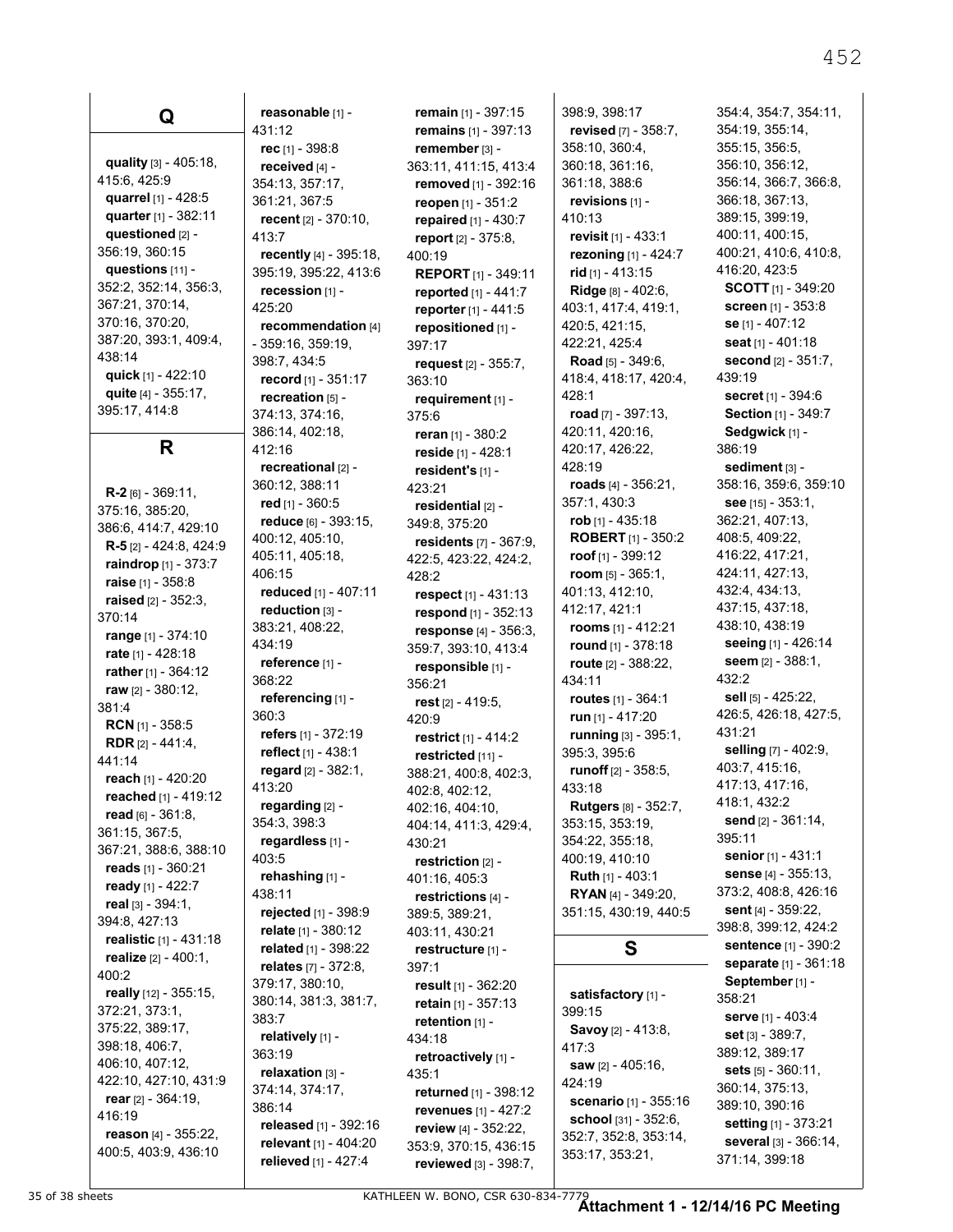| sewer [2] - 394:10,                      |
|------------------------------------------|
| 397:14                                   |
| sewers [1] - 396:10                      |
| shall [5] - 360:10,                      |
| 390:4, 390:8, 390:15,                    |
| 392:15                                   |
| <b>sheet</b> [1] - 360:5                 |
| shore [1] - 404:16                       |
| short [1] - 359:8                        |
|                                          |
| shorthand [2] -                          |
| 441:7, 441:9                             |
| <b>show</b> [6] - 353.16,                |
| 355:10, 401:7,                           |
| 401:13, 410:7, 419:10                    |
| showed [1] - 424:1                       |
| shown [2] - 382:20,                      |
| 384.20                                   |
| <b>shows</b> [3] - 353:10,               |
| 354:6, 366:2                             |
| side [1] - 365:21                        |
| sides [2] - 357:3,                       |
| 366:1                                    |
| sidewalk [2] - 370:1,                    |
| 373:4                                    |
| sidewalks [2] -                          |
| 372:3, 394:10                            |
| sight [1] - 429:21                       |
| sign [1] - 425:22                        |
| significant [1] -                        |
| 405.6                                    |
| <b>signs</b> [1] - 426:2                 |
|                                          |
| similar [2] - 360:12,                    |
| 415:5                                    |
| simple [5] - 369:21,                     |
|                                          |
| 378:4, 401:10, 402:2                     |
| single [34] - 349:8,                     |
| 360:5, 365:12,                           |
| 365:14, 365:16,                          |
| 366:4, 367:15,                           |
| 369:16, 375:19,                          |
| 377:22, 383 <mark>:15</mark> ,           |
| 383:21, 389:2, 396:6,                    |
| 400:10, 403:13,                          |
| 404:5, 414:7, 414:12,                    |
| 415:8, 416:10,                           |
|                                          |
| 417:12, 418:14,                          |
| 418:15, 418:16,                          |
| 418:17, 420:4, 420:5,                    |
| 420:13, 420:14,                          |
| 421:3, 422:3, 423:10,                    |
| 425:9                                    |
| single-family [26] -                     |
| 349:8, 365:12,                           |
| 365:16, 366:4,                           |
| 367:15, 369:16,                          |
| 375:19, 377:22,                          |
| 383:15, 389:2, 396:6,                    |
| 400:10, 403:13,<br>404:5, 414:7, 414:12, |

415:8, 416:10, 417:12, 418:15, 418:16, 418:17, 420:13, 420:14, 422:3, 425:9 **sit** [3] - 373:21, 393:9, 401:18 **site** [11] - 363:18, 363:19, 364:5, 383:10, 394:9, 419:12, 420:10, 436:12, 436:13, 437:11 **situation** [2] - 391:9, 426:22 **six** [1] - 426:12 **size** [8] - 369:17, 380:4, 383:18, 384:19, 396:18, 415:7, 420:15, 425:11 **sizes** [1] - 383:7 **sizing** [1] - 381:6 **sky** [1] - 374:9 **slab** [2] - 365:6, 410:4 **slabs** [3] - 411:21, 412:1, 428:14 **sledding** [1] - 395:5 **sleeping** [1] - 417:18 **slide** [3] - 366:2, 367:3, 377:3 **sliding** [1] - 364:21 **small** [1] - 383:9 **smaller** [5] - 380:21, 380:22, 381:3, 383:17, 386:2 **soccer** [1] - 408:12 **Society** [2] - 395:13, 399:14 **sold** [3] - 403:6, 414:21, 426:10 **someplace** [1] - 427:9 **somewhat** [1] - 386:8 **somewhere** [2] - 389:9, 391:1 **sorry** [2] - 432:10, 435:21 **sound** [1] - 435:16 **sounds** [1] - 375:2 **south** [6] - 370:2, 419:4, 419:6, 419:7, 419:8 **southeast** [2] - 357:22, 419:7 **space** [58] - 365:5, 368:8, 368:11, 368:12, 368:13, 368:18, 368:22,

369:1, 369:4, 371:14, 371:18, 372:8, 372:12, 372:13, 372:15, 372:18, 373:7, 373:16, 374:3, 374:5, 374:8, 375:5, 375:10, 376:4, 376:14, 376:19, 376:20, 377:9, 377:21, 378:3, 378:12, 378:14, 378:15, 378:19, 378:22, 379:5, 379:8, 379:17, 380:11, 380:15, 381:3, 381:19, 382:4, 385:2, 385:4, 386:3, 386:8, 386:18, 386:20, 387:6, 387:10, 387:14, 410:3, 413:10, 432:13, 434:17 **Spaceco** [2] - 350:10, 371:10 **spaces** [1] - 411:21 **speaking** [3] - 373:18, 423:19, 424:1 **Special** [1] - 349:7 **special** [1] - 349:9 **specifically** [5] - 360:9, 360:13, 374:10, 386:12, 413:8 **spending** [1] - 403:17 **spent** [3] - 428:6, 431:16, 431:17 **spoken** [1] - 431:12 **sports** [1] - 389:18 **square** [16] - 368:12, 369:7, 369:18, 369:21, 369:22, 378:5, 378:9, 378:18, 384:18, 384:21, 386:17, 386:20, 387:2, 406:13, 406:15, 434:2 **ss** [1] - 441:1 **SS** [1] - 349:1 **St./County** [1] - 349:6 **staff** [4] - 398:7, 427:21, 434:5, 434:7 **staff's** [1] - 359:15 **staffing** [1] - 354:15 **stage** [1] - 435:16 **stages** [1] - 425:18 **stairs** [2] - 417:14, 417:20 **stand** [1] - 403:8 **standard** [13] -

352:19, 363:16, 363:20, 364:2, 365:5, 365:8, 365:12, 365:13, 365:22, 377:22, 378:1, 411:16 **standards** [1] - 392:13 **standing** [1] - 424:19 **standpoint** [1] - 404:22 **start** [2] - 353:1, 388:6 **STATE** [2] - 349:1, 441:1 **state** [3] - 398:3, 424:15, 428:2 **State** [1] - 441:6 **statement** [2] - 354:12, 408:19 **statistics** [1] - 352:7 **STEPHEN** [1] - 349:18 **Steve** [1] - 371:1 **Steve's** [1] - 387:17 **sticking** [2] - 364:13, 375:3 **still** [18] - 371:18, 372:15, 381:20, 382:9, 384:8, 386:22, 398:17, 406:21, 407:7, 409:14, 411:6, 414:4, 414:7, 420:19, 431:8, 432:9, 432:14, 432:19 **stop** [1] - 363:3 **storage** [3] - 412:11, 413:9, 413:10 **stormwater** [9] - 352:12, 357:9, 373:4, 375:8, 379:19, 385:19, 433:5, 436:3, 436:13 **story** [2] - 417:3, 425:6 **stream** [1] - 357:19 **Street** [4] - 407:16, 418:11, 420:3, 430:7 **street** [5] - 352:10, 357:2, 357:7, 418:12, 419:16 **streets** [2] - 394:10, 396:9 **streetside** [1] - 364:7 **strict** [1] - 432:12 **strictly** [1] - 381:7 **strive** [1] - 397:4 **structure** [2] - 358:8, 399:13 **structures** [2] - 372:19, 374:11

**student** [4] - 353:10, 354:22, 367:16, 389:16 **students** [13] - 353:13, 353:14, 353:17, 353:18, 353:21, 354:4, 354:8, 354:14, 400:15, 410:7, 410:8, 416:1 **study** [7] - 353:15, 355:18, 356:4, 357:4, 407:12, 408:6, 408:19 **stuff** [2] - 405:10, 435:2 **style** [1] - 404:12 **subdivision** [7] - 353:22, 373:19, 385:18, 406:9, 406:19, 407:1, 409:13 **subject** [3] - 349:8, 349:9, 363:12 **submittal** [2] - 361:6, 373:13 **successful** [1] - 415:19 **suddenly** [1] - 391:1 **sufficient** [2] - 357:2, 358:11 **suggests** [1] - 404:6 **suitable** [1] - 352:4 **superintendent** [3] - 354:11, 400:17, 400:18 **Superintendent** [1] - 355:12 **support** [2] - 367:7, 393:3 **supported** [2] - 367:4, 393:5 **suppose** [1] - 401:12 **supposed** [2] - 435:14, 435:15 **surface** [7] - 358:3, 372:14, 379:6, 380:6, 385:4, 387:5, 387:6 **surplus** [1] - 366:8 **surprised** [1] - 355:17 **surrounding** [1] - 423:1 **survey** [6] - 353:11, 355:2, 400:6, 404:6, 414:19, 417:3 **surveyed** [1] - 401:11 **surveys** [2] - 402:10, 429:4 **swing** [3] - 360:11, 360:14, 390:16

**swings** [2] - 363:12,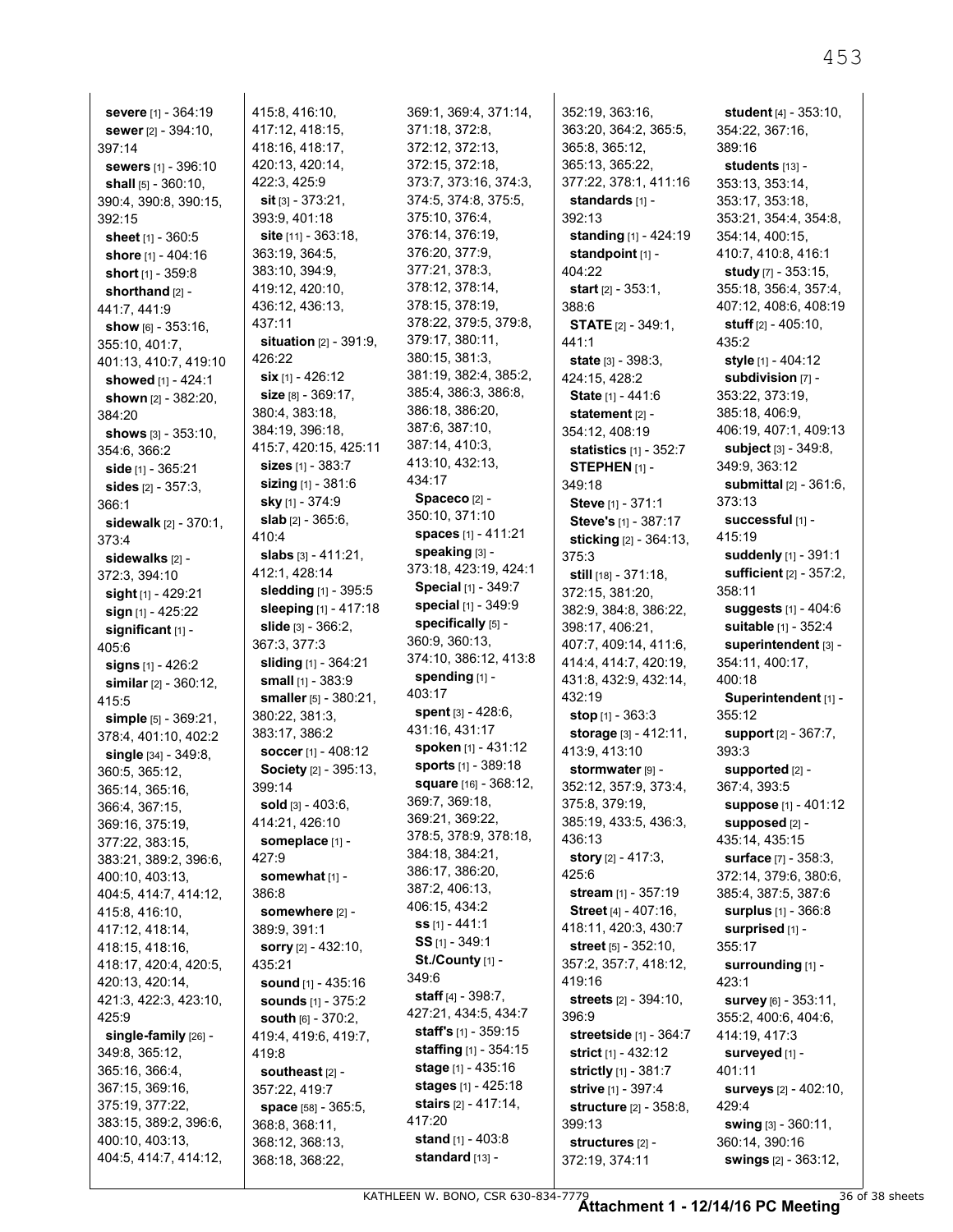| 389:11                                      |
|---------------------------------------------|
| sworn [3] - 353:6,                          |
| 424:16, 424:20                              |
| systemically [1] -                          |
| 358.22                                      |
|                                             |
| Τ                                           |
|                                             |
| table [2] - 438:20,                         |
| 438:22                                      |
| tacky [1] - 421:6                           |
| <b>talks</b> [2] - 374:8,<br>392:14         |
| targeted [18] - 352:8,                      |
| 366:5, 367:8, 367:11,                       |
| 388:20, 388:21,                             |
| 400:8, 401:2, 402:3,                        |
| 403:3, 404:9, 409:16,                       |
| 410:17, 411:2,                              |
| 414:13, 416:6,                              |
| 417:11, 422:4                               |
| tasked [2] - 376:2,                         |
| 376:3                                       |
| <b>tax</b> [5] - 366:14,<br>366:17, 399:19, |
| 400:3, 427:1                                |
| taxes [4] - 394:8,                          |
| 427:2, 427:5, 430:14                        |
| term [1] - 399:22                           |
| terms [9] - 385:15,                         |
| 391:10, 391:12,                             |
| 391:22, 425:14,                             |
| 427:1, 429:4, 431:18,                       |
| 432:1                                       |
| terrible [1] - 398:11                       |
| testimony [2] -                             |
| 349:11, 441:7                               |
| text [3] - 369:12,<br>414:6, 429:2          |
| Text [1] - 349:7                            |
| THE [2] - 349:3,                            |
| 361:2                                       |
| themselves [1] -                            |
| 372:5                                       |
| theoretically [2] -                         |
| 386:2, 386:6                                |
| therefore [2] -                             |
| 359:10, 363:7                               |
| thinking [4] - 361:8,                       |
| 409:16, 414:12,                             |
| 436:22<br>third [1] - 432:8                 |
| thoughts [6] -                              |
| 399:11, 410:12,                             |
| 418:9, 419:13,                              |
| 420:22, 430:19                              |
| three [6] - 364:6,                          |
| 365:3, 419:2, 425:11,                       |
| 430:5, 438:12                               |

**ticky** [1] - 421:6 **ticky-tacky** [1] - 421:6 **tie** [1] - 438:8 **today** [8] - 368:20, 395:2, 395:12, 399:12, 400:1, 401:5, 409:4, 435:13 **together** [1] - 375:13 **tonight** [5] - 352:1, 352:13, 398:19, 399:4, 399:6 **took** [7] - 372:1, 380:4, 382:15, 384:2, 396:3, 396:5, 411:19 **total** [18] - 353:12, 353:16, 353:20, 356:8, 358:3, 365:13, 369:1, 369:20, 372:4, 374:21, 376:8, 378:19, 385:16, 385:20, 386:5, 390:3, 395:4, 404:21 **totally** [2] - 363:17, 418:1 **totals** [1] - 356:8 **town** [1] - 425:3 **toys** [1] - 390:17 **track** [3] - 395:2, 395:3, 395:6 **traditional** [1] - 366:4 **traffic** [10] - 367:21, 368:1, 368:2, 399:21, 407:11, 407:12, 408:6, 408:18, 409:1 **trampolines** [2] - 360:10, 390:4 **transcript** [1] - 441:9 **transferred** [1] - 433:12 **transformers** [1] - 397:16 **treated** [1] - 358:20 **trick** [1] - 377:20 **trips** [3] - 368:3, 408:11, 408:21 **trouble** [1] - 434:21 **true** [2] - 381:17, 441:9 **truly** [1] - 384:22 **trunk** [1] - 401:19 **trustees** [3] - 360:1, 369:14, 408:2 **Trustees** [1] - 392:17 **trustees'** [1] - 421:4 **try** [2] - 377:7, 435:4 **trying** [1] - 375:12 **tune** [1] - 400:2 **twice** [1] - 425:11

356:18, 364:6, 369:22, 370:10, 375:12, 388:10, 419:1, 420:6, 420:8, 430:5, 431:9 **two-car** [1] - 356:17 **type** [3] - 360:6, 389:1, 402:13 **types** [3] - 360:12, 411:17, 415:12 **typical** [4] - 352:20, 363:20, 385:8, 420:14 **typically** [2] - 396:12, 417:17 **U ugly** [1] - 364:13 **uncomfortable** [1] - 411:6 **under** [11] - 357:3, 376:1, 376:9, 376:10, 376:21, 385:19, 386:5, 386:6, 387:13, 387:14, 434:6 **understood** [1] - 354:17 **unequivocally** [1] - 428:3 **unfinished** [5] - 364:2, 412:14, 412:15, 412:18, 412:20 **unheard** [2] - 401:1, 401:6 **unit** [15] - 369:12, 384:1, 388:8, 390:6, 390:7, 391:11, 391:12, 391:15, 392:1, 392:13, 394:2, 402:8, 402:9, 409:22, 429:1 **units** [20] - 356:7, 356:9, 358:7, 369:16, 378:5, 382:7, 389:1, 389:2, 400:22, 401:11, 412:5, 414:15, 415:12, 415:22, 416:1, 426:5, 429:9, 435:3 **unless** [4] - 388:12, 401:17, 401:18, 401:20 **unobstructed** [1] - 374:9 **unsightly** [1] - 430:8 **up** [29] - 351:22, 356:8, 359:4, 362:12,

**two** [12] - 356:17,

```
366:16, 369:4,
372:19, 375:13,
376:14, 377:3, 379:5,
380:8, 382:15, 386:4,
394:11, 399:22,
408:14, 412:9,
416:18, 417:14,
417:20, 424:1,
424:14, 426:9,
427:12, 433:1, 433:8,
433:14, 434:12
 updated [1] - 355:19
 upset [1] - 359:11
 upside [1] - 427:12
 upstairs [1] - 428:17
 Uses [1] - 349:7
 utility [4] - 394:10,
396:10, 396:21,
437:10
```
# **V**

**vacant** [2] - 393:9, 432:5 **vacation** [1] - 402:16 **value** [4] - 393:21, 405:6, 405:16, 430:13 **vantage** [1] - 431:10 **variable** [1] - 394:1 **variation** [1] - 355:11 **various** [1] - 384:1 **vehicle** [1] - 430:6 **Venture** [1] - 349:6 **version** [1] - 406:9 **versus** [11] - 367:16, 376:4, 376:9, 378:18, 381:1, 387:6, 388:20, 389:2, 400:8, 411:3, 414:12 **vertical** [1] - 415:13 **view** [1] - 426:21 **VILLAGE** [1] - 349:3 **Village** [31] - 350:5, 356:20, 357:8, 357:10, 359:15, 366:10, 366:15, 366:18, 367:5, 367:10, 367:20, 376:3, 392:18, 395:2, 395:11, 398:7, 398:18, 398:21, 399:12, 399:20, 405:2, 406:22, 407:1, 419:1, 421:14, 424:3, 427:20, 429:20, 433:13, 437:22, 438:9 **Village's** [1] - 391:18 **virtue** [1] - 431:2 **volume** [4] - 359:8,

#### 359:11, 433:18, 434:19 **vote** [1] - 399:7

# **W**

**wagons** [1] - 390:17 **walk** [2] - 370:2, 373:22 **walkout** [6] - 352:22, 363:16, 364:20, 365:16, 365:17, 366:1 **walks** [1] - 380:7 **wants** [1] - 412:16 **warm** [1] - 365:8 **watch** [2] - 416:22, 417:19 **watching** [1] - 398:6 **water** [4] - 357:22, 397:14, 430:11, 433:7 **waterline** [1] - 359:9 **ways** [3] - 371:14, 381:19, 405:10 **weed** [1] - 358:16 **week** [1] - 423:5 **welcome** [5] - 351:16, 355:5, 355:6, 370:19, 432:13 **well-supported** [1] - 393:5 **wells** [2] - 352:21, 363:21 **west** [2] - 418:16, 419:8 **wet** [1] - 359:17 **wetland** [5] - 357:16, 359:18, 409:6, 434:10, 434:15 **whereas** [1] - 375:22 **whistle** [1] - 359:2 **White** [1] - 355:12 **whole** [7] - 361:14, 361:15, 373:5, 376:12, 388:20, 404:15, 419:2 **wife** [1] - 408:13 **willing** [1] - 422:6 **WILLOBEE** [46] - 349:21, 351:10, 370:22, 371:13, 372:10, 372:17, 372:22, 373:6, 374:12, 374:20, 375:1, 375:7, 375:12, 375:18, 376:1, 376:11, 376:22, 377:18, 379:7, 379:13, 380:18, 381:9, 381:13, 382:3,

454